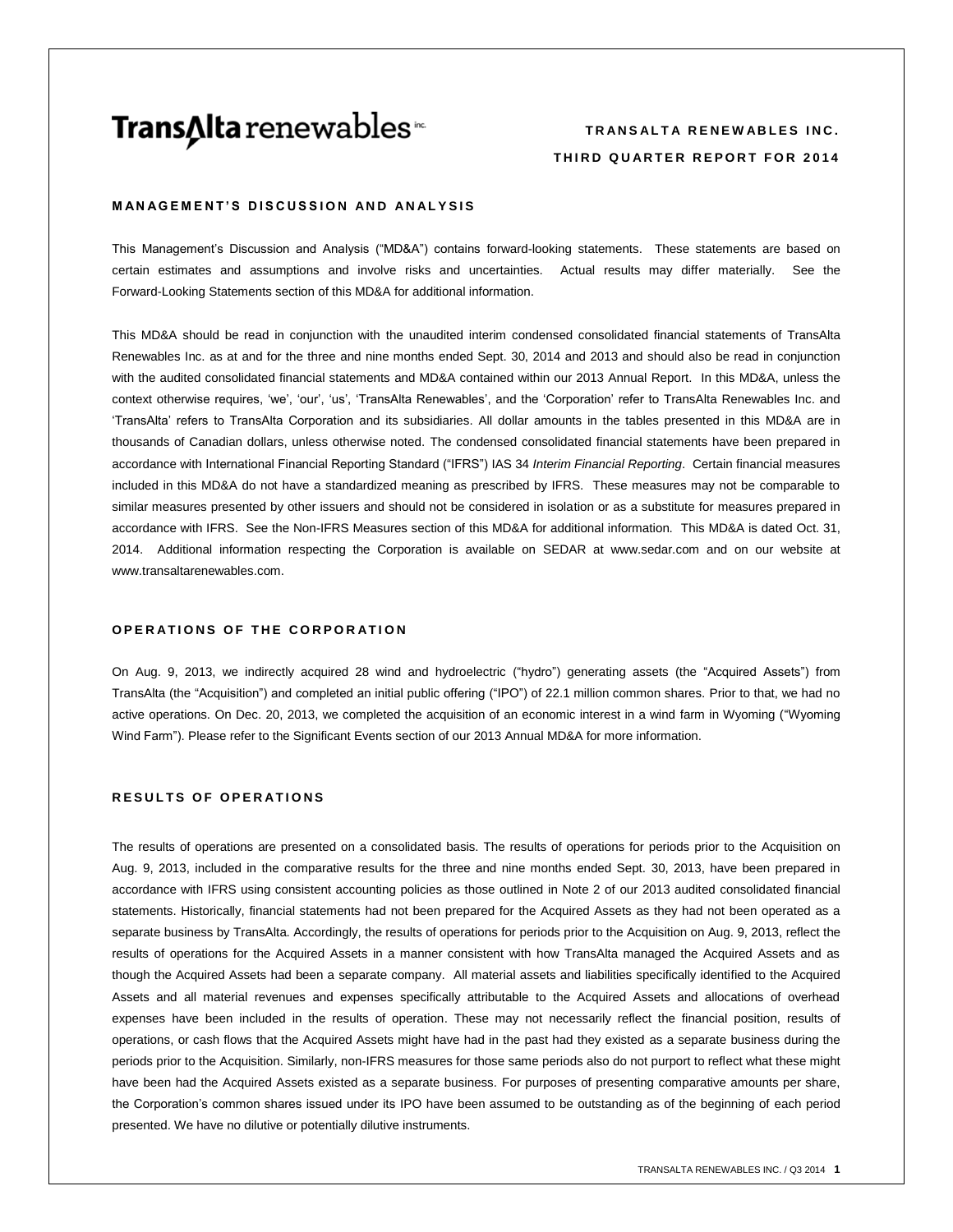# **H I G H L I G H T S**

#### **Consolidated Highlights**

|                                                                        | 3 months ended Sept. 30 |        | 9 months ended Sept. 30 |         |
|------------------------------------------------------------------------|-------------------------|--------|-------------------------|---------|
|                                                                        | 2014                    | 2013   | 2014                    | 2013    |
| Production (GWh) <sup>(1)</sup>                                        | 612                     | 543    | 2,336                   | 2,043   |
| Revenues                                                               | 42,596                  | 43,535 | 160,574                 | 175,392 |
| Operating income <sup>(2)</sup>                                        | 9,467                   | 9,105  | 57,485                  | 71,176  |
| Comparable operating income <sup>(3)</sup>                             | 9,682                   | 12,768 | 63,924                  | 74,839  |
| Net earnings (loss) attributable to common shareholders <sup>(4)</sup> | (31)                    | 1,207  | 26,993                  | 34,723  |
| Comparable EBITDA <sup>(3)</sup>                                       | 28,244                  | 29,092 | 119,100                 | 130,669 |
| Funds from operations <sup>(3)</sup>                                   | 19,556                  | 21,935 | 92,860                  | 108,890 |
| Cash flow from operating activities                                    | 17,318                  | 25,172 | 98,310                  | 124,138 |
| Cash available for distribution <sup>(3)</sup>                         | 6,131                   | 20,053 | 45,902                  | 101,378 |
| Net earnings per share attributable to common                          |                         |        |                         |         |
| shareholders, basic and diluted <sup>(4)(5)</sup>                      |                         | 0.01   | 0.24                    | 0.30    |
| Comparable net earnings (loss) <sup>(3)(4)</sup>                       | (31)                    | 3,954  | 26,993                  | 37,470  |
| Comparable net earnings per share <sup>(3)(4)</sup>                    | ٠                       | 0.03   | 0.24                    | 0.33    |
| Funds from operations per share <sup>(3)(5)</sup>                      | 0.17                    | 0.19   | 0.81                    | 0.95    |
| Cash available for distribution per share <sup>(3)(5)</sup>            | 0.05                    | 0.17   | 0.40                    | 0.88    |
| Dividends paid per common share <sup>(5)</sup>                         | 0.19                    | 0.05   | 0.58                    | 0.05    |

| As at                       | Sept. 30, 2014 | Dec. 31, 2013 |
|-----------------------------|----------------|---------------|
| Total assets                | 1.950.065      | 2.013.638     |
| Total long-term liabilities | 688.842        | 846.724       |

## **Third Quarter Highlights**

 Comparable earnings before interest, taxes, depreciation, and amortization ("EBITDA") and funds from operations ("FFO") decreased \$0.8 million and \$2.4 million, respectively, in the quarter, primarily due to the \$1.8 million incremental cost of the G&A Reimbursement Fee and the impact of lower prices under the TransAlta PPAs compared to previous merchant prices in Western Canada, in line with the terms of the contracts established under the IPO in August 2013. Excluding the effects of the change in the contracts established under the IPO, comparable EBITDA increased \$1.0 million and FFO decreased \$0.6 million. The impacts of higher wind volumes and an adjustment to royalty and other revenue-based costs have been largely offset by the effects of lower water resource and higher outages at hydro facilities in Western Canada.

*(4) A non-controlling interest exists in the Kent Hills wind farm which is not presented as a part of net earnings (loss) attributable to common shareholders.*

*(5) Amounts are presented in whole numbers to the nearest two decimals.*

*\_\_\_\_\_\_\_\_\_\_\_\_\_\_\_\_\_\_\_\_\_\_\_\_\_\_\_\_\_*

*<sup>(1)</sup> Includes production from our economic interest in the Wyoming Wind Farm for the three and nine months ended Sept. 30, 2014 of 54 GWh and 296 GWh, respectively (2013 – nil).*

*<sup>(2)</sup> These items are Additional IFRS Measures. Refer to the Additional IFRS Measures section of this MD&A for further discussion of these items.*

<sup>(3)</sup> These items are not defined under IFRS. Presenting these items from period to period provides management and investors with the ability to evaluate<br>earnings trends more readily in comparison with prior periods' results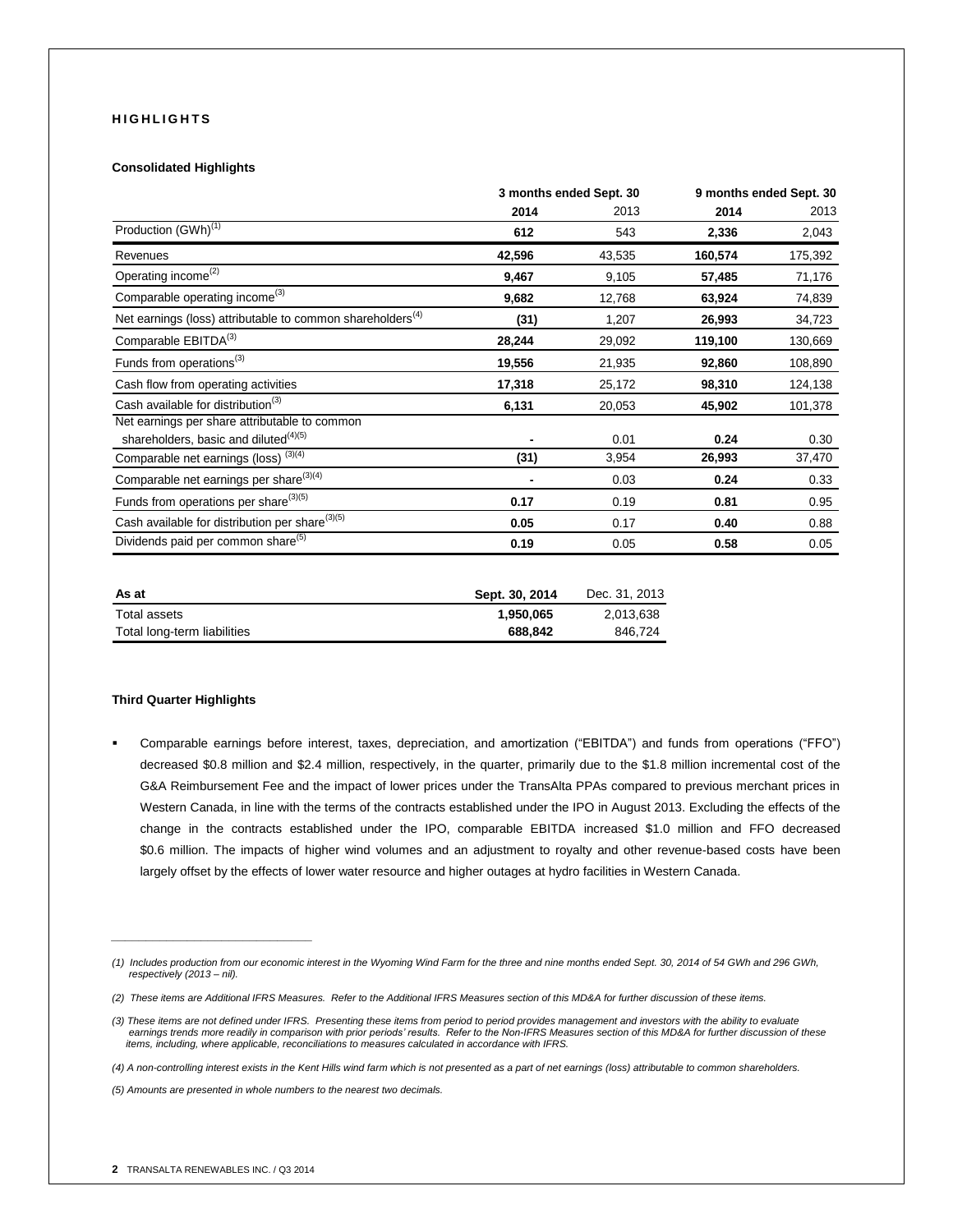- Reported net earnings attributable to common shareholders was essentially nil (\$0.00 per share) down from reported net earnings of \$1.2 million (\$0.01 per share) in 2013, primarily due to the increase in net interest expense and higher depreciation and amortization, partially offset by asset impairment charges in the prior year.
- Comparable net earnings attributable to common shareholders was essentially nil (\$0.00 per share) down from comparable net earnings of \$4.0 million (\$0.03 per share) in 2013, primarily due to the increase in net interest expense and higher depreciation and amortization, partially offset by lower income tax expense.
- Production increased 69 gigawatt hours ("GWh") to 612 GWh compared to 2013, primarily due to our economic interest in the Wyoming Wind Farm and higher wind resource, partially offset by lower water resource, and higher outages at hydro facilities in Western Canada.

# **Year-To-Date Highlights**

- Comparable EBITDA decreased \$11.6 million and FFO decreased \$16.0 million, compared to 2013, primarily due to a \$20.4 million impact of lower prices under the TransAlta PPAs compared to previous merchant prices in Western Canada and the incremental cost of the G&A Reimbursement Fee, in line with the terms of the contracts established as part of the IPO in August, 2013. Excluding the effects of the change in the contracts established under the IPO, comparable EBITDA and FFO increased \$8.8 million and \$4.4 million, respectively. This increase is primarily due to a full nine months of production at New Richmond which commenced operations on March 13, 2013, higher wind volumes and contract price escalation at other Eastern Canada facilities, and dividend income from our investment in the Wyoming Wind preferred shares, partially offset by lower wind volumes, lower water resource and higher outages at hydro facilities in Western Canada.
- Reported net earnings attributable to common shareholders was \$27.0 million (\$0.24 per share) down from \$34.7 million (\$0.30 per share) in 2013, primarily due to the decrease in comparable EBITDA and an increase in net interest expense, partially offset by asset impairment charges in the prior year and lower tax expense.
- Comparable net earnings attributable to common shareholders was \$27.0 million (\$0.24 per share) down from \$37.5 million (\$0.33 per share) in 2013, primarily due to the decrease in comparable EBITDA and an increase in net interest expense, partially offset by lower tax expense.
- Production increased 293 GWh hours to 2,336 GWh compared to 2013, primarily due to our economic interest in the Wyoming Wind Farm, a full nine months of production at New Richmond, and higher wind volumes at other Eastern Canada facilities, partially offset by lower wind volumes in Western Canada, lower water resource, and higher outages at hydro facilities in Western Canada.

# **SIGNIFICANT EVENTS**

## *Secondary offering of TransAlta Renewables shares by TransAlta*

On April 29, 2014, TransAlta completed a secondary public offering of 11,950,000 common shares of the Corporation at a price of \$11.40 per common share. As a result of the offering, TransAlta's ownership interest has been reduced from approximately 80.7 per cent to approximately 70.3 per cent. We did not receive any of the proceeds from the sale of common shares, as these shares were owned and held by TransAlta.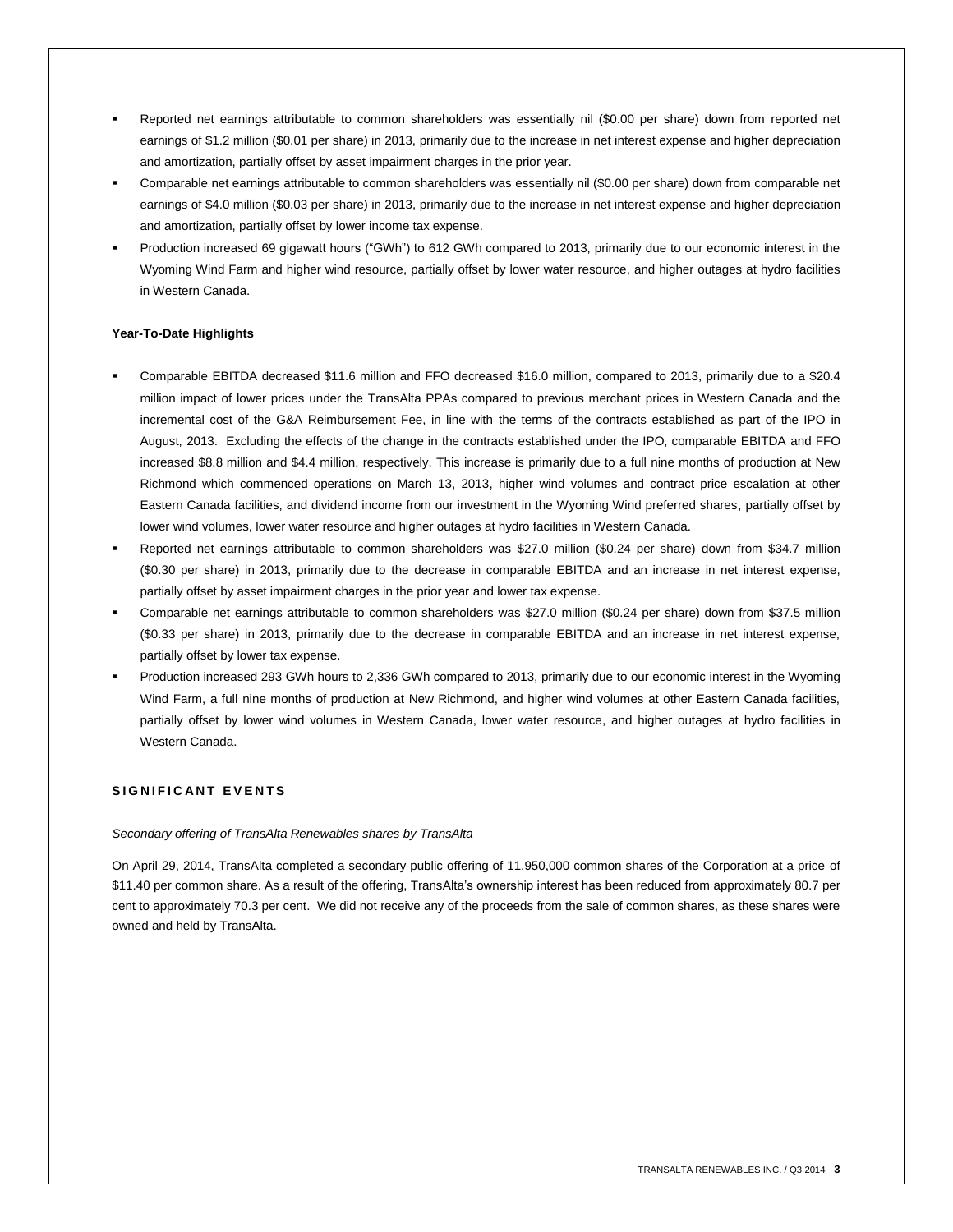# **O P E R A T I O N A L R E S U L T S**

*TransAlta Renewables owns and operates wind farms and hydro facilities in Western and Eastern Canada and holds an economic interest in the Wyoming Wind Farm. At Sept. 30, 2014, our generating assets had 1,283 megawatt ("MW") of gross generating capacity(1) in operation (1,255 MW net interest(1)). The full capacity of the facilities in which we have an interest is 1,376 MW(1)* .

The results of operations are as follows:

|                                                     | 3 months ended Sept. 30 |        |          | 9 months ended Sept. 30 |
|-----------------------------------------------------|-------------------------|--------|----------|-------------------------|
|                                                     | 2014                    | 2013   | 2014     | 2013                    |
| Revenues                                            | 33,533                  | 32,312 | 128,138  | 144,642                 |
| Government incentives                               | 3,885                   | 3,542  | 15,050   | 15,547                  |
| Lease revenue <sup>(2)</sup>                        | 5,178                   | 7,681  | 17,386   | 15,203                  |
| <b>Total revenue</b>                                | 42,596                  | 43,535 | 160,574  | 175,392                 |
| Royalties and other                                 | 1,332                   | 2,528  | 8,826    | 9,854                   |
| Comparable gross margin(3)                          | 41,264                  | 41,007 | 151,748  | 165,538                 |
| Operations, maintenance, and administration         | 11,458                  | 10,015 | 33,686   | 29,326                  |
| Taxes, other than income taxes                      | 1,777                   | 1,900  | 5,401    | 5,543                   |
| Dividend income from investment in preferred shares | (215)                   |        | (6, 439) |                         |
| Comparable EBITDA(3)                                | 28,244                  | 29,092 | 119,100  | 130,669                 |
| Depreciation and amortization                       | 18,562                  | 16,324 | 55,176   | 55,830                  |
| Comparable operating income <sup>(3)</sup>          | 9,682                   | 12,768 | 63,924   | 74,839                  |
| Production (GWh) <sup>(4)</sup>                     | 612                     | 543    | 2,336    | 2,043                   |
| Gross installed capacity (MW) <sup>(1)</sup>        | 1,283                   | 1,139  | 1,283    | 1,139                   |
| Net installed capacity (MW) <sup>(1)</sup>          | 1,255                   | 1,111  | 1,255    | 1,111                   |

Comparable gross margin for the three months ended Sept. 30, 2014 increased by \$0.3 million compared to the same period in 2013, factoring in a \$0.9 million impact of lower prices under the TransAlta PPAs compared to previous merchant prices in Western Canada, in line with the terms of the contracts established as part of the IPO in August, 2013. Excluding the effects of the change in contracts established under the IPO, comparable gross margin increased \$1.2 million. The increase is primarily due to higher wind volumes to an adjustment to royalty and other revenue-based costs, partially offset by lower water resource, and higher outages at hydro facilities in Western Canada.

For the nine months ended Sept. 30, 2014, comparable gross margin decreased by \$13.8 million compared to the same period in 2013, primarily due to a \$17.6 million impact of lower prices under the TransAlta PPAs compared to previous merchant prices in Western Canada, in line with the terms of the contracts established as part of the IPO in August, 2013. Excluding the effects of the change in contracts established under the IPO, comparable gross margin increased \$3.8 million. This increase is primarily due to a full nine months of production at New Richmond which commenced operations on March 13, 2013 and higher wind volumes and contract price escalation at other Eastern Canada facilities, partially offset by lower wind volumes, lower water resource, and higher outages at hydro facilities in Western Canada.

 $\overline{a}$ 

*<sup>(1)</sup> We measure capacity as net maximum capacity (see Glossary of Key Terms for definition of this and other key terms), which is consistent with industry standards. Capacity figures represent capacity in operation unless otherwise stated. Gross capacity reflects the basis of consolidation of underlying assets owned, plus those in which we hold an economic interest. Net capacity deducts capacity attributable to non-controlling interest in these assets.*

*<sup>(2)</sup> Under IFRS the agreements for the sale of electrical energy for the Akolkolex, Bone Creek, and New Richmond facilities are considered operating leases. Accordingly, revenues earned for sale of electrical energy produced by these facilities are reported as lease revenue.*

*<sup>(3)</sup> Comparable figures are not defined under IFRS. Refer to the Non-IFRS Measures section of this MD&A for further discussion of these items, including, where applicable, reconciliations to net earnings attributable to common shareholders and cash flow from operating activities.*

*<sup>(4)</sup> Includes production from our economic interest in the Wyoming Wind Farm for the three and nine months ended Sept. 30, 2014 of 54 GWh and 296 GWh, respectively (2013 – nil).*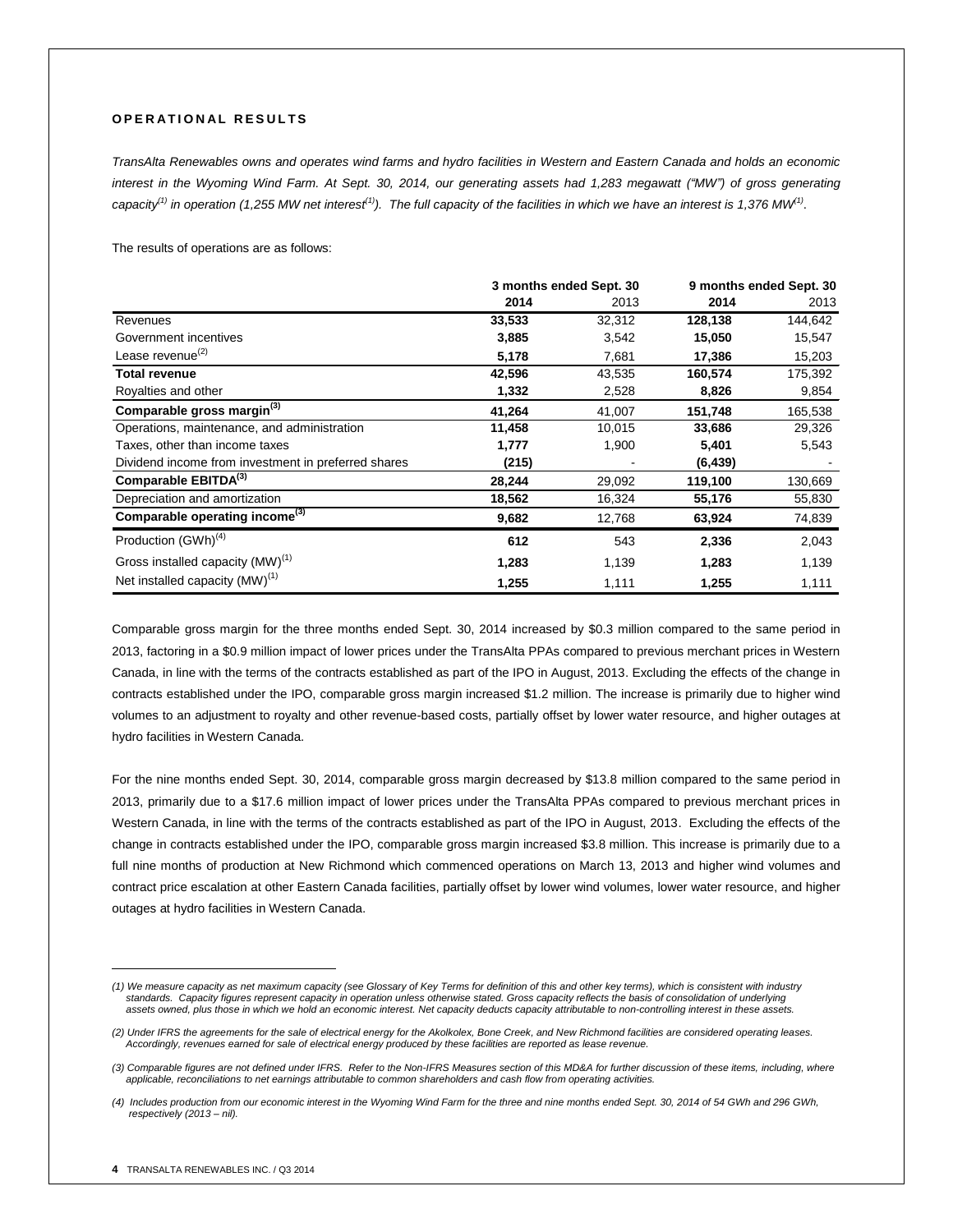Operations, maintenance, and administration ("OM&A") expense for the three and nine months ended Sept. 30, 2014 increased \$1.4 million and \$4.4 million, respectively, compared to the same periods in 2013, primarily due to a net increase in corporate costs under the G&A Reimbursement Fee that came into effect upon formation of the Corporation in August 2013.

Dividend income from the investment in preferred shares associated with the Wyoming Wind Farm, acquired in December 2013, for the three and nine months ended Sept. 30, 2014, is \$0.2 million and \$6.4 million, respectively.

## **Production and Gross Margins**

| 3 months ended Sept. 30, 2014 | <b>Gross installed</b><br>capacity (MW) <sup>(1)</sup> | Production<br>$(GWh)^{(1)}$ | <b>Revenues</b> | <b>Royalties</b><br>and other | Gross margin | <b>Revenues per</b><br>produced<br>MWh <sup>(2)</sup>    | <b>Royalties and</b><br>other per<br>produced MWh(2)      | Gross margin per<br>produced MWh <sup>(2)</sup> |
|-------------------------------|--------------------------------------------------------|-----------------------------|-----------------|-------------------------------|--------------|----------------------------------------------------------|-----------------------------------------------------------|-------------------------------------------------|
| Western Canada wind           | 418                                                    | 164                         | 6,824           | (735)                         | 7,559        | 41.61                                                    | (4.48)                                                    | 46.09                                           |
| Eastern Canada wind           | 616                                                    | 282                         | 28,958          | 1,481                         | 27,477       | 102.69                                                   | 5.25                                                      | 97.44                                           |
| Hydro                         | 105                                                    | 112                         | 6,814           | 586                           | 6,228        | 60.84                                                    | 5.23                                                      | 55.61                                           |
|                               | 1,139                                                  | 558                         | 42,596          | 1,332                         | 41,264       | 76.34                                                    | 2.39                                                      | 73.95                                           |
| 3 months ended Sept. 30, 2013 | Gross installed<br>capacity (MW)                       | Production<br>(GWh)         | Revenues        | Royalties<br>and other        |              | Revenues per<br>Gross margin produced MWh <sup>(2)</sup> | Royalties and other<br>per produced<br>MWh <sup>(2)</sup> | Gross margin per<br>produced MWh <sup>(2)</sup> |
| Western Canada wind           | 418                                                    | 149                         | 6.704           | 767                           | 5,937        | 44.99                                                    | 5.15                                                      | 39.84                                           |
| Eastern Canada wind           | 616                                                    | 252                         | 25,836          | 1,121                         | 24,715       | 102.52                                                   | 4.45                                                      | 98.07                                           |
| Hydro                         | 105                                                    | 142                         | 10,995          | 640                           | 10,355       | 77.43                                                    | 4.51                                                      | 72.92                                           |
|                               | 1.139                                                  | 543                         | 43,535          | 2,528                         | 41.007       | 80.17                                                    | 4.66                                                      | 75.51                                           |
| 9 months ended Sept. 30, 2014 | <b>Gross installed</b><br>capacity (MW) <sup>(1)</sup> | Production<br>$(GWh)^{(1)}$ | Revenues        | <b>Royalties</b><br>and other | Gross margin | Revenues per<br>produced<br>MWh <sup>(2)</sup>           | <b>Royalties and</b><br>other per<br>produced MWh(2)      | Gross margin per<br>produced MWh <sup>(2)</sup> |
| Western Canada wind           | 418                                                    | 668                         | 29,539          | 1,422                         | 28,117       | 44.22                                                    | 2.13                                                      | 42.09                                           |
| Eastern Canada wind           | 616                                                    | 1,121                       | 115,382         | 5,977                         | 109,405      | 102.93                                                   | 5.33                                                      | 97.60                                           |
| Hydro                         | 105                                                    | 251                         | 15,653          | 1,427                         | 14,226       | 62.36                                                    | 5.69                                                      | 56.67                                           |
|                               | 1,139                                                  | 2,040                       | 160,574         | 8,826                         | 151,748      | 78.71                                                    | 4.33                                                      | 74.38                                           |
| 9 months ended Sept. 30, 2013 | Gross installed<br>capacity (MW)                       | Production<br>(GWh)         | Revenues        | <b>Royalties</b><br>and other |              | Revenues per<br>Gross margin produced MWh <sup>(2)</sup> | Royalties and other<br>per produced<br>MWh <sup>(2)</sup> | Gross margin per<br>produced MWh(2)             |
| Western Canada wind           | 418                                                    | 739                         | 51,607          | 3,970                         | 47,637       | 69.83                                                    | 5.37                                                      | 64.46                                           |
| Eastern Canada wind           | 616                                                    | 987                         | 100,288         | 4,422                         | 95,866       | 101.61                                                   | 4.48                                                      | 97.13                                           |
| Hydro                         | 105                                                    | 317                         | 23,497          | 1,462                         | 22,035       | 74.12                                                    | 4.61                                                      | 69.51                                           |
|                               | 1,139                                                  | 2,043                       | 175,392         | 9,854                         | 165,538      | 85.85                                                    | 4.82                                                      | 81.03                                           |

*Western Canada Wind*

Our Western Canada wind assets consist of 10 facilities with a total gross and net generating capacity of 418 MW.

Production for the three months ended Sept. 30, 2014 increased 15 GWh compared to the same period in 2013 due to higher wind volumes.

For the nine months ended Sept. 30, 2014, production decreased 71 GWh compared to the same period in 2013, primarily due to lower wind volumes.

*\_\_\_\_\_\_\_\_\_\_\_\_\_\_\_\_\_\_\_\_\_\_\_\_\_\_\_\_\_\_\_*

*<sup>(1)</sup> Excludes capacity and production from the Wyoming Wind Farm.*

*<sup>(2)</sup> The amounts per MWh are presented in whole dollars to the nearest two decimals.*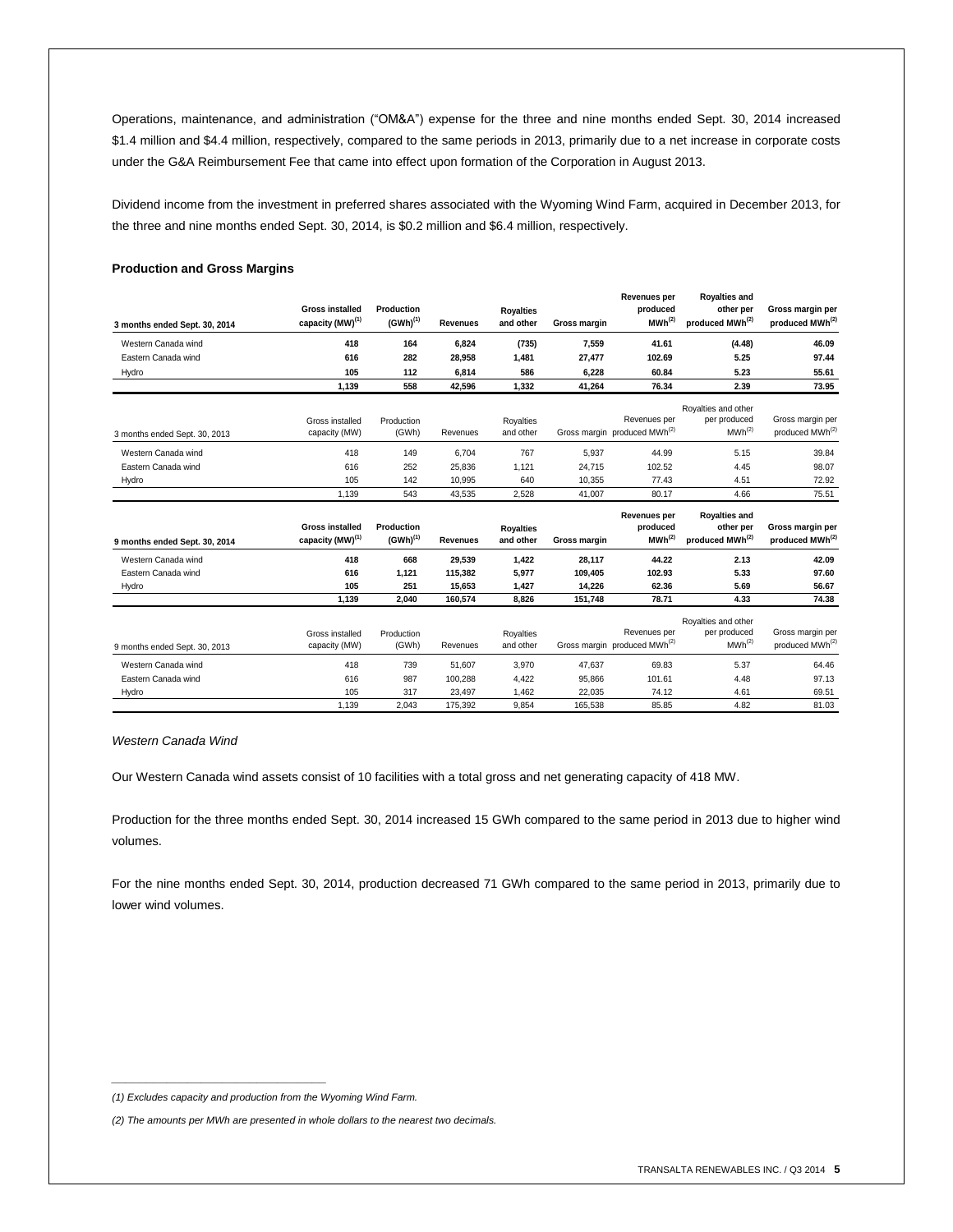Gross margin for the three months ended Sept. 30, 2014 increased \$1.6 million compared to the same period in 2013, primarily due to the royalty and other revenue-based costs adjustment made in the quarter and higher production, partially offset by lower prices under the TransAlta PPAs compared to previous merchant prices. The royalty and other revenue based costs adjustment aligns revenue-based costs with the revenue base of the TransAlta PPAs for the period since August 9, 2013.

For the nine months ended Sept. 30, 2014, gross margin decreased \$19.5 million compared to the same period in 2013, primarily due to lower prices under the TransAlta PPAs compared to the previous merchant prices, lower revenue and government incentives in relation to reduced production, and lower emission reduction credit sales, partially offset by the royalty and other revenue-based costs adjustments on TransAlta PPAs.

## *Eastern Canada Wind*

Our Eastern Canada wind assets consist of 6 facilities with a total gross generating capacity of 616 MW (591 MW net ownership interest).

Production for the three months ended Sept. 30, 2014 increased 30 GWh compared to the same period in 2013, primarily due to higher wind volumes.

For the nine months ended Sept. 30, 2014, production increased 134 GWh compared to the same period in 2013, primarily due to higher wind volumes and a full nine months of production at New Richmond.

Gross margin for the three months ended Sept. 30, 2014 increased \$2.8 million compared to the same period in 2013, primarily due to higher production.

For the nine months ended Sept. 30, 2014, gross margin increased \$13.5 million compared to the same period in 2013, primarily due to higher production, higher government incentives in relation to increased production, and contract price escalations, partially offset by higher royalties.

## *Hydro*

Our Hydro assets consist of 12 facilities with a total gross and net generating capacity of 105 MW.

Production for the three and nine months ended Sept. 30, 2014 decreased 30 GWh and 66 GWh, respectively, compared to the same periods in 2013, primarily due to lower water resource and higher outages in Western Canada.

Gross margin for the three and nine months ended Sept. 30, 2014 decreased \$4.1 million and \$7.8 million, respectively, compared to the same periods in 2013, primarily due to lower production and higher outages at our higher priced facilities in Western Canada, and lower prices under the TransAlta PPAs compared to previous merchant prices.

#### **Economic Interest in Wyoming Wind Farm**

We have an economic interest in the 144 MW Wyoming Wind Farm which is fully operational and contracted under a long-term PPA until 2028 with an investment grade counterparty. As we have an economic interest, and not direct ownership, the operational results of the Wyoming Wind Farm are not consolidated into our results. However, the dividends we receive on our Wyoming Wind Preferred Shares are included in our consolidated results, and are based on the pre-tax earnings from the Wyoming Wind Farm.

For the three and nine months ended Sept. 30, 2014, dividends of \$0.2 million and \$6.4 million, respectively, were recognized as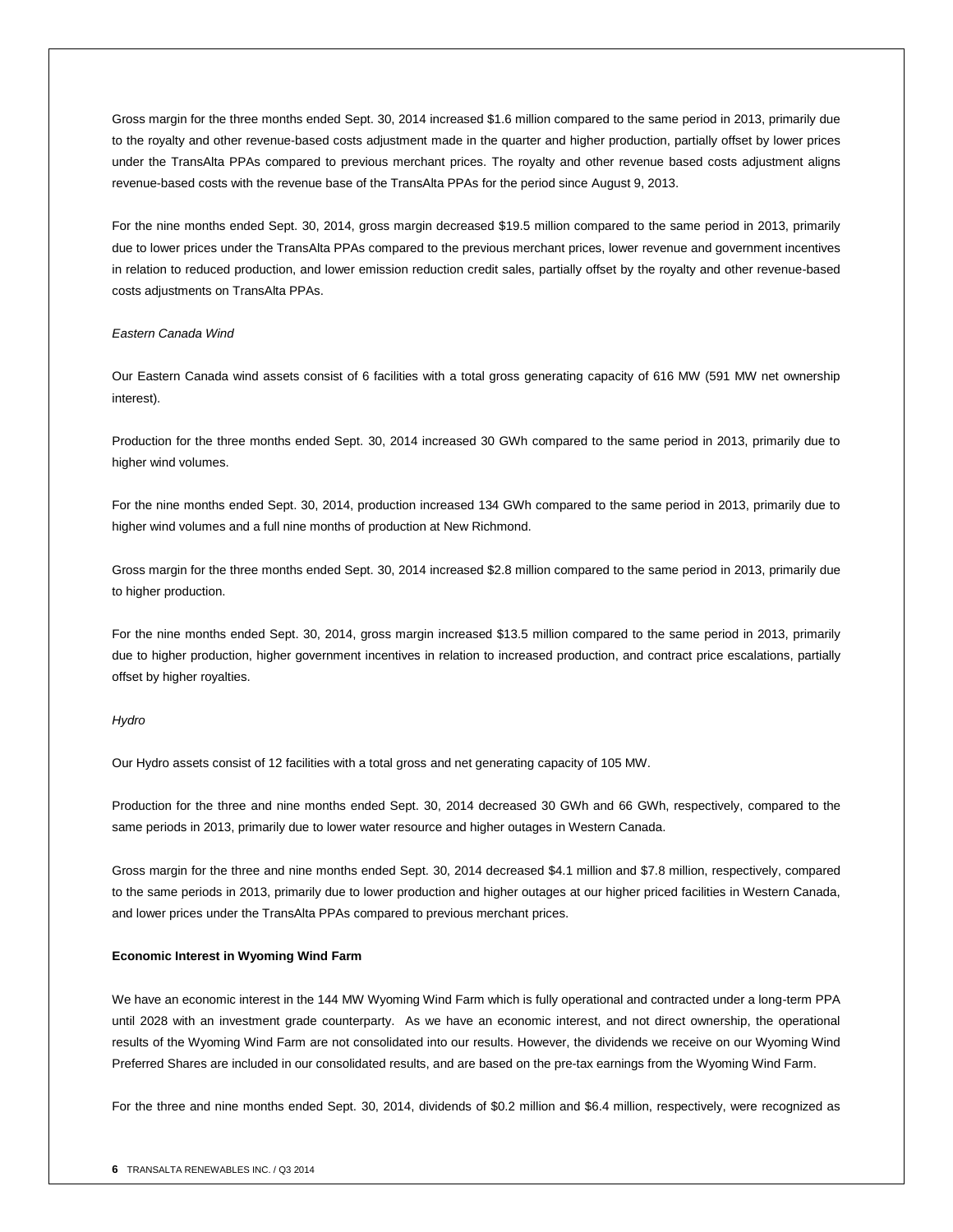income during the periods. After considering the Wyoming Wind Acquisition Loan interest expense of \$0.9 million and \$3.0 million, the incremental effect on earnings for the periods is a decrease of \$0.7 million and an increase of \$3.4 million, respectively.

For the three and nine months ended Sept. 30, 2014, production at the Wyoming Wind Farm was 54 GWh and 296 GWh, respectively.

# **NET INTEREST EXPENSE**

The components of net interest expense are shown below:

|                                                                   | 3 months ended Sept. 30 |       |        | 9 months ended Sept. 30 |
|-------------------------------------------------------------------|-------------------------|-------|--------|-------------------------|
|                                                                   | 2014                    | 2013  | 2014   | 2013                    |
| Interest on debt                                                  | 8,777                   | 7.183 | 26,671 | 21,279                  |
| Interest on letters of credit and quarantees pledged by TransAlta |                         | 58    | 25     | 2,283                   |
| Capitalized interest                                              | ۰                       |       | ۰      | (2, 147)                |
| Interest income                                                   | (11)                    | (5)   | (16)   | (11)                    |
| Interest expense                                                  | 8.767                   | 7.236 | 26,680 | 21,404                  |
| Accretion of provisions                                           | 245                     | 231   | 703    | 640                     |
| Net interest expense                                              | 9.012                   | 7.467 | 27,383 | 22.044                  |

The change in net interest expense for the three and nine months ended Sept. 30, 2014, compared to the same periods in 2013, is shown below:

|                                                                                     | 3 months ended<br>Sept. 30 | 9 months ended<br>Sept. 30 |
|-------------------------------------------------------------------------------------|----------------------------|----------------------------|
| Net interest expense, 2013                                                          | 7.467                      | 22.044                     |
| Higher interest from addition of Amortizing Term and Wyoming Wind Acquisition Loans | 1.640                      | 7.519                      |
| Other                                                                               | (38)                       | 78                         |
| Lower interest on letters of credit and quarantees                                  | (57)                       | (2,258)                    |
| Net interest expense, 2014                                                          | 9.012                      | 27,383                     |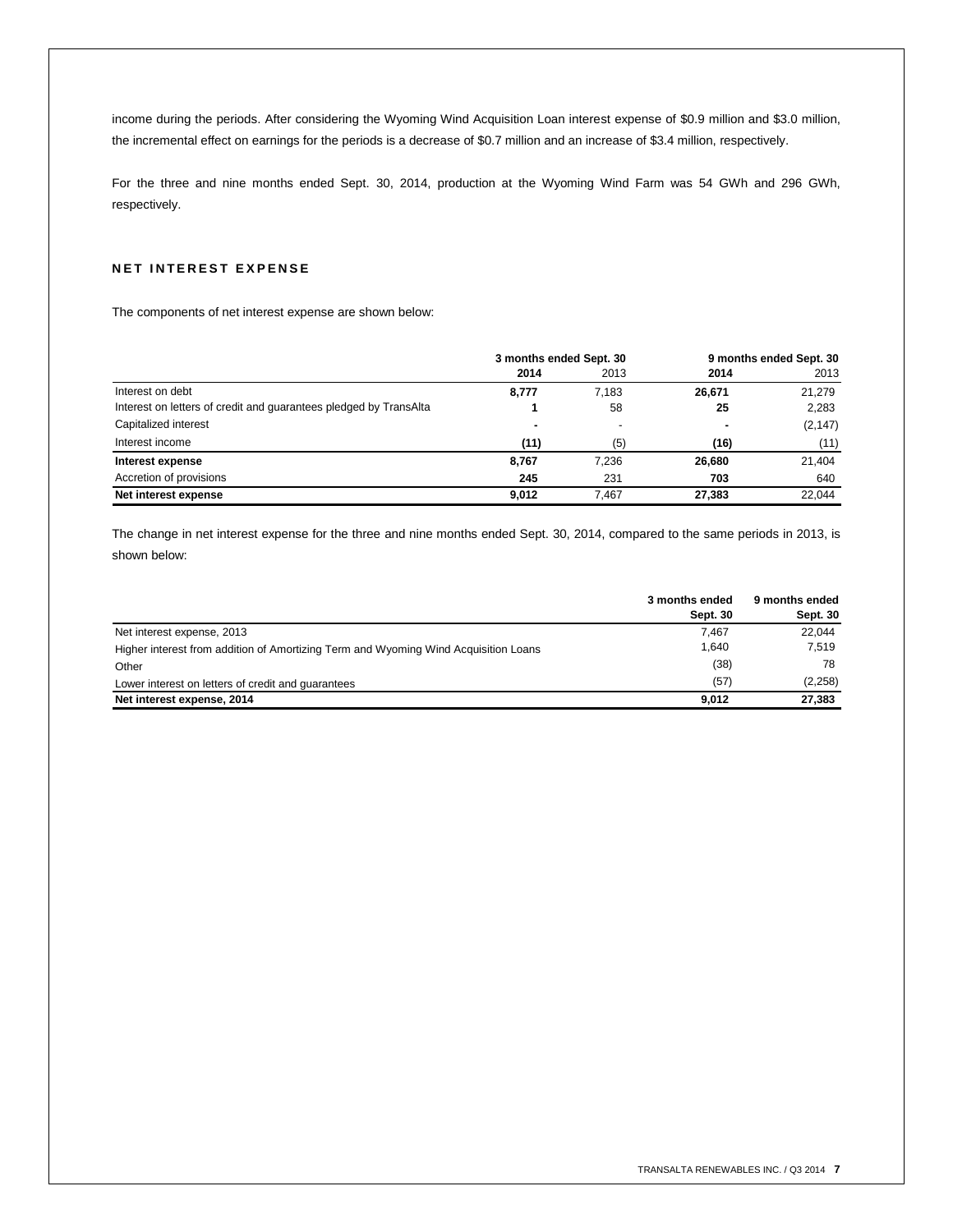# **I N C O M E T A X E S**

A reconciliation of income taxes and effective tax rates on earnings excluding non-comparable items is presented below:

|                                                                                                       | 3 months ended Sept. 30 |       | 9 months ended Sept. 30 |          |
|-------------------------------------------------------------------------------------------------------|-------------------------|-------|-------------------------|----------|
|                                                                                                       | 2014                    | 2013  | 2014                    | 2013     |
| Earnings before income taxes                                                                          | 673                     | 2,067 | 36,318                  | 48,463   |
| Income attributable to non-controlling interest                                                       | (722)                   | (473) | (2, 408)                | (1, 812) |
| Asset impairment charges                                                                              |                         | 3,663 |                         | 3,663    |
| Earnings (loss) attributable to common shareholders<br>excluding non-comparable items subject to tax  | (49)                    | 5.257 | 33,910                  | 50,314   |
| Income tax expense (recovery)                                                                         | (18)                    | 387   | 6.917                   | 11,928   |
| Income tax expense related to asset impairment charges                                                |                         | 916   |                         | 916      |
| Income tax expense (recovery) excluding non-comparable items                                          | (18)                    | 1,303 | 6,917                   | 12,844   |
| Effective tax rate on earnings (loss) attributable to<br>common shareholders excluding non-comparable |                         |       |                         |          |
| items(%)                                                                                              | 37                      | 25    | 20                      | 26       |

The income tax expense (recovery) excluding non-comparable items for the three and nine months ended Sept. 30, 2014 decreased compared to the same periods in 2013, due to lower earnings and certain earnings that are not subject to tax.

The effective tax rate on earnings attributable to common shareholders excluding non-comparable items for the nine months ended Sept. 30, 2014 decreased compared to the same period in 2013, due to certain earnings that are not subject to tax.

# **N O N - C O N T R O L L I N G I N T E R E S T**

Natural Forces Technologies Inc. owns a 17 per cent interest in the Kent Hills 1 and 2 wind farms, which have 150 MW of gross generating capacity.

Net earnings attributable to the non-controlling interest for the three and nine months ended Sept. 30, 2014 increased \$0.2 million and \$0.6 million, respectively, compared to the same periods in 2013, primarily due to higher wind volumes.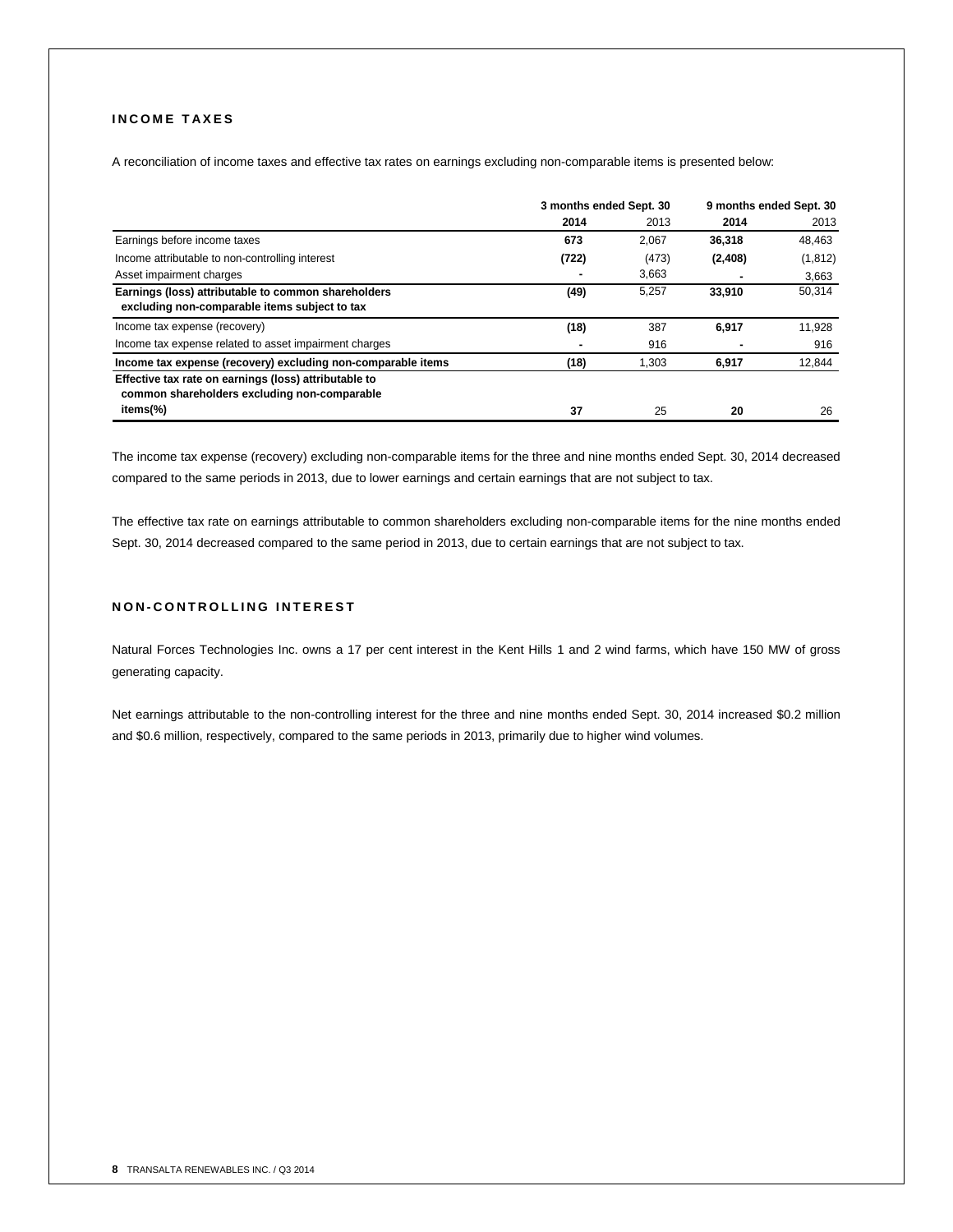# **FINANCIAL POSITION**

The following chart highlights significant changes in the Condensed Consolidated Statements of Financial Position from Dec. 31, 2013 to Sept. 30, 2014:

|                                            | Increase/  |                                                                                                                                                              |
|--------------------------------------------|------------|--------------------------------------------------------------------------------------------------------------------------------------------------------------|
|                                            | (Decrease) | Primary factors explaining change                                                                                                                            |
| Cash and cash equivalents                  | (14, 731)  | Timing of receipts and payments                                                                                                                              |
| Accounts receivable                        | (13, 569)  | Timing of customer receipts and seasonality of revenue                                                                                                       |
| Prepaid expenses                           | 3,332      | Annual insurance and property tax premiums paid in the<br>period                                                                                             |
| Property, plant, and equipment, net        | (42,039)   | Depreciation, partially offset by additions                                                                                                                  |
| Intangible assets                          | (4,887)    | Amortization                                                                                                                                                 |
| Investment in preferred shares             | 5,189      | Increase due to favourable changes in foreign exchange<br>rates                                                                                              |
| Deferred income tax assets                 | 2,515      | Increase in tax loss carryforwards                                                                                                                           |
| Bank overdraft                             | (891)      | Addition of master banking agreement to allow offset                                                                                                         |
| Accounts payable and accrued liabilities   | (4,527)    | Timing of payments                                                                                                                                           |
| Dividends payable                          | (14, 525)  | Payment of dividends declared on common shares                                                                                                               |
| Long-term debt (including current portion) | (31,018)   | Principal repayments on the amortizing term loan and<br>Wyoming Wind Acquisition Loan, partially offset by<br>unfavourable changes in foreign exchange rates |
| Decommissioning and other provisions       | 4,615      | Asset retirement obligation accretion and change in discount<br>rate                                                                                         |
| Deferred income tax liabilities            | 8,717      | Decreases in tax loss carryforwards and increases in taxable<br>temporary differences                                                                        |
| Equity attributable to shareholders        | (24, 504)  | Net earnings for the period, offset by dividends declared                                                                                                    |
| Non-controlling interests                  | (1, 304)   | Kent Hills earnings, net of distributions                                                                                                                    |

# **FINANCIAL INSTRUMENTS**

Refer to *Note 13* of the Corporation's most recent annual consolidated financial statements and *Note 8* of our interim condensed consolidated financial statements as at and for the period ended Sept. 30, 2014 for details on Financial Instruments. Also refer to the Financial Instruments section of our most recent Annual MD&A for additional details. Our risk management profile and practices have not changed materially from Dec. 31, 2013.

During the second quarter of 2014, we de-designated the cash flow hedge of the foreign-exchange exposure on the U.S.\$20 million debt. No significant reclassifications from accumulated other comprehensive income arose as a result of this discontinuation of hedge accounting. Prospective fluctuations in foreign exchange on this debt are expected to be offset by the investment in preferred shares, net of the effects of the Wyoming Wind Acquisition Loan.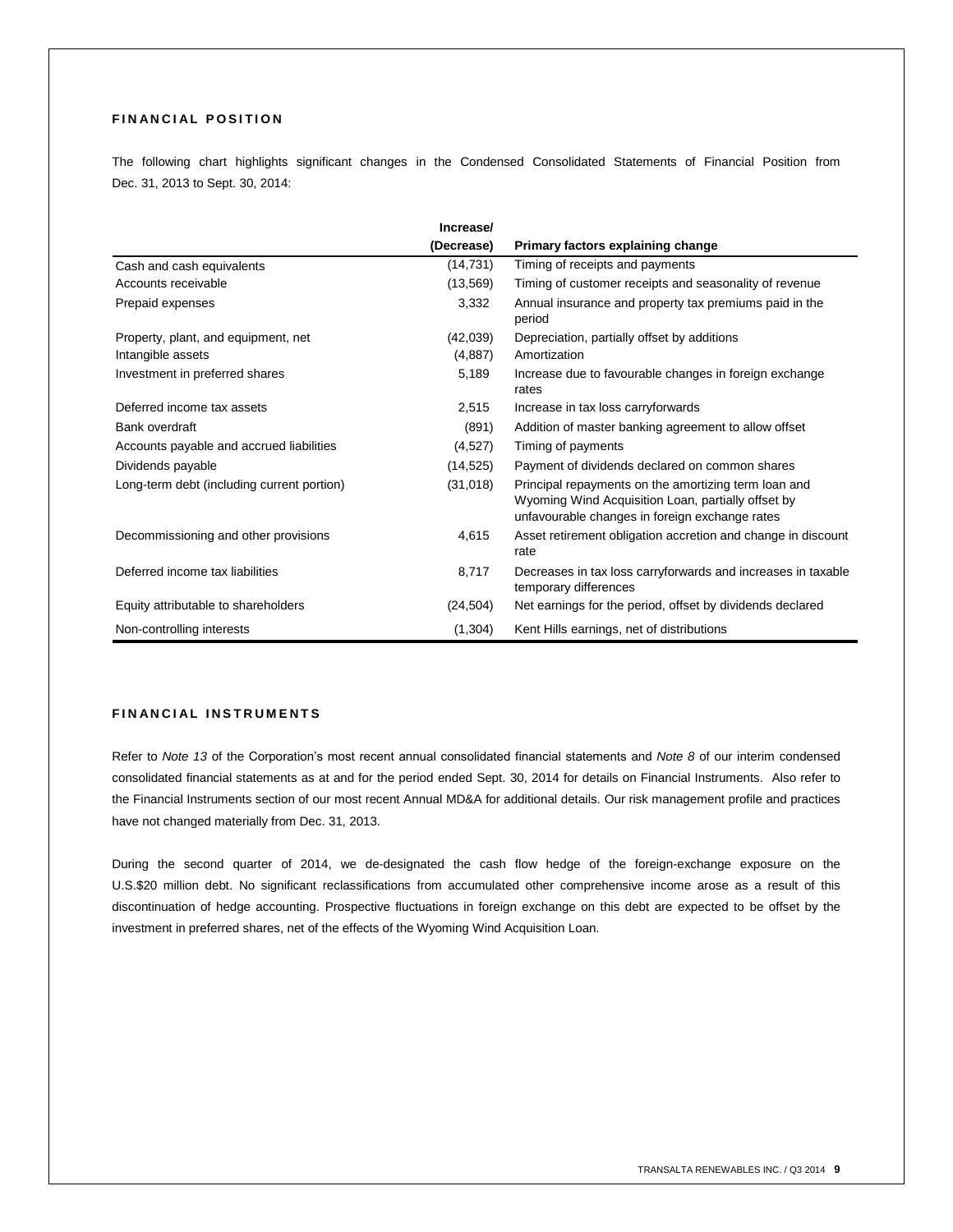# STATEMENTS OF CASH FLOWS

The following chart highlights significant changes in the Condensed Consolidated Statements of Cash Flows for the three and nine months ended Sept. 30, 2014 compared to the same periods in 2013:

| 3 months ended Sept. 30                        | 2014     |       | 2013 Primary factors explaining change                                                                                                                                                                                                                                                                                                                                                                                                       |
|------------------------------------------------|----------|-------|----------------------------------------------------------------------------------------------------------------------------------------------------------------------------------------------------------------------------------------------------------------------------------------------------------------------------------------------------------------------------------------------------------------------------------------------|
| Cash and cash equivalents, beginning of period | 22,094   | 2,094 |                                                                                                                                                                                                                                                                                                                                                                                                                                              |
| Provided by (used in):                         |          |       |                                                                                                                                                                                                                                                                                                                                                                                                                                              |
| Operating activities                           | 17,318   |       | 25,172 Lower cash earnings of \$2.4 million and unfavourable<br>changes in working capital of \$5.5 million                                                                                                                                                                                                                                                                                                                                  |
| Investing activities                           | (1, 182) |       | (3,499) Favourable change in non-cash investing working capital<br>balances of \$1.6 million, and decrease in additions to<br>property, plant and equipment of \$0.5 million, and a decrease<br>in additions to intangibles of \$0.3 million                                                                                                                                                                                                 |
| Financing activities                           | (33,754) |       | (17,167) Decrease in net proceeds on issuance of common shares of<br>\$206.9 million, increase in dividends paid on common shares<br>of \$16.7 million, and an increase in the repayment of long-<br>term debt of \$11.0 million, partially offset by a decrease in<br>repayment of closing and acquisition notes of \$208.0 million<br>and decrease in repayment of net parental investment and<br>related party advances of \$10.1 million |
| Translation of foreign currency cash           | 49       |       |                                                                                                                                                                                                                                                                                                                                                                                                                                              |
| Cash and cash equivalents, end of period       | 4,525    | 6,600 |                                                                                                                                                                                                                                                                                                                                                                                                                                              |

| 9 months ended Sept. 30                                                  | 2014       |       | 2013 Primary factors explaining change                                                                                                                                                                                                                                                                                                                                                                                                                                                                             |
|--------------------------------------------------------------------------|------------|-------|--------------------------------------------------------------------------------------------------------------------------------------------------------------------------------------------------------------------------------------------------------------------------------------------------------------------------------------------------------------------------------------------------------------------------------------------------------------------------------------------------------------------|
| Cash and cash equivalents, net of bank overdraft,<br>beginning of period | 18,365     | 3,205 |                                                                                                                                                                                                                                                                                                                                                                                                                                                                                                                    |
| Provided by (used in):                                                   |            |       |                                                                                                                                                                                                                                                                                                                                                                                                                                                                                                                    |
| Operating activities                                                     | 98,310     |       | 124,138 Lower cash earnings of \$16.0 million and unfavourable<br>changes in working capital of \$9.8 million                                                                                                                                                                                                                                                                                                                                                                                                      |
| Investing activities                                                     | (4,225)    |       | (54,688) Decrease in additions to plant, property and equipment of<br>\$30.3 million and a favourable change in non-cash investing<br>working capital of \$22.4 million, partially offset by a decrease<br>in realized risk management gains of \$2.4 million                                                                                                                                                                                                                                                      |
| Financing activities                                                     | (107, 966) |       | (66,055) Decrease in net proceeds on issuance of common shares of<br>\$206.9 million, increase in dividends paid on common shares<br>of \$60.6 million, increase in repayment of long-term debt of<br>\$38.2 million, and an increase in distributions to non-<br>controlling interest \$0.9 million, partially offset by a decrease<br>in repayment of closing and acquisition notes of \$208.0<br>million and a decrease in repayment of net parental<br>investment and related party advances of \$56.8 million |
| Translation of foreign currency cash                                     | 41         |       |                                                                                                                                                                                                                                                                                                                                                                                                                                                                                                                    |
| Cash and cash equivalents, end of period                                 | 4,525      | 6,600 |                                                                                                                                                                                                                                                                                                                                                                                                                                                                                                                    |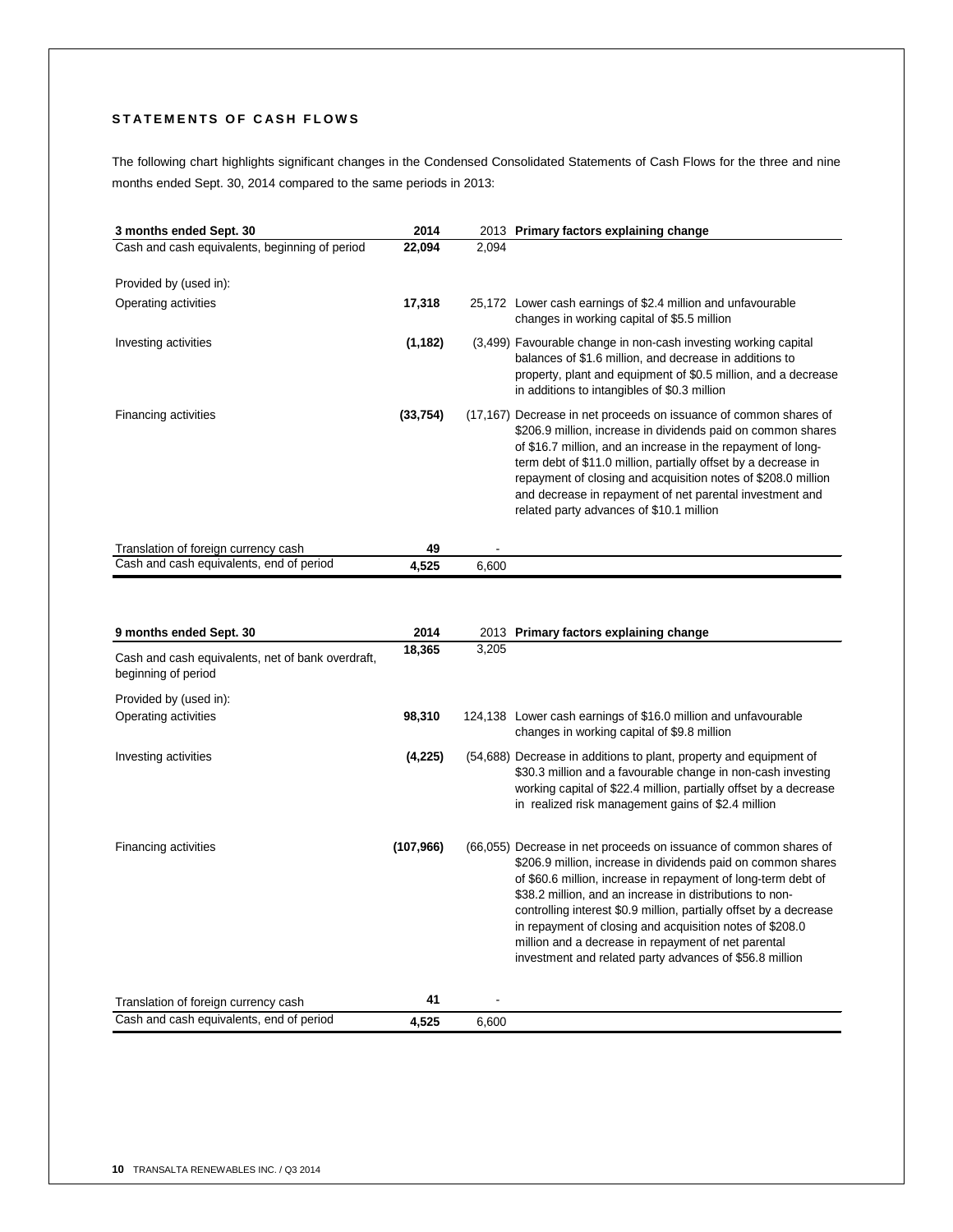## **L I Q U I D I T Y A N D C A P I T A L R E S O U R C E S**

Liquidity risk arises from our ability to meet general funding needs, engage in trading and hedging activities, and manage the assets, liabilities, and capital structure of the Corporation. Liquidity risk is managed by maintaining sufficient liquid financial resources to fund obligations as they come due in the most cost-effective manner.

Our liquidity needs are met through a variety of sources, including cash generated from operations and funding from TransAlta. Our primary uses of funds are operational expenses, capital expenditures, distributions to non-controlling interest, interest and principal payments on debt, and dividends.

## *Debt*

Long-term debt, including amounts owing to TransAlta, totalled \$653.2 million at Sept. 30, 2014, compared to \$684.2 million Dec. 31, 2013. Long-term debt decreased from Dec. 31, 2013 primarily due to principal payments made during the period.

At Sept. 30, 2014, \$275.3 million of our long-term debt was due to TransAlta (Dec. 31, 2013 - \$308.5 million).

The Corporation anticipates refinancing its maturing debt based on reasonable commercial terms.

## *Working Capital Credit Facility*

We have a \$100.0 million unsecured working capital credit facility with TransAlta available to us. The facility is available for general corporate purposes, including financing ongoing working capital requirements. At Sept. 30, 2014, no amounts were drawn on the facility.

#### *Share Capital*

On Sept. 30, 2014 and Oct. 31, 2014, we had 114.7 million common shares issued and outstanding.

During the nine months ended Sept. 30, 2014, no common shares were issued.

On Oct. 31, 2014, we declared dividends of \$0.06416 per common share payable on Dec. 31, 2014, Jan. 30, 2015 and Feb. 27, 2015.

# **201 4 O U T L O O K**

## *Business Environment*

#### **Economic Environment**

We expect moderate growth in Alberta and low growth in Eastern Canada for the remainder of 2014. We monitor global events to assess their potential impact on the economy and our supplier and commodity counterparty relationships.

Counterparty credit risk is monitored and we operate in accordance with established risk management policies. We do not anticipate any material change to our existing credit practices and continue to deal primarily with investment grade counterparties.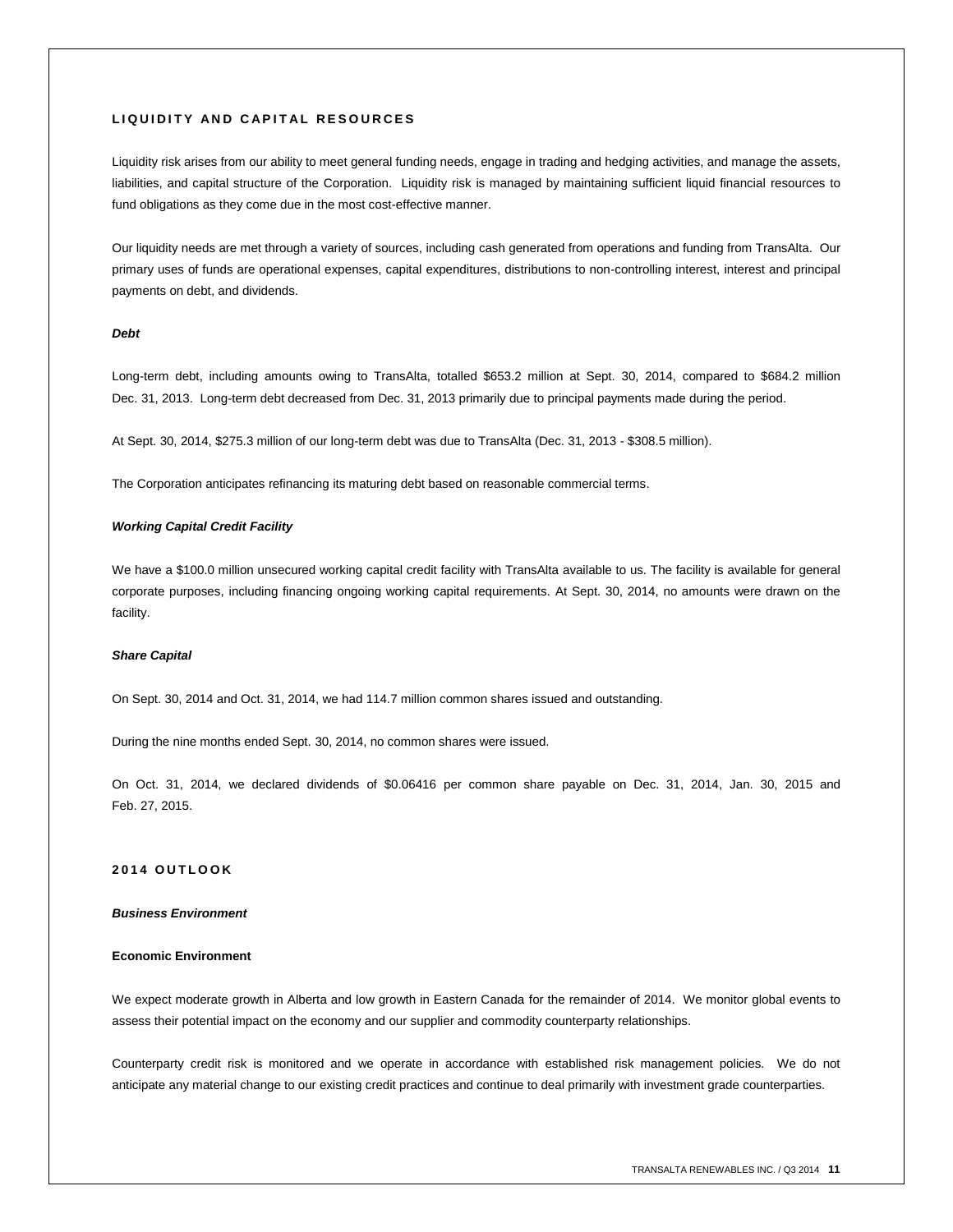## **Environmental Legislation**

The siting, construction, and operation of electrical energy facilities requires interaction with many stakeholders. Recently, within the renewables industry, certain stakeholders have brought actions against government agencies and owners over alleged adverse impacts of wind projects. We are monitoring the activities and claims within the industry in order to assess the associated risks.

Changes in current environmental legislation do have, and will continue to have, an impact upon our operations and our business. The regulatory framework applicable to electricity generation varies between regions. Over the past few decades, a number of regions have restructured their power markets, allowing power to be generated by independent power producers. Generally, there has been broad support from governments to facilitate growth in renewable power generation through the development of incentives and long-term revenue arrangements designed to encourage the adoption of renewable power.

In addition, government climate change policies and regulations can have an impact on our operations and business in that they frequently influence government support for renewables generation, or influence the price competitiveness of renewables generation in comparison to fossil-fuel based generation.

#### *Operations*

## **Production**

Including production from the Wyoming Wind facility and a full year of contribution from all facilities, we expect production in 2014 to be in the range of 3,325 to 3,475 GWh. Production from owned facilities is in line with our expectations and long-term average of 3,060 GWh, which was disclosed in the IPO.

# **Contracted Cash Flows**

Through the use of PPAs, including the TransAlta PPAs, all of our capacity is currently contracted and substantially all of our capacity is contracted over the next 10 to 20 years. In addition, for 2014, approximately 77 per cent and 100 per cent of the environmental attributes from our wind and hydro facilities, respectively, have been sold.

#### **Operations, Maintenance, and Administration Costs**

We expect OM&A costs for 2014 to increase primarily due to a full year of operations at New Richmond. However, we have long-term service agreements in place for many of our wind facilities, which allow us to stabilize costs. Over time, OM&A costs are also expected to increase due to inflation. Due to the acquisition of the economic interest in the Wyoming Wind Farm, the G&A Reimbursement Fee increased by an additional \$0.4 million in 2014. Refer to the Related Party Transactions and Balances section of this MD&A for a complete list of related party transactions.

#### **Wyoming Wind Economic Interest**

We expect dividends on the Wyoming Wind Preferred Shares to be in the range of U.S.\$8.0 to U.S.\$9.5 million in 2014. Actual dividend amounts may vary from this range as the dividends are based on pre-tax earnings and free cash flow generated by the Wyoming Wind Farm.

#### **Exposure to Fluctuations in Foreign Currencies**

In 2014, we expect that we will be exposed to fluctuations in the exchange rate between Canadian and U.S. dollars as a result of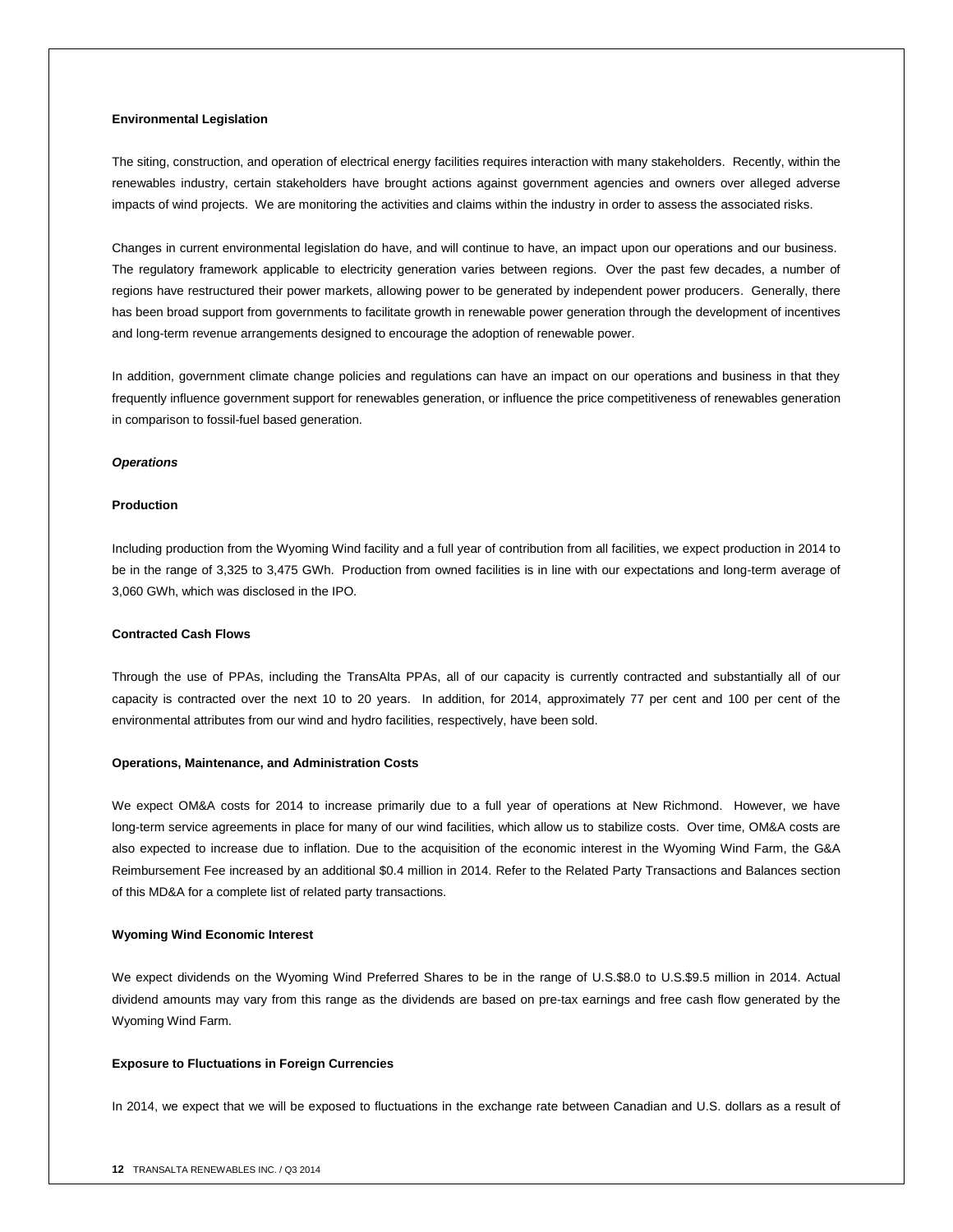our economic interest in the Wyoming Wind Farm, as both the Wyoming Wind Preferred Shares and the related dividends received are denominated in U.S. dollars. However, these exposures will be partially offset by the U.S.-denominated Wyoming Wind Acquisition Loan and U.S.\$20.0 million debenture and the related payment of U.S.-denominated interest, thereon.

All of our other assets are located in Canada, and as a result, there is minimal additional exposure to fluctuations in foreign currencies. We may acquire equipment from foreign suppliers for future capital projects, which could create exposure to fluctuations in the value of the Canadian dollar relative to these currencies.

Our strategy is to minimize the impact, if any, of fluctuations in the Canadian dollar against the U.S. dollar, euro, and other currencies by entering into foreign exchange contracts, to the extent that foreign denominated expenses and revenues do not offset.

#### **Net Interest Expense**

We are not exposed to interest rate risk from long-term debt as all instruments bear interest at fixed rates. Net interest for 2014 is expected to increase compared to 2013 due to interest on loans from TransAlta and lower capitalized interest.

## **Liquidity and Capital Resources**

If there are low wind volumes, low hydro resource, or unexpected maintenance costs, we may need additional liquidity in the future. We expect to maintain adequate available liquidity under our working capital credit facility with TransAlta.

The Corporation manages liquidity risk associated with debentures due in 2015 and beyond through preparing and revising long-term external financing plans reflecting business plans and market availability of capital.

The Corporation anticipates refinancing its maturing debt based on reasonable commercial terms.

#### **Income Taxes**

The effective tax rate on earnings excluding non-comparable items for 2014 is expected to be approximately 20 to 25 per cent, which varies from the statutory tax rate of 25 per cent, primarily due to certain earnings that are not subject to tax.

### **Accounting Estimates**

A number of our accounting estimates, including those outlined in the Critical Accounting Policies and Estimates section of our most recent annual MD&A, are based on the current economic environment and outlook. As a result of the current economic environment, market fluctuations could impact, among other things, future commodity prices, foreign exchange rates, and interest rates, which could, in turn, impact future earnings and asset valuations for our asset impairment calculations.

#### *Capital Expenditures*

Our capital expenditures are primarily sustaining in nature.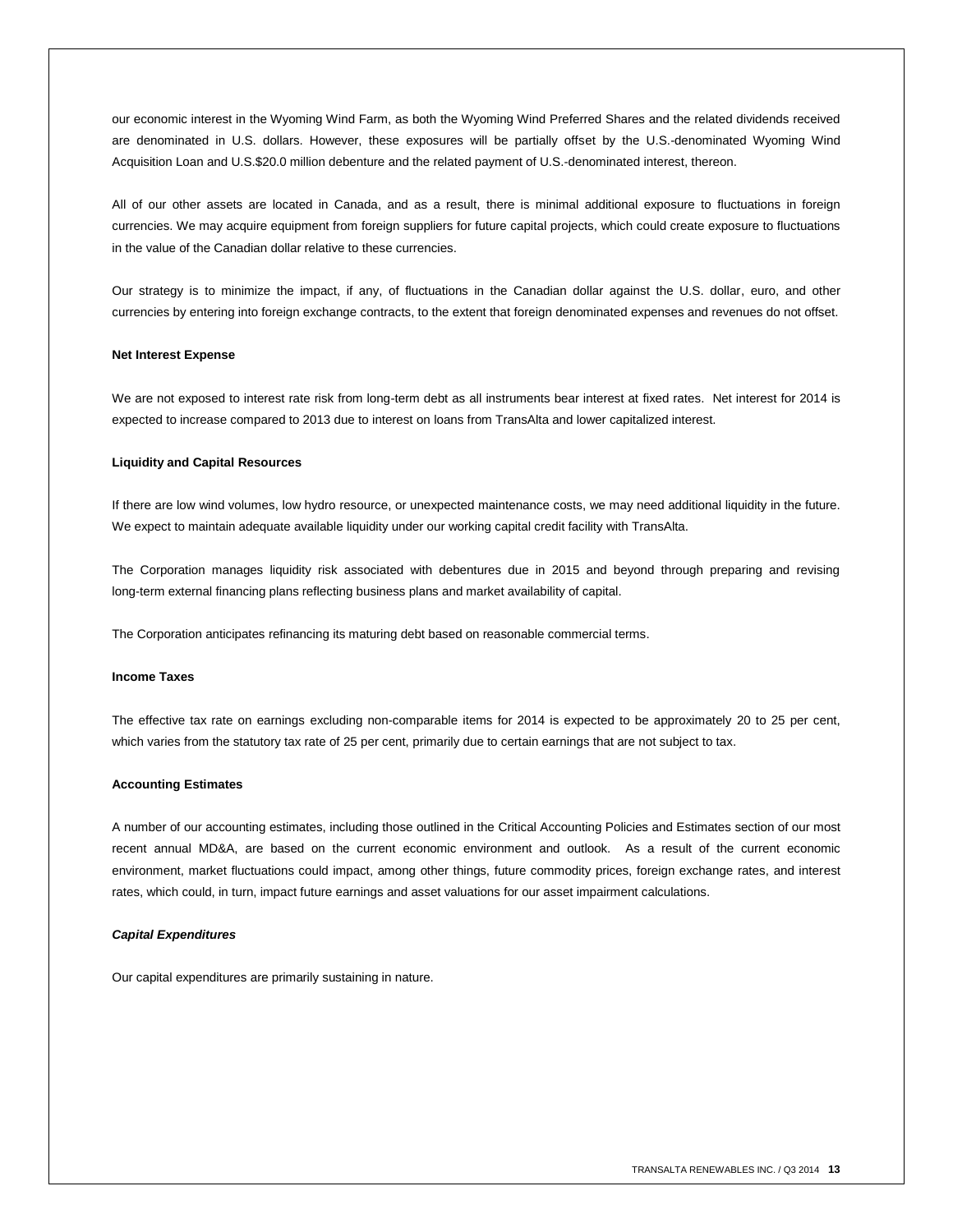# **Sustaining Capital**

Our sustaining capital is comprised of the ongoing capital costs associated with maintaining the existing generating capacity of our facilities. For 2014, our estimate for total sustaining capital expenditures, net of any contributions received, is allocated among the following:

|                                      |                                                           | Spend to     |                          |
|--------------------------------------|-----------------------------------------------------------|--------------|--------------------------|
|                                      |                                                           | $date^{(1)}$ | <b>Expected spend in</b> |
| Category                             | <b>Description</b>                                        | in 2014      | 2014                     |
| Routine capital                      | Expenditures to maintain our existing generating capacity | 2,861        | 3.872                    |
| Planned maintenance                  | Regularly scheduled maintenance                           | 2.153        | 4.999                    |
| <b>Total sustaining expenditures</b> |                                                           | 5.014        | 8,871                    |

# **Financing**

Financing for these capital expenditures is expected to be provided by cash flow from operating activities and existing borrowing capacity through TransAlta.

# **RELATED PARTY TRANSACTIONS AND BALANCES**

## *Post-Acquisition Relationship with TransAlta*

After the Acquisition, we entered into certain agreements and transactions with TransAlta. Please refer to the Related Party Transactions and Balances section of our most recent Annual MD&A for more information.

## **A. Related Party Transactions**

Amounts recognized from transactions with TransAlta or subsidiaries of TransAlta are as follows:

|                                                      | 3 months ended Sept. 30 |       | 9 months ended Sept. 30 |       |
|------------------------------------------------------|-------------------------|-------|-------------------------|-------|
|                                                      | 2014                    | 2013  | 2014                    | 2013  |
| Revenue from TransAlta PPAs                          | 6,099                   | 3.887 | 21.105                  | 3,887 |
| Royalty and other revenue-based costs adjustments    | 1,457                   |       | 1,457                   |       |
| Preferred share dividends                            | 215                     |       | 6,439                   |       |
| G&A Reimbursement Fee                                | 2,619                   | 1.451 | 7,761                   | 1,451 |
| Interest expense on amortizing term loan             | 1,848                   | 1.162 | 5,650                   | 1,162 |
| Interest expense on letters of credit and quarantees |                         | 58    | 25                      | 2,283 |
| Interest expense on Wyoming Wind Acquisition Loan    | 954                     |       | 3,031                   |       |

*(1) As at Sept. 30, 2014*

*\_\_\_\_\_\_\_\_\_\_\_\_\_\_\_\_\_\_\_\_\_\_\_\_\_\_\_\_\_*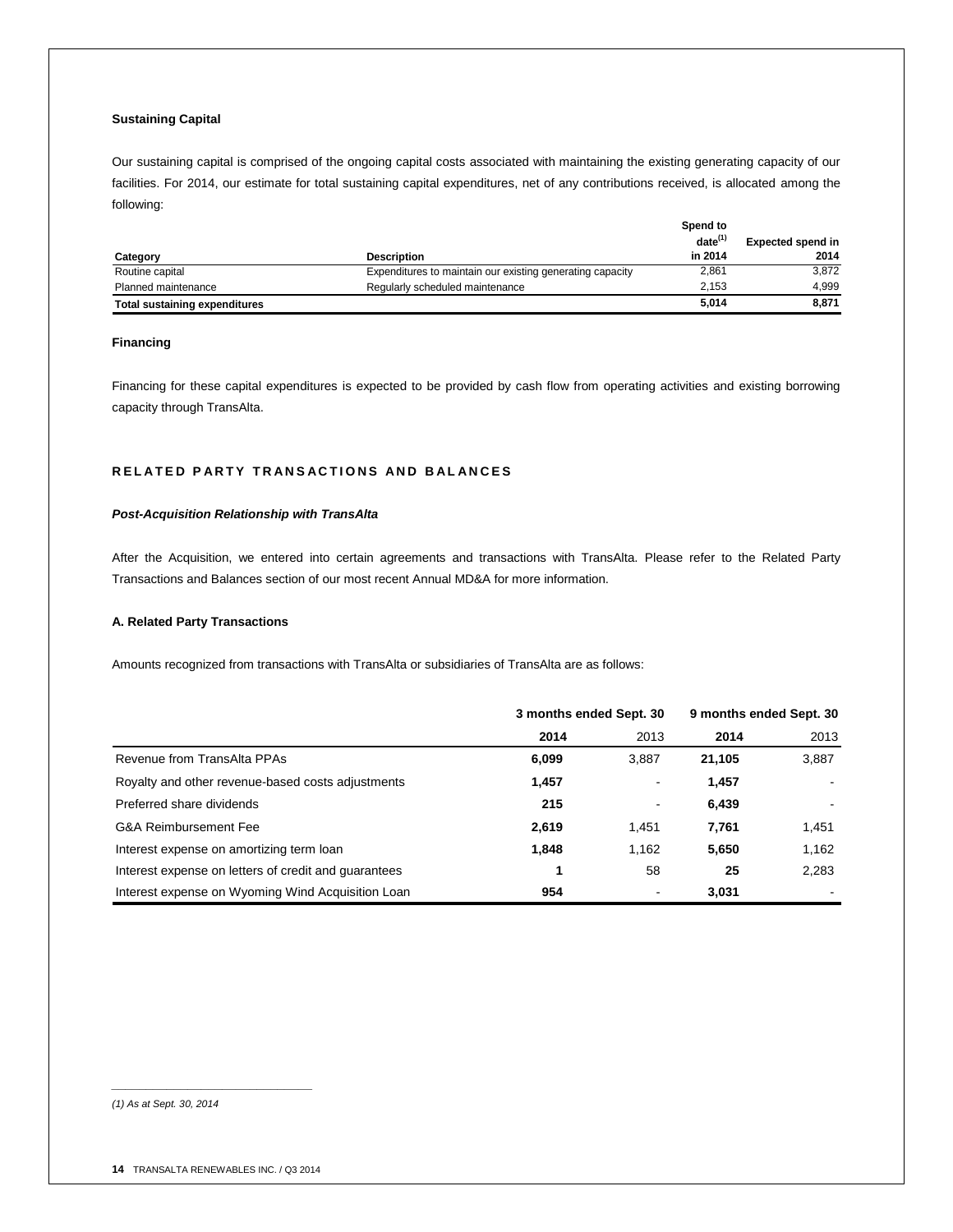# **B. Related Party Balances**

Related party balances include the following balances:

| As at                                                              | Sept. 30, 2014 | Dec. 31, 2013 |
|--------------------------------------------------------------------|----------------|---------------|
| Trade accounts receivable                                          | 3,901          | 10,232        |
| Trade accounts payable                                             | 2,399          | 5,048         |
| Dividends payable                                                  | 10,344         | 23,600        |
| Interest payable                                                   | 997            | 3,311         |
| Investment in preferred shares                                     | 114,514        | 109,325       |
| Net risk management assets (liabilities)                           | 161            | (104)         |
| Amortizing term loan                                               | 178.364        | 200,000       |
| Wyoming Wind Acquisition Loan                                      | 96,962         | 108,528       |
| Letters of credit issued by TransAlta on behalf of the Corporation | 4,503          | 4,503         |
| Guarantees provided by TransAlta on behalf of the Corporation      | 226,500        | 226,500       |

All of these balances are with TransAlta or subsidiaries of TransAlta.

## *Pre-Acquisition Relationship with TransAlta*

The Acquired Assets have historically been managed and operated in the normal course of business by TransAlta along with other TransAlta operations and affiliates. Financial results for periods prior to Aug. 9, 2013 were not historically prepared for the Acquired Assets as they had not been operated as a separate business. Please refer to the Related Party Transactions and Balances section of our 2013 Annual MD&A for more information.

## **Allocation of Corporate Costs**

Certain shared costs have been allocated to the Acquired Assets and reflected as expenses in the pre-Acquisition period financial statements. Allocated corporate costs include TransAlta charges for, but not limited to: corporate accounting, human resources, government affairs, information technology, shared real estate expenses, legal, treasury, and pension and other post-employment benefits. These costs are included in OM&A expenses. The costs were allocated to the Acquired Assets based on GWh of production. Note that these expenses may have been different had the Acquired Assets been a separate entity during the periods presented. For the comparative three and nine months ended Sept. 30, 2013, these pre-tax costs were \$0.2 million and \$3.5 million, respectively.

## **A D D I T I O N A L I F R S M E A S U R E S**

An additional IFRS measure is a line item, heading, or subtotal that is relevant to an understanding of the financial statements but is not a minimum line item mandated under IFRS, or the presentation of a financial measure that is relevant to an understanding of the financial statements but is not presented elsewhere in the financial statements. We have included line items entitled "gross margin" and "operating income" in our Condensed Consolidated Statements of Earnings for the three and nine months ended Sept. 30, 2014 and 2013. Presenting these line items provides management and investors with a measurement of ongoing operating performance that is readily comparable from period to period.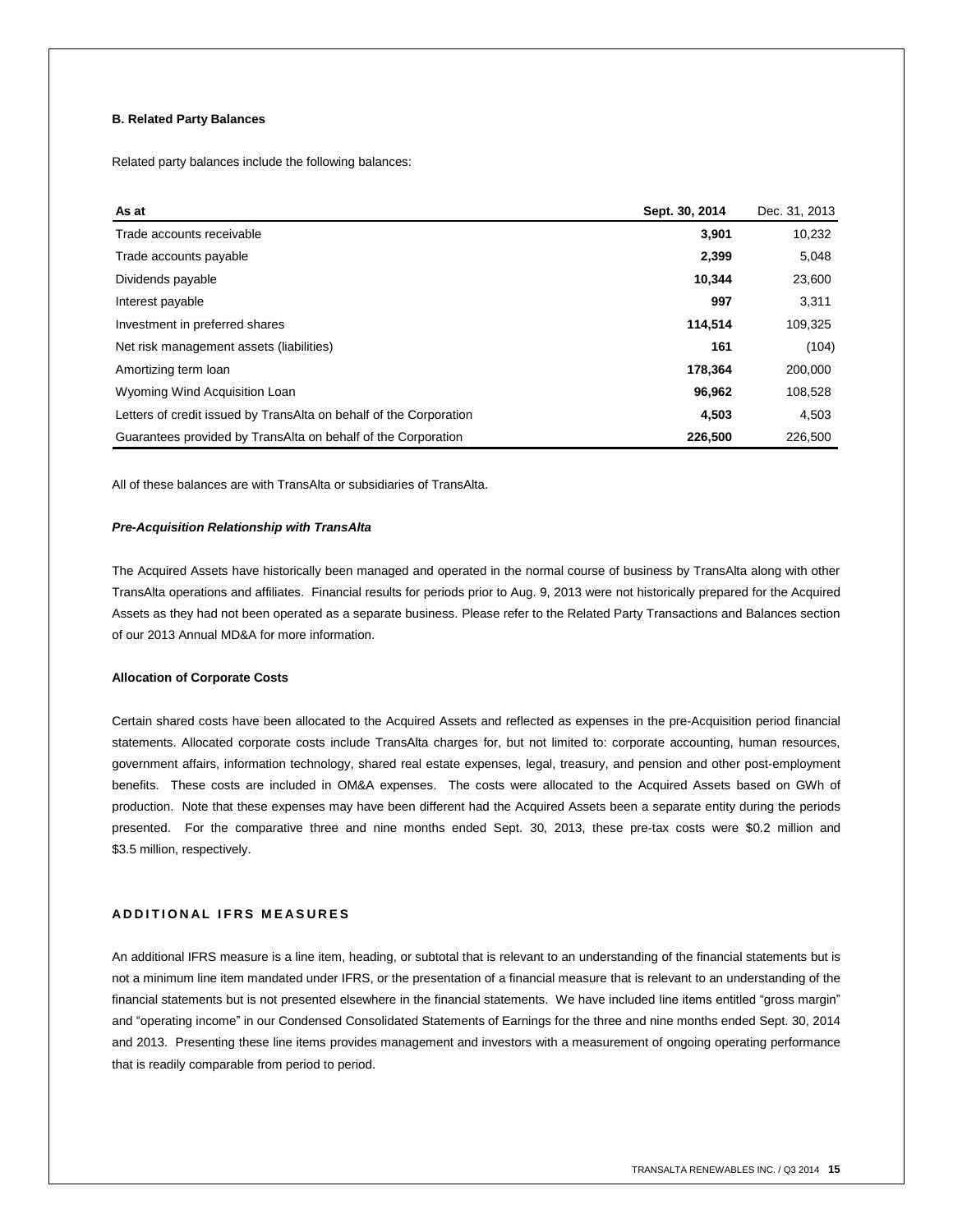## **N O N - I F R S M E A S U R E S**

We evaluate our performance using a variety of measures. Those discussed below, and elsewhere in this MD&A, are not defined under IFRS and, therefore, should not be considered in isolation or as an alternative to or to be more meaningful than net earnings attributable to common shareholders or cash flow from operating activities, as determined in accordance with IFRS, when assessing our financial performance or liquidity. These Non-IFRS measures are not necessarily comparable to a similarly titled measure of another company.

Typically, for comparability purposes, we exclude the impact of asset impairment charges and other adjustments to earnings, such as gains on sales of assets, as management believes these transactions are not representative of our business operations. We also exclude the income tax expense related to changes in corporate income tax rates as these amounts relate to the impact of the rate change on future income taxes as opposed to the impact on current earnings.

Earnings on a comparable basis per share are calculated using the weighted average common shares outstanding during the period.

Presenting comparable EBITDA from period to period provides management and investors with a proxy for the amount of cash generated from operating activities before net interest expense, non-controlling interest, income taxes, and working capital adjustments.

Comparable operating income and EBITDA also include the dividend income from the preferred share investment in the Wyoming Wind Farm. The dividend income is used as a proxy for the operating income and EBITDA of Wyoming Wind.

A reconciliation of comparable results to reported results is as follows:

|                                                     | 3 months ended Sept. 30, 2014 |                        |                  | 9 months ended Sept. 30, 2014 |                           |                  |
|-----------------------------------------------------|-------------------------------|------------------------|------------------|-------------------------------|---------------------------|------------------|
|                                                     |                               | Comparable             |                  |                               | Comparable                |                  |
|                                                     | Reported                      | adjustments            | Comparable total | Reported                      | adjustments               | Comparable total |
| Revenues                                            | 42.596                        |                        | 42.596           | 160.574                       |                           | 160,574          |
| Royalties and other                                 | 1,332                         |                        | 1,332            | 8,826                         |                           | 8,826            |
| Gross margin                                        | 41,264                        |                        | 41,264           | 151,748                       |                           | 151,748          |
| Operations, maintenance, and administration         | 11,458                        |                        | 11,458           | 33,686                        |                           | 33,686           |
| Taxes, other than income taxes                      | 1,777                         |                        | 1,777            | 5,401                         |                           | 5,401            |
| Dividend income from investment in preferred shares |                               | $(215)$ <sup>(1)</sup> | (215)            |                               | $(6, 439)$ <sup>(1)</sup> | (6, 439)         |
| Earnings before interest, taxes,                    |                               |                        |                  |                               |                           |                  |
| depreciation, and amortization                      | 28,029                        | 215                    | 28,244           | 112,661                       | 6,439                     | 119,100          |
| Depreciation and amortization                       | 18,562                        |                        | 18,562           | 55,176                        |                           | 55,176           |
| <b>Operating income</b>                             | 9,467                         | 215                    | 9,682            | 57,485                        | 6,439                     | 63,924           |
| Foreign exchange gain (loss)                        | 3                             |                        | 3                | (223)                         |                           | (223)            |
| Earnings before interest and taxes                  | 9.470                         | 215                    | 9,685            | 57.262                        | 6,439                     | 63,701           |
| Dividend income from investment in preferred shares | (215)                         | 215                    |                  | (6, 439)                      | 6,439                     |                  |
| Net interest expense                                | 9,012                         |                        | 9,012            | 27,383                        |                           | 27,383           |
| Income tax expense (recovery)                       | (18)                          |                        | (18)             | 6,917                         |                           | 6,917            |
| Net earnings                                        | 691                           |                        | 691              | 29,401                        |                           | 29,401           |
| Non-controlling interest                            | 722                           |                        | 722              | 2,408                         |                           | 2,408            |
| Net earnings (loss) attributable to TransAlta       |                               |                        |                  |                               |                           |                  |
| Renewables common shareholders                      | (31)                          |                        | (31)             | 26,993                        |                           | 26,993           |
| Weighted average number of common shares            |                               |                        |                  |                               |                           |                  |
| outstanding in the period (millions)                | 114.7                         |                        | 114.7            | 114.7                         |                           | 114.7            |
| Net earnings per share attributable to              |                               |                        |                  |                               |                           |                  |
| common shareholders                                 |                               |                        |                  | 0.24                          |                           | 0.24             |

*(1) The dividend income is used as a proxy for the operating income and EBITDA of the Wyoming Wind Farm.*

 $\mathcal{L}=\mathcal{L}$  , we can also the set of the set of the set of the set of the set of the set of the set of the set of the set of the set of the set of the set of the set of the set of the set of the set of the set of the s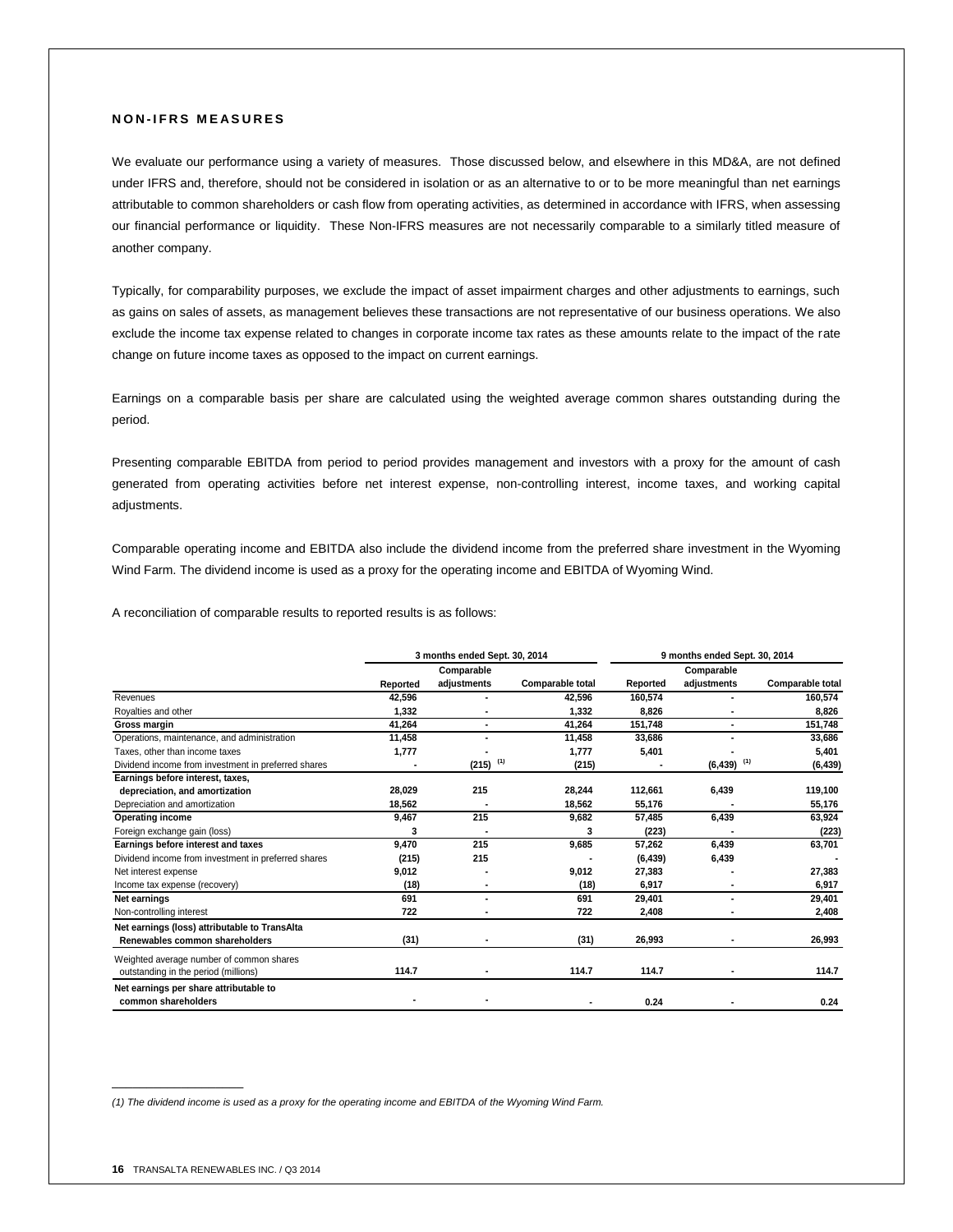|                                                   | 3 months ended Sept. 30, 2013 |                          |                  | 9 months ended Sept. 30, 2013 |                          |                  |
|---------------------------------------------------|-------------------------------|--------------------------|------------------|-------------------------------|--------------------------|------------------|
|                                                   |                               | Comparable               |                  |                               | Comparable               |                  |
|                                                   | Reported                      | adjustments              | Comparable total | Reported                      | adjustments              | Comparable total |
| Revenues                                          | 43,535                        |                          | 43,535           | 175,392                       |                          | 175,392          |
| Royalties and other                               | 2,528                         |                          | 2,528            | 9,854                         |                          | 9,854            |
| Gross margin                                      | 41,007                        | $\overline{\phantom{a}}$ | 41,007           | 165,538                       |                          | 165,538          |
| Operations, maintenance, and administration       | 10.015                        |                          | 10,015           | 29,326                        |                          | 29,326           |
| Asset impairment charges                          | 3,663                         | $(3,663)$ <sup>(1)</sup> |                  | 3,663                         | $(3,663)$ <sup>(1)</sup> |                  |
| Taxes, other than income taxes                    | 1,900                         |                          | 1,900            | 5,543                         |                          | 5,543            |
| Earnings before interest, taxes,                  |                               |                          |                  |                               |                          |                  |
| depreciation, and amortization                    | 25,429                        | 3,663                    | 29,092           | 127.006                       | 3,663                    | 130,669          |
| Depreciation and amortization                     | 16,324                        | ٠                        | 16,324           | 55,830                        |                          | 55,830           |
| <b>Operating income</b>                           | 9.105                         | 3.663                    | 12.768           | 71.176                        | 3.663                    | 74,839           |
| Foreign exchange gain (loss)                      | 430                           |                          | 430              | (891)                         |                          | (891)            |
| Other income (expense)                            | (1)                           |                          | (1)              | 222                           |                          | 222              |
| Earnings before interest and taxes                | 9,534                         | 3,663                    | 13,197           | 70,507                        | 3,663                    | 74,170           |
| Net interest expense                              | 7,467                         |                          | 7.467            | 22,044                        |                          | 22,044           |
| Income tax expense                                | 387                           | (2)<br>916               | 1,303            | 11,928                        | (2)<br>916               | 12,844           |
| Net earnings                                      | 1,680                         | 2.747                    | 4,427            | 36,535                        | 2.747                    | 39,282           |
| Non-controlling interest                          | 473                           |                          | 473              | 1,812                         |                          | 1,812            |
| Net earnings attributable to TransAlta Renewables |                               |                          |                  |                               |                          |                  |
| common shareholders                               | 1,207                         | 2,747                    | 3,954            | 34,723                        | 2,747                    | 37,470           |
| Weighted average number of common shares          |                               |                          |                  |                               |                          |                  |
| outstanding in the period (millions)              | 114.7                         |                          | 114.7            | 114.7                         |                          | 114.7            |
| Net earnings per share attributable to            |                               |                          |                  |                               |                          |                  |
| common shareholders                               | 0.01                          |                          | 0.03             | 0.30                          |                          | 0.33             |

## *Funds from Operations*

Presenting FFO from period to period provides management and investors with a proxy for the amount of cash generated from operating activities, before changes in working capital, and provides the ability to evaluate cash flow trends.

|                                                                                  | 3 months ended Sept. 30 |         | 9 months ended Sept. 30 |           |
|----------------------------------------------------------------------------------|-------------------------|---------|-------------------------|-----------|
|                                                                                  | 2014                    | 2013    | 2014                    | 2013      |
| Cash flow from operating activities                                              | 17.318                  | 25.172  | 98.310                  | 124.138   |
| Change in non-cash operating working capital balances                            | 2,238                   | (3,237) | (5, 450)                | (15, 248) |
| <b>Funds from operations</b>                                                     | 19.556                  | 21.935  | 92.860                  | 108,890   |
| Weighted average number of common shares<br>outstanding in the period (millions) | 114.7                   | 114.7   | 114.7                   | 114.7     |
| Funds from operations per share                                                  | 0.17                    | 0.19    | 0.81                    | 0.95      |

# *Cash Available for Distribution*

Cash available for distribution represents the amount of cash generated from operations by our business, before changes in working capital and after non-discretionary payments. Cash available for distribution can be used to invest in growth initiatives, make early principal repayments of debt, pay additional common share dividends, or repurchase common shares.

Sustaining capital and productivity expenditures represent total additions to PP&E and intangibles per the Condensed Consolidated Statements of Cash Flows less what we have invested in growth projects. For the three and nine months ended Sept. 30, 2014 and 2013, we invested nil (2013 - \$0.7 million) and nil (2013 - \$30.4 million), respectively, in growth projects.

*\_\_\_\_\_\_\_\_\_\_\_\_\_\_\_\_\_\_\_ (1) Non-comparable items.*

*<sup>(2)</sup> Net tax effect of non-comparable items.*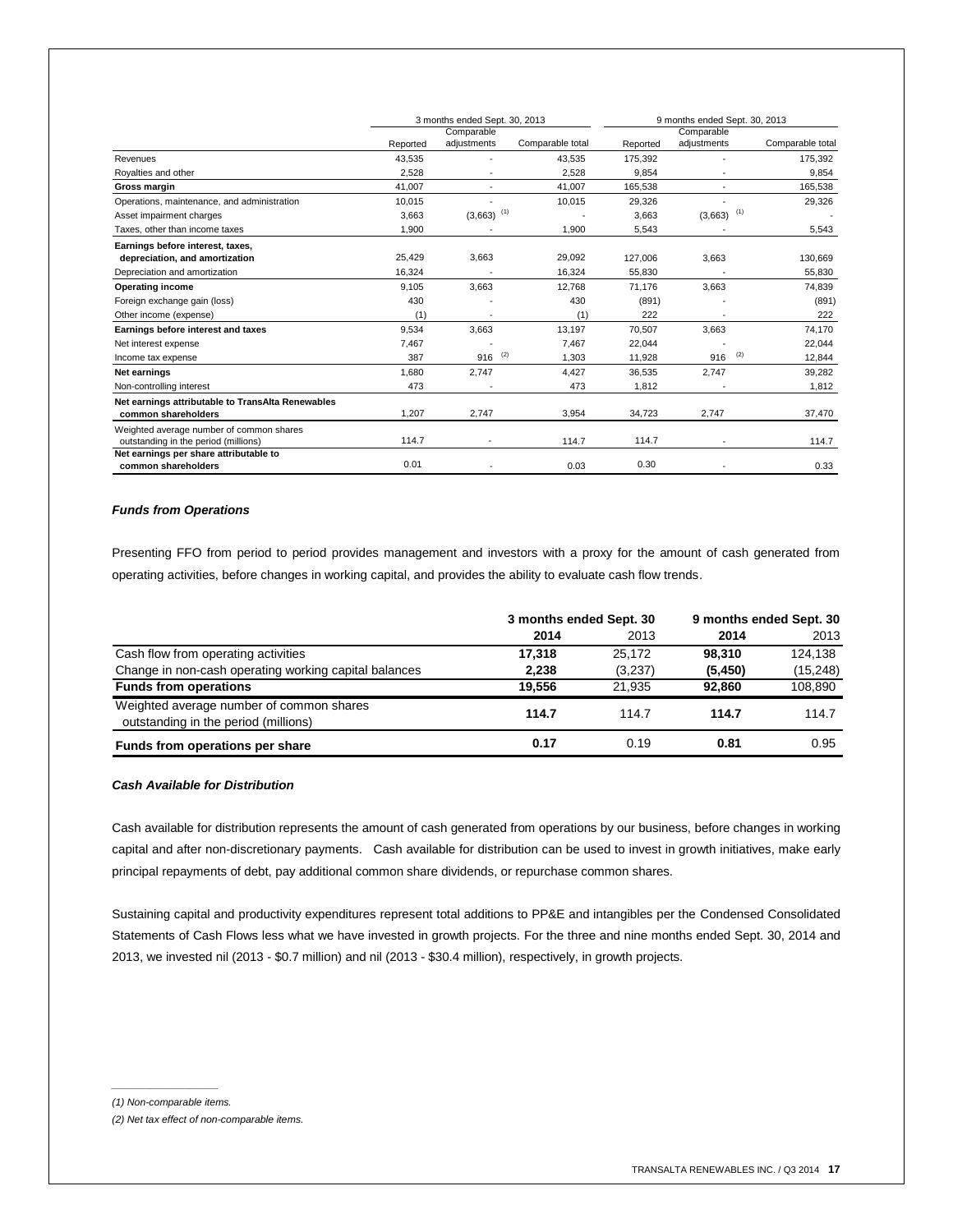The reconciliation between cash flow from operating activities and cash available for distribution is outlined below:

|                                                              | 3 months ended Sept. 30 |         | 9 months ended Sept. 30 |           |
|--------------------------------------------------------------|-------------------------|---------|-------------------------|-----------|
|                                                              | 2014                    | 2013    | 2014                    | 2013      |
| Cash flow from operating activities                          | 17,318                  | 25.172  | 98,310                  | 124,138   |
| Add (deduct):                                                |                         |         |                         |           |
| Changes in non-cash operating working capital                | 2,238                   | (3,237) | (5,450)                 | (15, 248) |
| Sustaining capital expenditures                              | (1,741)                 | (1,372) | (5,014)                 | (4,740)   |
| Distributions paid to subsidiaries' non-controlling interest | (727)                   | (510)   | (3,712)                 | (2,772)   |
| Principal repayments of debt                                 | (10,957)                |         | (38, 232)               |           |
| Cash available for distribution                              | 6.131                   | 20.053  | 45.902                  | 101,378   |
| Weighted average number of common shares                     |                         |         |                         |           |
| outstanding in the period (millions)                         | 114.7                   | 114.7   | 114.7                   | 114.7     |
| Cash available for distribution per share                    | 0.05                    | 0.17    | 0.40                    | 0.88      |

We seek to maintain sufficient cash balances and working capital credit facilities to fund periodic net cash outflows related to our business.

# **C U R R E N T A C C O U N T I N G C H A N G E S**

On Jan. 1, 2014, we adopted the amended disclosure requirements of IAS 36 *Impairment of Assets*. The change did not significantly impact disclosures presented this period.

# **FUTURE ACCOUNTING CHANGES**

Accounting standards that have been previously issued by the International Accounting Standard Board ("IASB") but are not yet effective, and have not been applied by the Corporation include:

# **I. IFRS 9** *Financial Instruments*

In July 2014, on completion of the impairment phase of the project to reform accounting for financial instruments and replace IAS 39 *Financial Instruments: Recognition and Measurement*, the IASB issued the final version of IFRS 9 *Financial Instruments*. IFRS 9 includes guidance, some which was previously issued by the IASB, on the classification and measurement of financial assets and financial liabilities, impairment of financial assets (i.e. recognition of credit losses), and a new hedge accounting model. Please refer to Note 3 of the Corporation's most recent annual consolidated financial statements for information regarding previously issued sections of IFRS 9.

The new requirements for impairment of financial assets introduce an expected-loss impairment model which requires more timely recognition of expected credit losses. IAS 39 impairment requirements are based on an incurred loss model where credit losses are not recognized until there is evidence of a trigger event.

IFRS 9 is effective for annual periods beginning on or after Jan. 1, 2018 with early application permitted. We are assessing the impact of adopting this standard on our consolidated financial statements.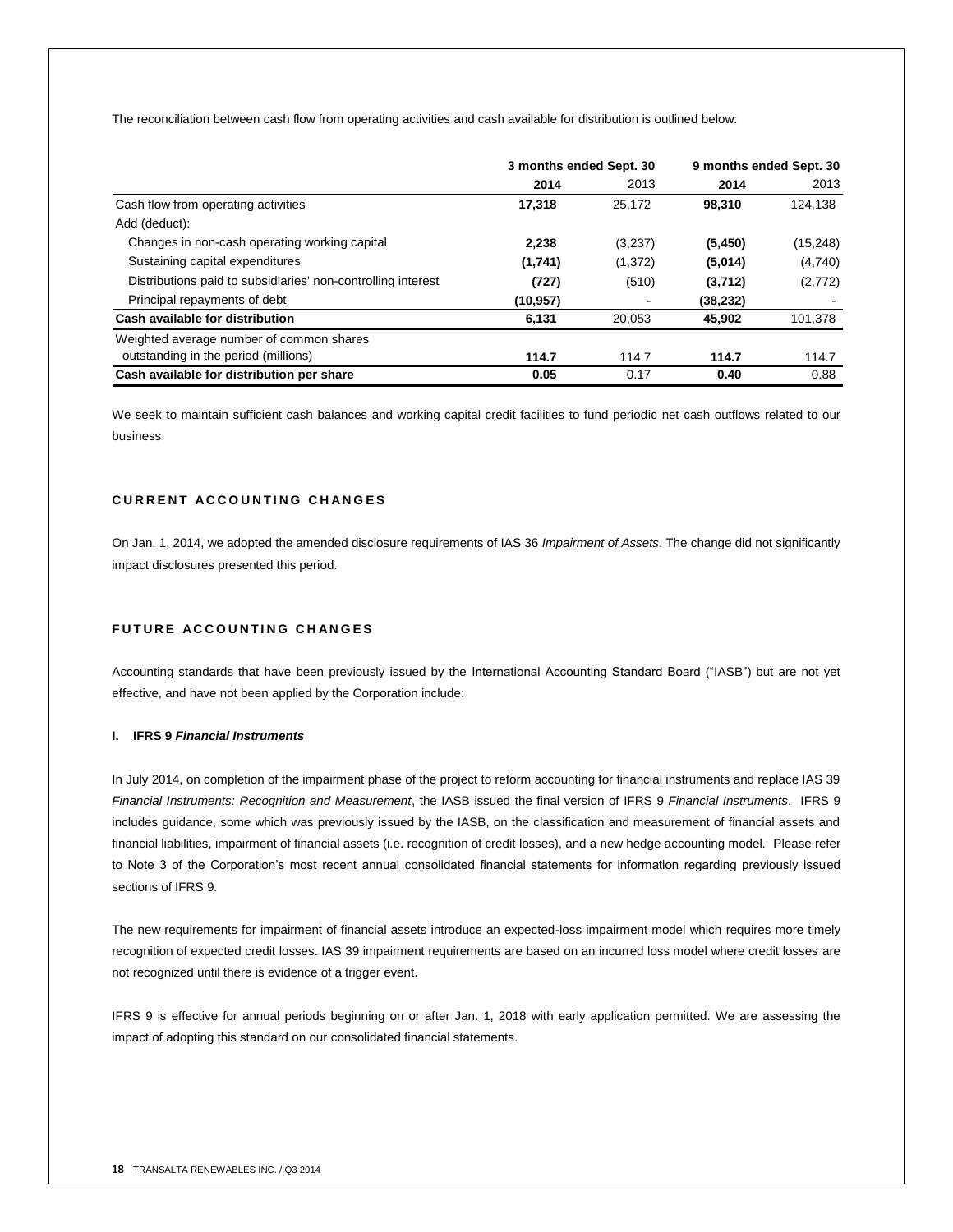#### **II. IFRS 15** *Revenue from Contracts with Customers*

In May 2014, the IASB issued IFRS 15 *Revenue from Contracts with Customers* which replaces existing revenue recognition guidance with a single comprehensive accounting model. The model specifies that an entity recognizes revenue when (or as) it transfers promised goods or services to customers in an amount that reflects the consideration to which it expects to be entitled in exchange for those goods or services. IFRS 15 is effective for annual reporting periods beginning on or after Jan. 1, 2017 with early application permitted. We are assessing the impact of adopting this standard on our consolidated financial statements.

#### SELECTED QUARTERLY INFORMATION

|                                                                                  | Q4 2013 | Q1 2014 | Q2 2014             | Q3 2014 |
|----------------------------------------------------------------------------------|---------|---------|---------------------|---------|
| Revenue                                                                          | 69,949  | 67,965  | 50,013              | 42,596  |
| Net earnings (loss) attributable to common shareholders                          | 15,535  | 21,134  | 5,890               | (31)    |
| Net earnings per share attributable to common shareholders,<br>basic and diluted | 0.13    | 0.18    | 0.05                |         |
| Comparable net earnings per share                                                | 0.15    | 0.18    | 0.05                |         |
|                                                                                  | Q4 2012 | Q1 2013 | Q <sub>2</sub> 2013 | Q3 2013 |
| Revenue                                                                          | 67,344  | 60.917  | 70.940              | 43,535  |
| Net earnings attributable to common shareholders                                 | 18,522  | 14,004  | 19,512              | 1,207   |
| Net earnings per share attributable to common shareholders,<br>basic and diluted | 0.16    | 0.12    | 0.17                | 0.01    |
| Comparable net earnings per share                                                | 0.16    | 0.12    | 0.17                | 0.03    |

Basic and diluted earnings per share ("EPS") attributable to common shareholders and comparable EPS are calculated each period using the weighted average common shares outstanding during the period. As a result, the sum of the EPS for the four quarters making up the calendar year may sometimes differ from the annual EPS.

# **F O R W A R D - L O O K I N G S T A T E M E N T S**

This MD&A, the documents incorporated herein by reference, and other reports and filings made with securities regulatory authorities include forward-looking statements. All forward-looking statements are based on our beliefs as well as assumptions based on information available at the time the assumption was made and on management's experience and perception of historical trends, current conditions, and expected future developments, as well as other factors deemed appropriate in the circumstances. Forward-looking statements are not facts, but only predictions and generally can be identified by the use of statements that include phrases such as "may", "will", "believe", "expect", "anticipate", "intend", "plan", "foresee", "potential", "enable", "continue", or other comparable terminology. These statements are not guarantees of our future performance and are subject to risks, uncertainties, and other important factors that could cause our actual performance to be materially different from that projected.

In particular, this MD&A contains forward-looking statements pertaining to our business and anticipated financial performance including, but not limited to, for example: spend on growth and sustaining capital and productivity projects; expectations in terms of the cost of operations, capital spend, and maintenance, and the variability of those costs; expectations related to future earnings and cash flow from operating and contracting activities; the anticipated impact of our economic interest in the Wyoming Wind Farm on cash available for distribution; the payment of future dividends; expectations for demand for electricity in both the short term and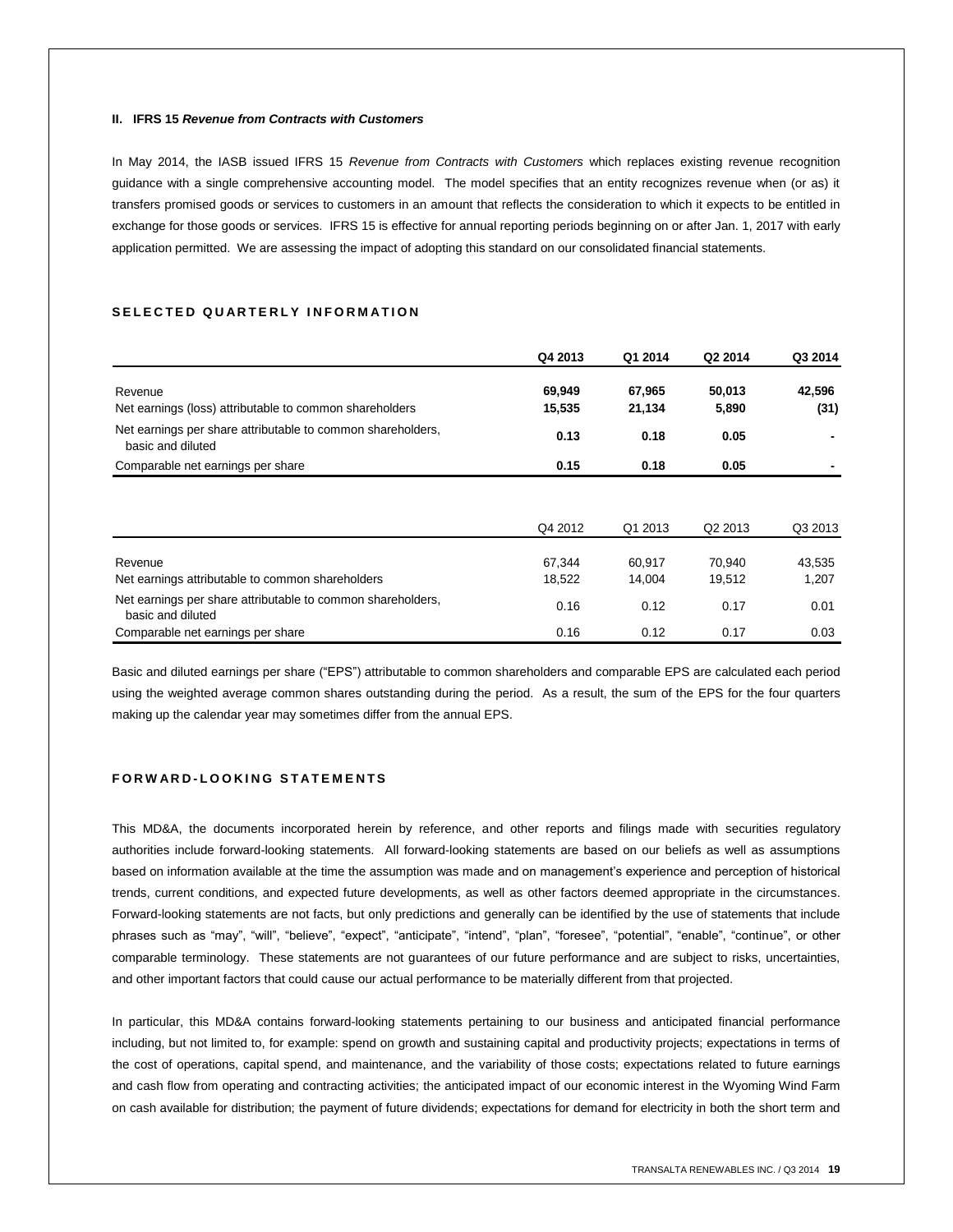long term, and the resulting impact on electricity prices; expectations in respect of generation availability, capacity, and production; expected financing of our capital expenditures; expected governmental regulatory regimes and legislation and their expected impact on us, as well as the cost of complying with resulting regulations and laws; estimates of future tax rates, future tax expense, and the adequacy of tax provisions; accounting estimates; anticipated growth rates in our markets; potential legal and contractual claims; expectations for the ability to access capital markets at reasonable terms; the estimated impact of changes in interest rates and the value of the Canadian dollar relative to the U.S. dollar; the monitoring of our exposure to liquidity risk; expectations regarding entering into additional financial instruments; expectations in respect to the global economic environment; estimated cash flow required to settle decommissioning and restoration activities; and expectations regarding borrowing rates and our credit practices.

Factors that may adversely impact our forward-looking statements include risks relating to: changes in general economic conditions including interest rates; operational risks involving our facilities, including unplanned outages at such facilities; disruptions in the transmission and distribution of electricity; the effects of weather; disruptions in the source of water or wind required to operate our facilities; natural disasters; the threat of domestic terrorism, cyber-attacks and other man-made disasters; equipment failure and our ability to carry out repairs in a cost-effective or timely manner; industry risk and competition; fluctuations in the value of foreign currencies; the need for additional financing; structural subordination of securities; counterparty credit risk; insurance coverage; our provision for income taxes; legal and contractual proceedings involving the Corporation; reliance on key personnel; the regulatory and political environments in the jurisdictions in which we operate; environmental requirements and changes in, or liabilities under, these requirements; and development projects and acquisitions. The foregoing risk factors, among others, are described in further detail in the Risk Factors section of our 2014 AIF for the year ended Dec. 31, 2013 and our 2013 Annual MD&A, both available on SEDAR at www.sedar.com.

Readers are urged to consider these factors carefully in evaluating the forward-looking statements and are cautioned not to place undue reliance on these forward-looking statements. The forward-looking statements included in this document are made only as of the date hereof and we do not undertake to publicly update these forward-looking statements to reflect new information, future events or otherwise, except as required by applicable laws. In light of these risks, uncertainties, and assumptions, the forward-looking events might occur to a different extent or at a different time than we have described, or might not occur. We cannot assure that projected results or events will be achieved.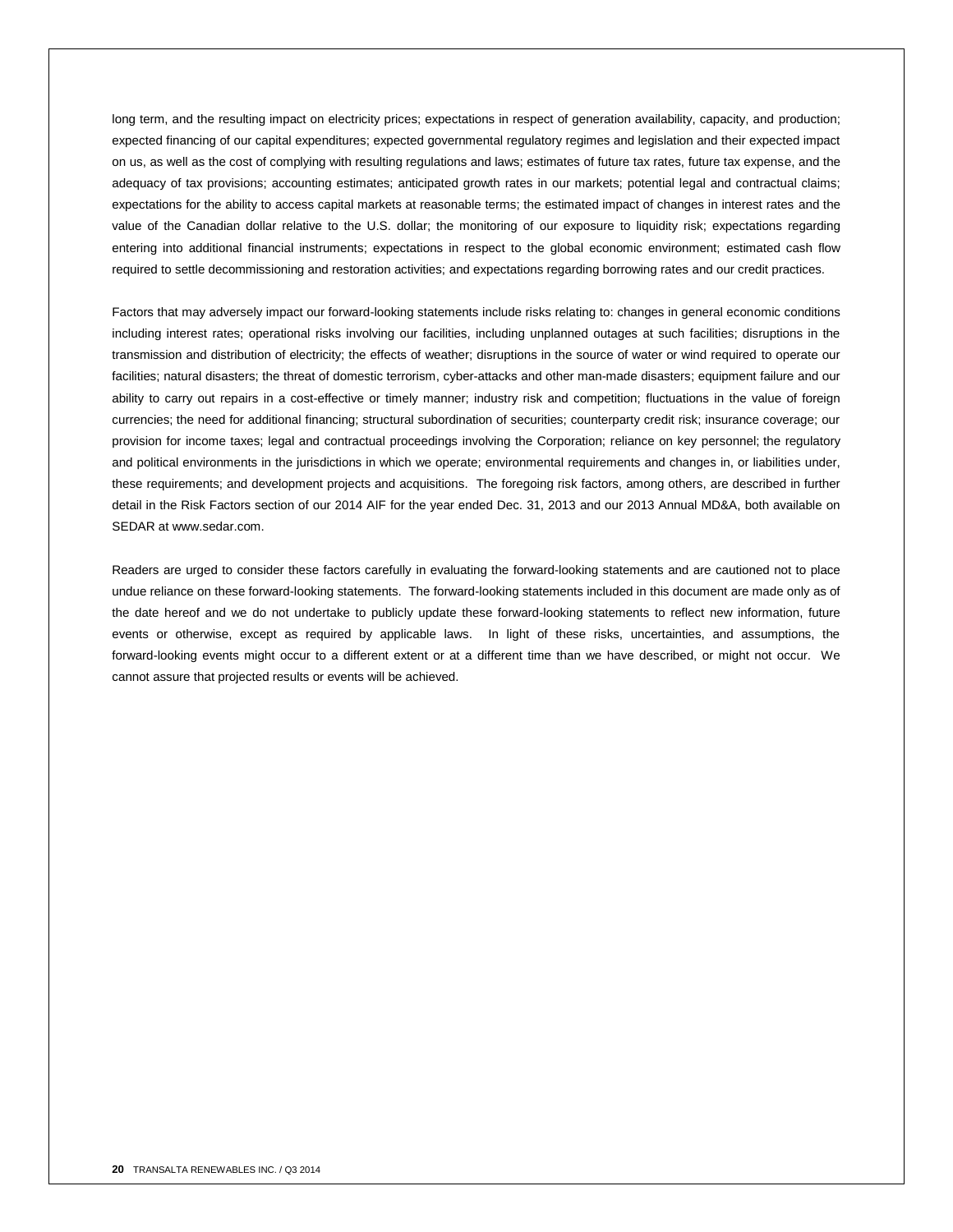# **TRANSALTA RENEWABLES INC.**

# **CONDENSED CONSOLIDATED STATEMENTS OF EARNINGS (LOSS)**

*(in thousands of Canadian dollars, except as otherwise noted)*

|                                                               | 3 months ended Sept. 30 |          | 9 months ended Sept. 30 |          |
|---------------------------------------------------------------|-------------------------|----------|-------------------------|----------|
| Unaudited                                                     | 2014                    | 2013     | 2014                    | 2013     |
| Revenues                                                      | 33,533                  | 32,312   | 128,138                 | 144,642  |
| Government incentives                                         | 3,885                   | 3,542    | 15,050                  | 15,547   |
| Lease revenue                                                 | 5,178                   | 7,681    | 17,386                  | 15,203   |
| <b>Total revenue</b>                                          | 42,596                  | 43,535   | 160,574                 | 175,392  |
| Royalties and other (Note 3)                                  | 1,332                   | 2,528    | 8,826                   | 9,854    |
| Gross margin                                                  | 41,264                  | 41,007   | 151,748                 | 165,538  |
| Operations, maintenance, and administration                   | 11,458                  | 10,015   | 33,686                  | 29,326   |
| Depreciation and amortization                                 | 18,562                  | 16,324   | 55,176                  | 55,830   |
| Asset impairment charges (Note 4)                             |                         | 3,663    |                         | 3,663    |
| Taxes, other than income taxes                                | 1,777                   | 1,900    | 5,401                   | 5,543    |
| <b>Operating income</b>                                       | 9,467                   | 9,105    | 57,485                  | 71,176   |
| Dividend income from investment in preferred shares (Note 10) | 215                     |          | 6,439                   |          |
| Net interest expense (Note 5)                                 | (9,012)                 | (7, 467) | (27, 383)               | (22,044) |
| Foreign exchange gain (loss)                                  | 3                       | 430      | (223)                   | (891)    |
| Other income (expense)                                        |                         | (1)      |                         | 222      |
| Earnings before income taxes                                  | 673                     | 2,067    | 36,318                  | 48,463   |
| Income tax expense (recovery) (Note 6)                        | (18)                    | 387      | 6,917                   | 11,928   |
| <b>Net earnings</b>                                           | 691                     | 1,680    | 29,401                  | 36,535   |
| Net earnings (loss) attributable to:                          |                         |          |                         |          |
| Common shareholders                                           | (31)                    | 1,207    | 26,993                  | 34,723   |
| Non-controlling interest (Note 7)                             | 722                     | 473      | 2,408                   | 1,812    |
|                                                               | 691                     | 1,680    | 29,401                  | 36,535   |
| Weighted average number of common shares                      |                         |          |                         |          |
| outstanding in the period (millions) (Note 12)                | 114.7                   | 114.7    | 114.7                   | 114.7    |
| Net earnings per share attributable to common                 |                         |          |                         |          |
| shareholders, basic and diluted (Note 12)                     |                         | 0.01     | 0.24                    | 0.30     |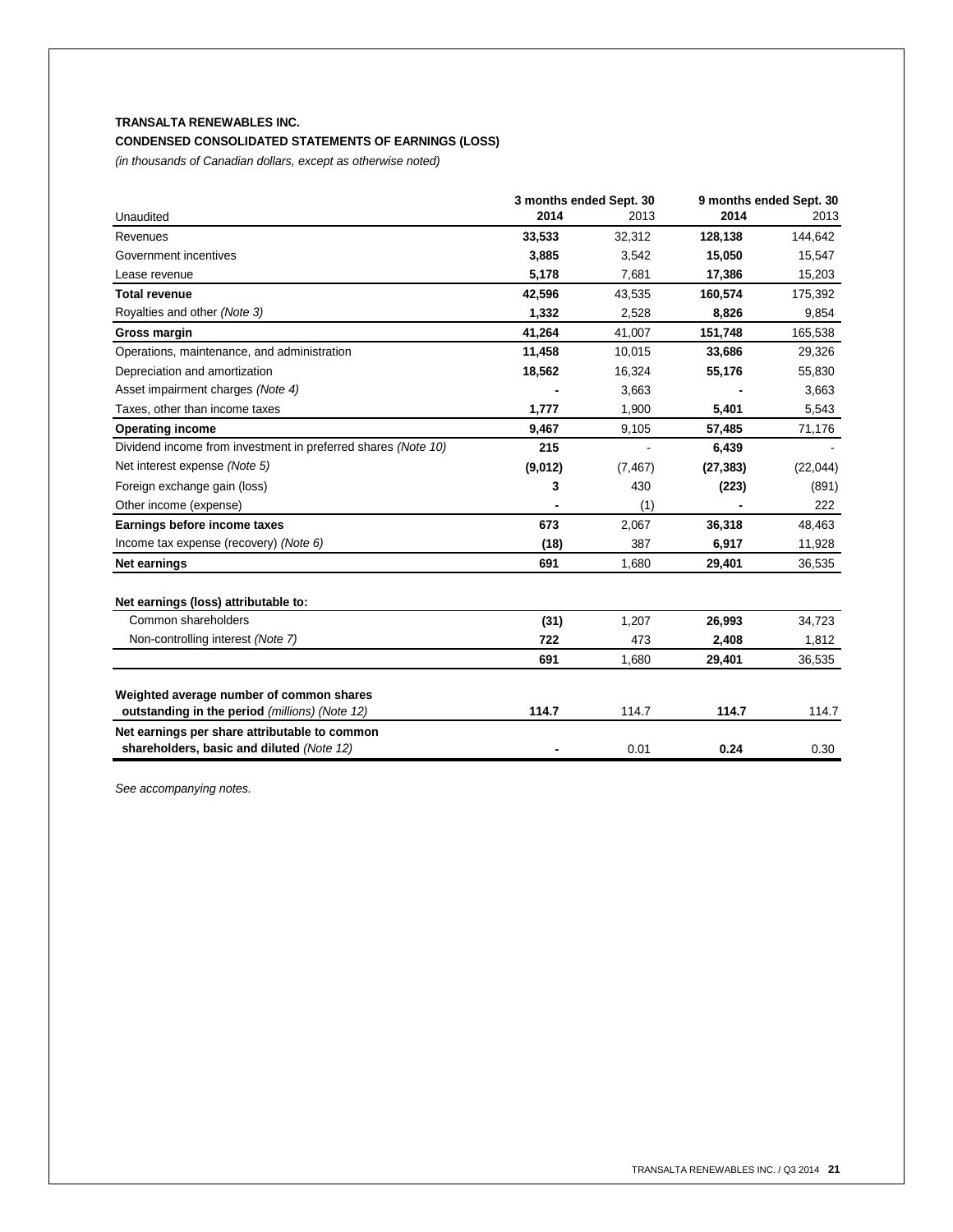# **TRANSALTA RENEWABLES INC.**

# **CONDENSED CONSOLIDATED STATEMENTS OF COMPREHENSIVE INCOME (LOSS)**

*(in thousands of Canadian dollars)*

| 3 months ended Sept. 30 |       | 9 months ended Sept. 30 |        |
|-------------------------|-------|-------------------------|--------|
| 2014                    | 2013  | 2014                    | 2013   |
| 691                     | 1.680 | 29,401                  | 36,535 |
|                         |       |                         |        |
| (56)                    | 30    | (85)                    | 74     |
|                         |       |                         |        |
|                         |       |                         | 1,265  |
|                         |       |                         |        |
| (56)                    | 30    | (85)                    | 1,339  |
|                         |       |                         |        |
|                         |       | 286                     | 34     |
|                         |       |                         |        |
| 2                       | (35)  | (200)                   | (250)  |
|                         |       |                         |        |
| ٠                       | (40)  | 86                      | (216)  |
| (56)                    | (10)  |                         | 1,123  |
| 635                     | 1,670 | 29,402                  | 37,658 |
|                         |       |                         |        |
| (87)                    | 1,197 | 26,994                  | 35,846 |
| 722                     | 473   | 2,408                   | 1,812  |
| 635                     | 1,670 | 29,402                  | 37,658 |
|                         | (2)   | (5)                     |        |

*(1) Net of income tax recovery of 21 and 31 for the three and nine months ended Sept. 30, 2014 (2013 - 10 and 25 expense), respectively.*

*(2) Net of income tax recovery of 422 for the nine months ended Sept. 30, 2013.*

*(3) Net of income tax recovery of 1 and tax expense of 98 for the three and nine months ended Sept. 30, 2014 (2013 - nil and 11 expense), respectively.*

*(4) Net of income recovery of 1 and tax expense of 29 for the three and nine months ended Sept. 30, 2014 (2013 - 2 recovery and 137 expense), respectively.*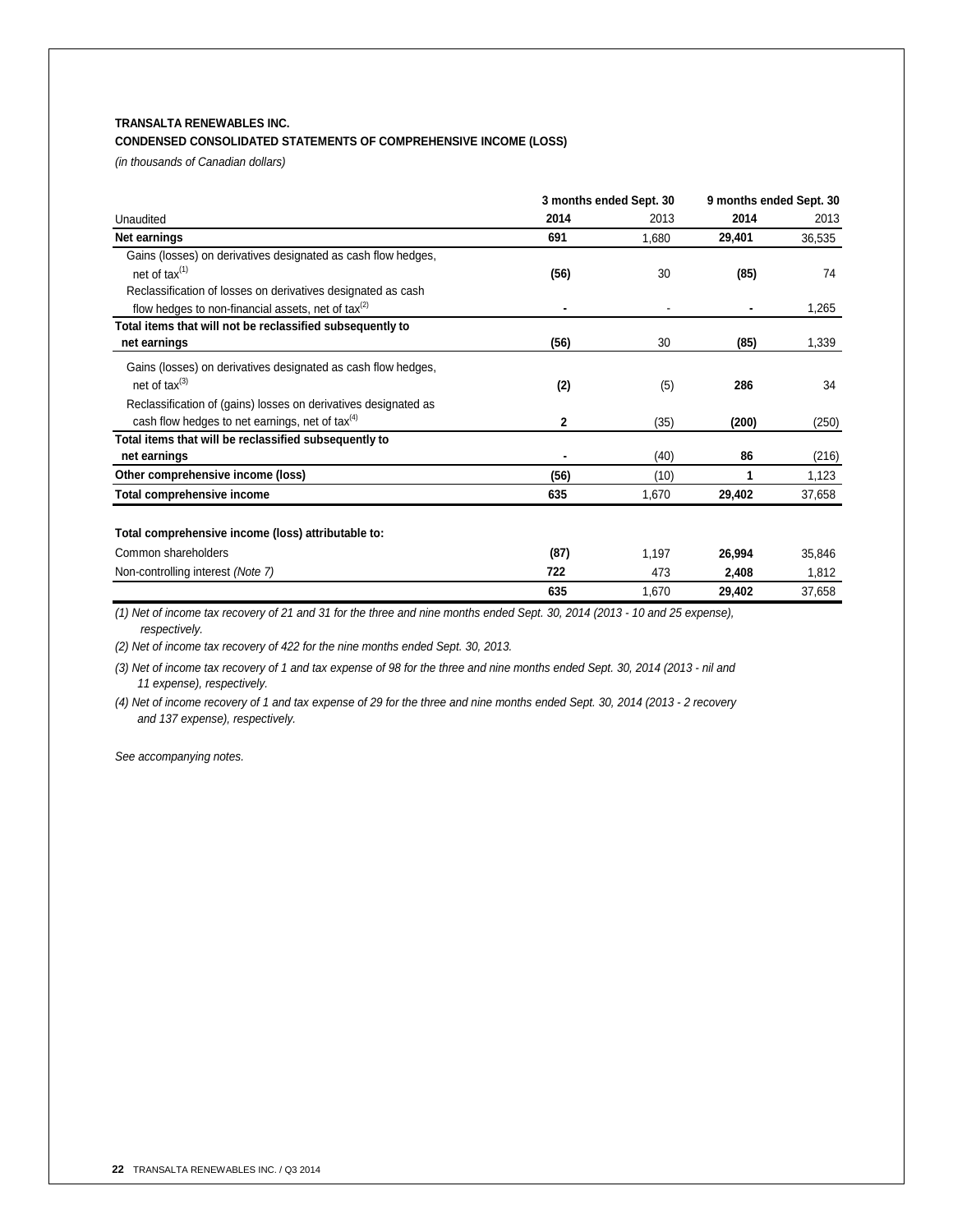# **TRANSALTA RENEWABLES INC. CONDENSED CONSOLIDATED STATEMENTS OF FINANCIAL POSITION**

*(in thousands of Canadian dollars)*

| Unaudited                                   | Sept. 30, 2014 | Dec. 31, 2013 |
|---------------------------------------------|----------------|---------------|
| Cash and cash equivalents                   | 4,525          | 19,256        |
| Accounts receivable                         | 23,844         | 37,413        |
| Prepaid expenses                            | 5,707          | 2,375         |
| Risk management assets (Note 8)             | 807            | 22            |
| Inventory                                   | 40             | 140           |
|                                             | 34,923         | 59,206        |
| Property, plant, and equipment (Note 9)     |                |               |
| Cost                                        | 2,028,047      | 2,021,386     |
| Accumulated depreciation                    | (363,087)      | (314, 387)    |
|                                             | 1,664,960      | 1,706,999     |
| Intangible assets                           | 100,397        | 105,284       |
| Risk management assets (Note 8)             | 6              | 14            |
| Other assets                                | 2,999          | 3,059         |
| Investment in preferred shares (Note 10)    | 114,514        | 109,325       |
| Deferred income tax assets                  | 32,266         | 29,751        |
| <b>Total assets</b>                         | 1,950,065      | 2,013,638     |
|                                             |                |               |
| <b>Bank overdraft</b>                       |                | 891           |
| Accounts payable and accrued liabilities    | 26,740         | 31,267        |
| Risk management liabilities (Note 8)        | 544            | 73            |
| Income taxes payable                        | 35             | 364           |
| Dividends payable (Note 12)                 | 14,714         | 29,239        |
| Current portion of deferred revenue         | 425            | 425           |
| Current portion of long-term debt (Note 11) | 177,514        | 37,596        |
|                                             | 219,972        | 99,855        |
| Long-term debt (Note 11)                    | 475,683        | 646,619       |
| Decommissioning provisions                  | 17,025         | 12,410        |
| Deferred revenues                           | 6,658          | 6,977         |
| Deferred income tax liabilities             | 189,368        | 180,651       |
| Risk management liabilities (Note 8)        | 108            | 67            |
| <b>Total liabilities</b>                    | 908,814        | 946,579       |
| <b>Equity</b>                               |                |               |
| Common shares (Note 12)                     | 1,223,845      | 1,223,845     |
| Deficit                                     | (220, 768)     | (196, 263)    |
| Accumulated other comprehensive income      | 188            | 187           |
| Equity attributable to shareholders         | 1,003,265      | 1,027,769     |
| Non-controlling interest (Note 7)           | 37,986         | 39,290        |
| <b>Total equity</b>                         | 1,041,251      | 1,067,059     |
| <b>Total liabilities and equity</b>         | 1,950,065      | 2,013,638     |

Contingencies *(Note 13)*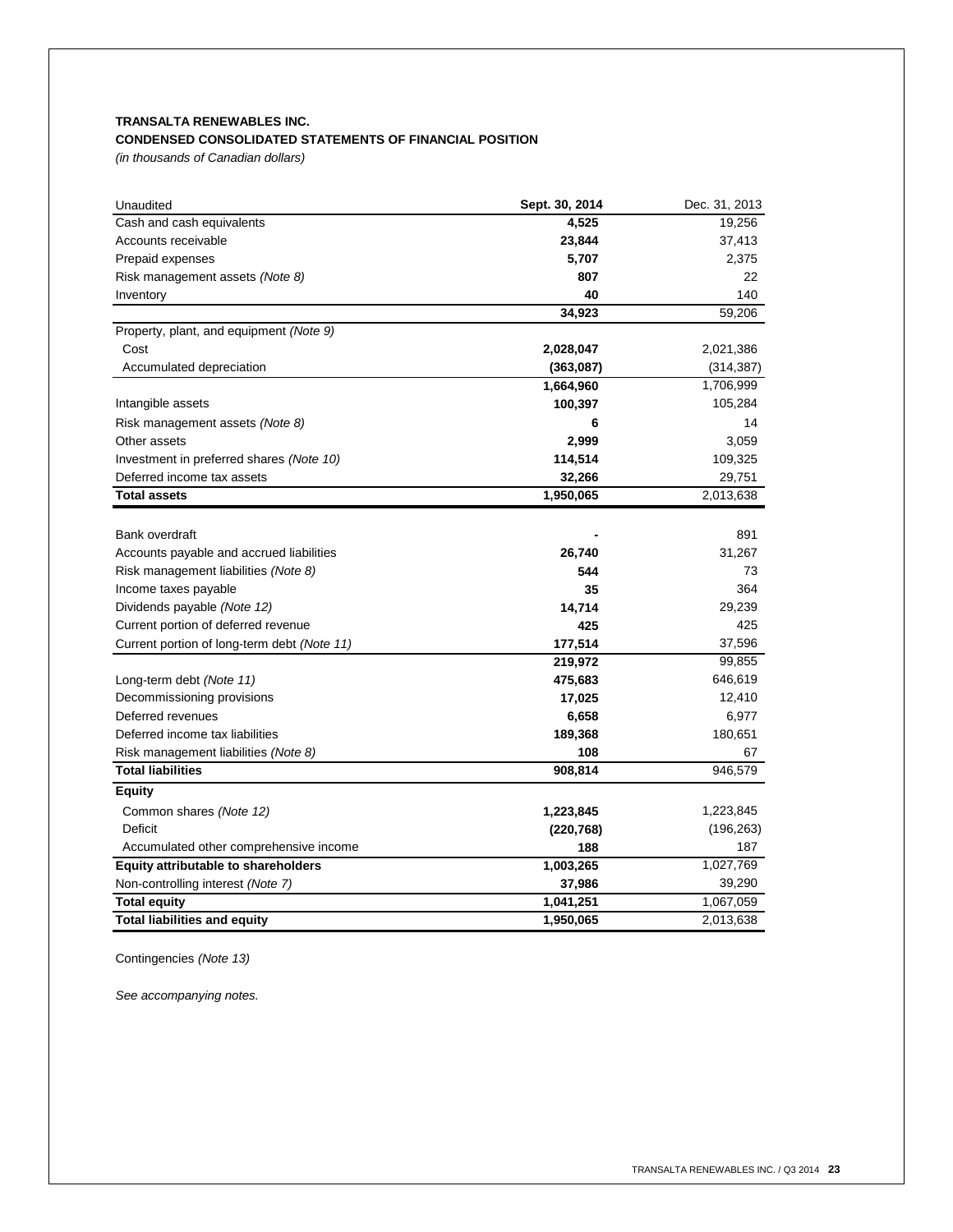# **TRANSALTA RENEWABLES INC.**

**CONDENSED CONSOLIDATED STATEMENTS OF CHANGES IN EQUITY** *(in thousands of Canadian dollars)*

# **9 months ended Sept. 30, 2014**

|                                           |           |                | <b>Accumulated other</b> |                 | Attributable to |           |
|-------------------------------------------|-----------|----------------|--------------------------|-----------------|-----------------|-----------|
|                                           | Common    |                | comprehensive            | Attributable to | non-controlling |           |
| Unaudited                                 | shares    | <b>Deficit</b> | income                   | shareholders    | interest        | Total     |
| Balance, Dec. 31, 2013                    | 1.223.845 | (196.263)      | 187                      | 1.027.769       | 39.290          | 1,067,059 |
| Net earnings                              |           | 26,993         | $\overline{\phantom{0}}$ | 26.993          | 2.408           | 29,401    |
| Other comprehensive income:               |           |                |                          |                 |                 |           |
| Net gains on derivatives designated       |           |                |                          |                 |                 |           |
| as cash flow hedges, net of tax           |           |                |                          |                 |                 |           |
| Total comprehensive income                |           | 26.993         |                          | 26.994          | 2.408           | 29,402    |
| Common share dividends (Note 12)          |           | (51, 498)      |                          | (51, 498)       |                 | (51, 498) |
| Distributions to non-controlling interest |           |                |                          |                 | (3,712)         | (3,712)   |
| Balance, Sept. 30, 2014                   | 1.223.845 | (220, 768)     | 188                      | 1.003.265       | 37.986          | 1.041.251 |

# **9 months ended Sept. 30, 2013**

|                                             |                          |                          |                          | <b>Accumulated other</b> |                        | <b>Attributable to</b> |            |
|---------------------------------------------|--------------------------|--------------------------|--------------------------|--------------------------|------------------------|------------------------|------------|
|                                             | Net parental             | Common                   |                          | comprehensive            | <b>Attributable to</b> | non-controlling        |            |
| Unaudited                                   | investment               | <b>Shares</b>            | <b>Deficit</b>           | income (loss)            | shareholders           | interest               | Total      |
| Balance, Dec. 31, 2012                      | 1,660,166                |                          |                          | (970)                    | 1,659,196              | 40,416                 | 1,699,612  |
| Net earnings (loss)                         | 35,487                   |                          | (764)                    |                          | 34,723                 | 1.812                  | 36,535     |
| Other comprehensive income:                 |                          |                          |                          |                          |                        |                        |            |
| Net gains on derivatives designated as cash |                          |                          |                          |                          |                        |                        |            |
| flow hedges, net of tax                     |                          | $\overline{\phantom{a}}$ | $\overline{\phantom{a}}$ | 1,123                    | 1,123                  |                        | 1,123      |
| Total comprehensive income (loss)           | 35.487                   |                          | (764)                    | 1.123                    | 35.846                 | 1,812                  | 37,658     |
| Changes in capitalization by Parent         | (682, 231)               | $\overline{\phantom{a}}$ | (154, 877)               |                          | (837, 108)             |                        | (837, 108) |
| Completion of share offering to parent      | (1,013,422)              | 1.013.422                | $\overline{\phantom{a}}$ |                          |                        |                        |            |
| Completion of public share offering         | $\overline{\phantom{a}}$ | 210.423                  | $\overline{\phantom{a}}$ |                          | 210.423                |                        | 210.423    |
| Common share dividends                      |                          | $\sim$                   | (19, 752)                |                          | (19, 752)              |                        | (19, 752)  |
| Distributions to non-controlling interest   |                          |                          | $\overline{\phantom{a}}$ |                          |                        | (2,772)                | (2, 772)   |
| Balance, Sept. 30, 2013                     |                          | 1.223.845                | (175, 393)               | 153                      | 1.048.605              | 39.456                 | 1,088,061  |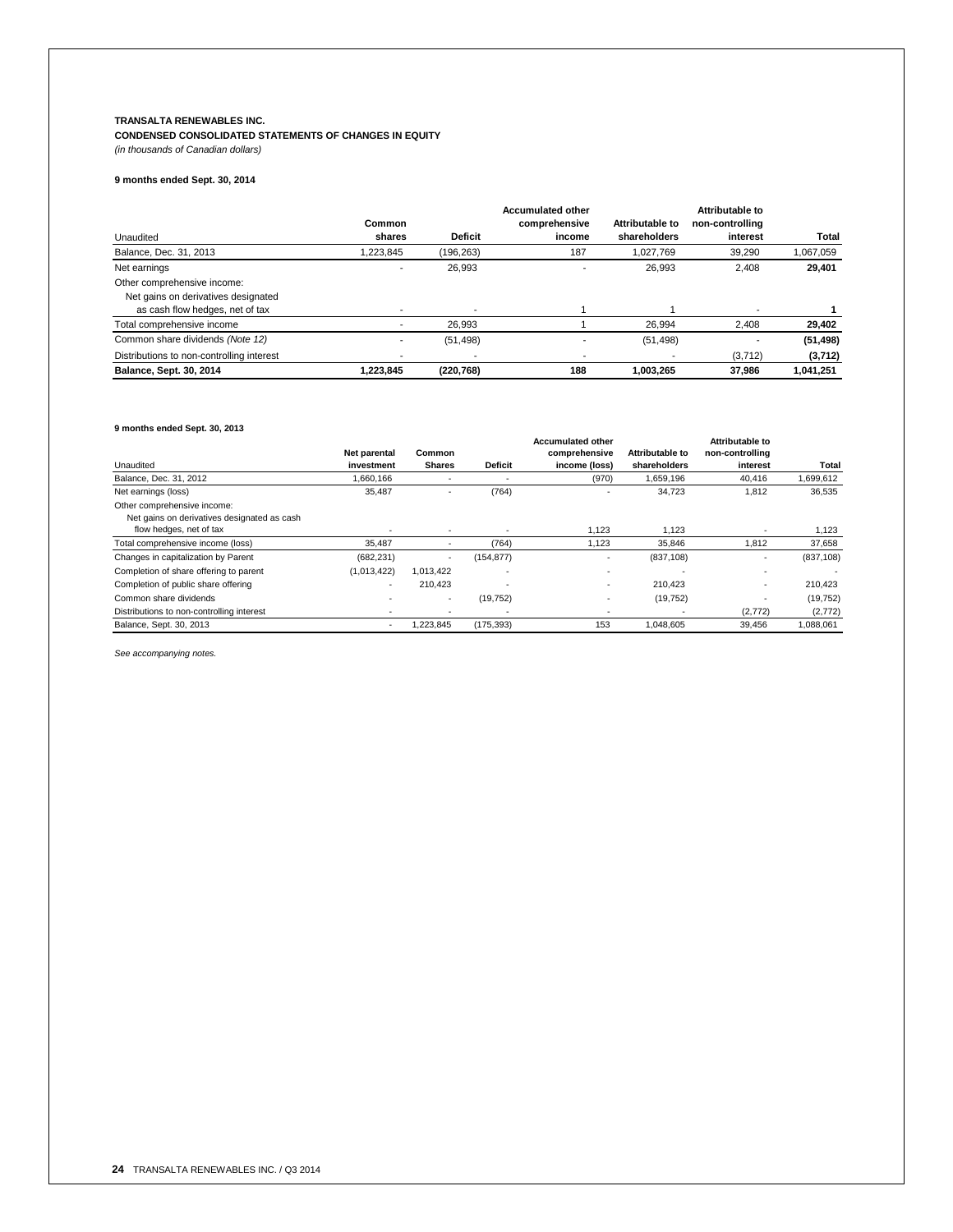# **TRANSALTA RENEWABLES INC.**

# **CONDENSED CONSOLIDATED STATEMENTS OF CASH FLOWS**

*(in thousands of Canadian dollars)*

|                                                                         | 3 months ended Sept. 30 | 9 months ended Sept. 30 |            |           |
|-------------------------------------------------------------------------|-------------------------|-------------------------|------------|-----------|
| Unaudited                                                               | 2014                    | 2013                    | 2014       | 2013      |
| <b>Operating activities</b>                                             |                         |                         |            |           |
| Net earnings                                                            | 691                     | 1,680                   | 29,401     | 36,535    |
| Depreciation and amortization                                           | 18,562                  | 16,324                  | 55,176     | 55,830    |
| Accretion of provisions (Note 5)                                        | 245                     | 231                     | 703        | 640       |
| Deferred income tax expense (recovery) (Note 6)                         | (185)                   | 313                     | 6,165      | 10,667    |
| Unrealized foreign exchange (gain) loss                                 | (38)                    | (430)                   | 542        | 689       |
| Unrealized (gain) loss from risk management activities                  | 5                       | (226)                   | 42         | (105)     |
| Asset impairment charges                                                |                         | 3,663                   |            | 3,663     |
| Deferred credits                                                        |                         | 180                     |            |           |
| Other non-cash items                                                    | 276                     | 200                     | 831        | 971       |
| Cash flow from operations before changes in working capital             | 19,556                  | 21,935                  | 92,860     | 108,890   |
| Change in non-cash operating working capital balances                   | (2, 238)                | 3,237                   | 5,450      | 15,248    |
| Cash flow from operating activities                                     | 17,318                  | 25,172                  | 98,310     | 124,138   |
| <b>Investing activities</b>                                             |                         |                         |            |           |
| Additions to property, plant, and equipment (Note 9)                    | (1, 340)                | (1,827)                 | (4,691)    | (35,012)  |
| Additions to intangibles                                                |                         | (287)                   | (16)       | (138)     |
| Proceeds on sale of assets                                              | 57                      |                         | 369        |           |
| Change in other assets                                                  |                         | (289)                   |            |           |
| Realized risk management (loss) gain                                    | (14)                    | 81                      | (14)       | 2,416     |
| Change in non-cash investing working capital balances                   | 115                     | (1, 478)                | 128        | (22, 255) |
| Other                                                                   |                         | 301                     | (1)        | 301       |
| Cash flow used in investing activities                                  | (1, 182)                | (3, 499)                | (4, 225)   | (54, 688) |
| <b>Financing activities</b>                                             |                         |                         |            |           |
| Repayment of net parental investment and related party advances         |                         | (10, 136)               |            | (56, 762) |
| Long-term debt repayments                                               | (10, 957)               |                         | (38, 232)  |           |
| Net proceeds on issuance of common shares                               |                         | 206,898                 |            | 206,898   |
| Repayment of closing and acquisition notes to TransAlta                 |                         | (208,000)               | ÷,         | (208,000) |
| Dividends paid on common shares (Note 12)                               | (22,070)                | (5, 419)                | (66, 022)  | (5, 419)  |
| Distributions to non-controlling interest                               | (727)                   | (510)                   | (3,712)    | (2, 772)  |
| Cash flow used in financing activities                                  | (33, 754)               | (17, 167)               | (107, 966) | (66, 055) |
| Cash flow from (used in) operating, investing, and financing activities | (17, 618)               | 4,506                   | (13, 881)  | 3,395     |
| Effect of translation on foreign currency cash                          | 49                      | $\overline{a}$          | 41         |           |
| Increase (decrease) in cash and cash equivalents                        | (17, 569)               | 4,506                   | (13, 840)  | 3,395     |
| Cash and cash equivalents, net of bank overdraft, beginning of period   | 22,094                  | 2,094                   | 18,365     | 3,205     |
| Cash and cash equivalents, end of period                                | 4,525                   | 6,600                   | 4,525      | 6,600     |
| Cash income taxes paid                                                  | 219                     | 227                     | 1,081      | 607       |
| Cash interest paid                                                      | 8.397                   | 6.072                   | 25,918     | 22.313    |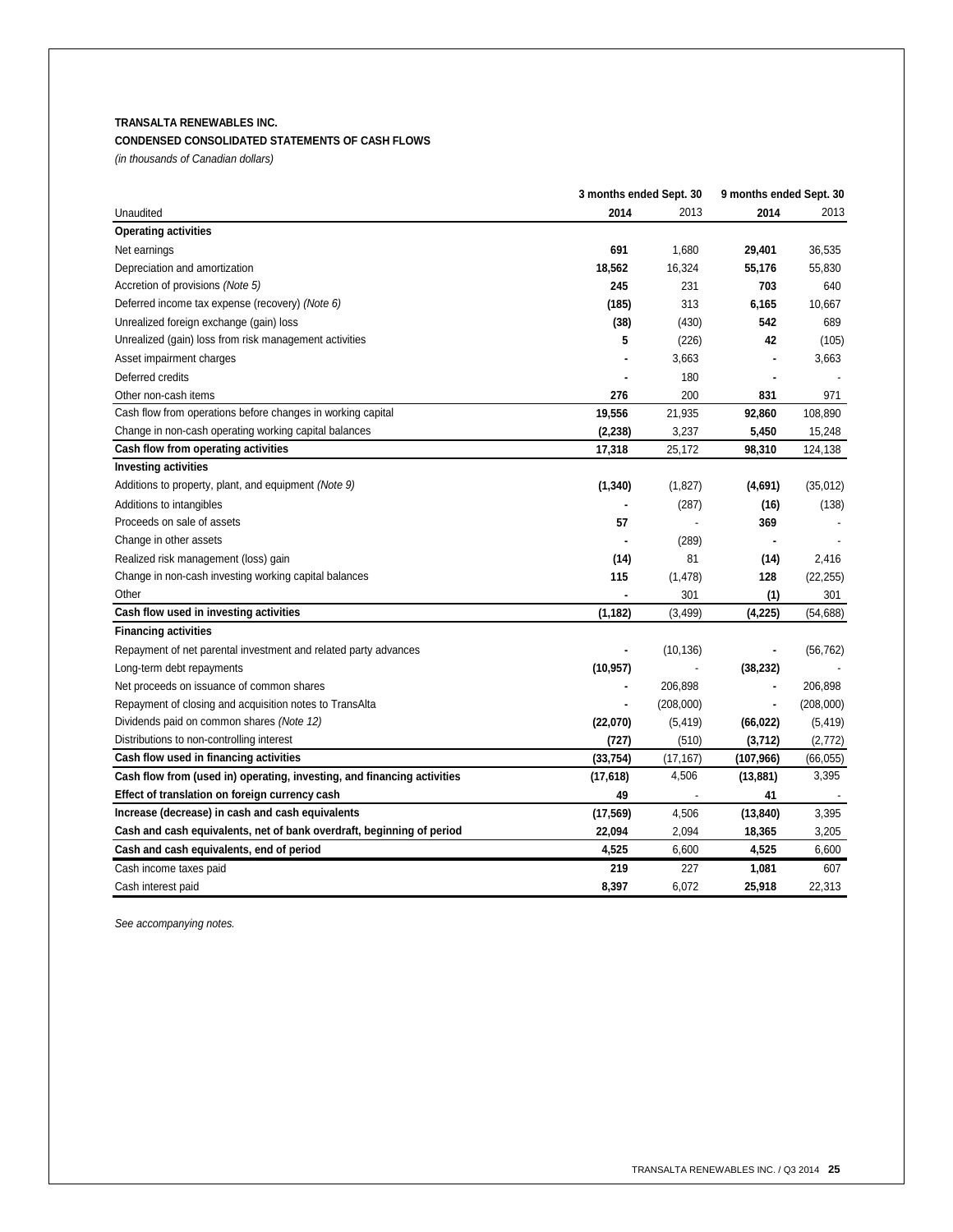# **NOTES TO CONDENSED CONSOLIDATED FINANCIAL STATEMENTS (UNAUDITED)**

*(Tabular amounts in thousands of Canadian dollars, except as otherwise noted)*

## 1. BACKGROUND AND ACCOUNTING POLICIES

#### **A. Formation of the Corporation**

TransAlta Renewables Inc. (the "Corporation" or "TransAlta Renewables") was incorporated on May 28, 2013 under the *Canada Business Corporations Act* and was formed to own a portfolio of renewable power generation facilities. The Corporation had no active operations from the date of incorporation until Aug. 9, 2013, when it indirectly acquired 28 wind and hydroelectric ("hydro") generating assets (the "Acquired Assets") from TransAlta Corporation ("TransAlta" or the "Parent") (the "Acquisition") and completed an initial public offering ("IPO") of 22.1 million common shares. Information regarding the Acquisition and IPO can be found in Note 4 of the Corporation's most recent annual consolidated financial statements.

## **B. Basis of Preparation**

These unaudited interim condensed consolidated financial statements have been prepared by management in compliance with International Accounting Standard ("IAS") 34 *Interim Financial Reporting* using the same accounting policies as those used in the Corporation's most recent annual consolidated financial statements, except as outlined in Note 2(A). These unaudited interim condensed consolidated financial statements do not include all of the disclosures included in the Corporation's annual consolidated financial statements. Accordingly, these should be read in conjunction with the Corporation's most recent annual consolidated financial statements which are available on SEDAR at www.sedar.com.

The unaudited interim condensed consolidated financial statements include the accounts of the Corporation and the subsidiaries that it controls.

The unaudited interim condensed consolidated financial statements have been prepared on a historical cost basis, except for derivative financial instruments, which are stated at fair value.

The unaudited interim condensed consolidated financial statements reflect all adjustments that consist of normal recurring adjustments and accruals that are, in the opinion of management, necessary for a fair presentation of results. The Corporation's results are partly seasonal due to the nature of electricity, which cannot be stored; and the nature of wind and run-of-river hydro resources, which fluctuate based on both seasonal patterns and annual weather variation. Typically, run-of-river hydro facilities generate most of their electricity and revenues during the spring and summer months when the melting snow starts feeding the watersheds and the rivers. Inversely, wind speeds are historically greater during the cold winter months when the air density is at its peak.

These unaudited interim condensed consolidated financial statements were authorized for issue by the Board of Directors on Oct. 31, 2014.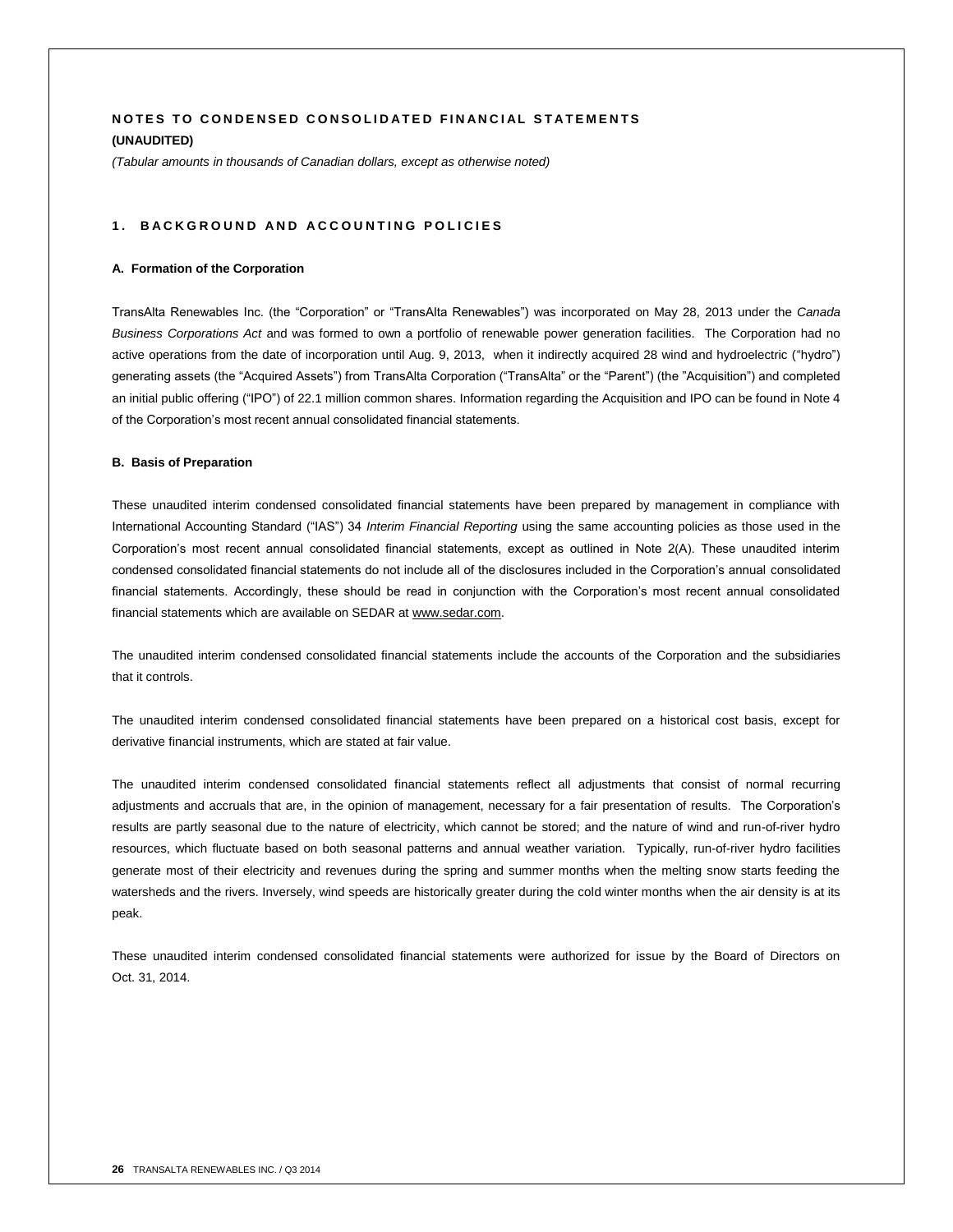# **C. Use of Estimates**

The preparation of these unaudited interim condensed consolidated financial statements in accordance with International Financial Reporting Standards ("IFRS") requires management to use judgment and make estimates and assumptions that affect the reported amounts of assets and liabilities and disclosures of contingent assets and liabilities at the date of the unaudited interim condensed consolidated financial statements and the reported amounts of revenues and expenses during the period. These estimates are subject to uncertainty. Actual results could differ from these estimates due to factors such as fluctuations in interest rates, foreign exchange rates, inflation and commodity prices, and changes in economic conditions, legislation, and regulations. Refer to Note 2(P) of the Corporation's most recent annual consolidated financial statements for a more detailed discussion of the significant accounting judgments and key sources of estimation uncertainty.

## **D. Basis of Preparation Prior to the Acquisition**

The unaudited interim condensed consolidated financial statements for the Sept. 30, 2013 comparative period include the combined financial statements of the Acquired Assets, as the Acquired Assets are ultimately controlled by TransAlta before and after the Acquisition and there has been no substantive change in operations.

Historically, financial statements have not been prepared by TransAlta for the Acquired Assets as they had not been operated as a separate business by TransAlta. Accordingly, the financial results for periods prior to the Aug. 9, 2013 Acquisition included in the comparative financial statements for the three and nine months ended Sept. 30, 2013 reflect the financial statements for the Acquired Assets in a manner consistent with how TransAlta managed the Acquired Assets and as though the Acquired Assets had been a separate Corporation. All material assets and liabilities specifically identified to the Acquired Assets and all material revenues and expenses specifically attributable to the Acquired Assets and allocations of overhead expenses have been presented in the financial statements for periods prior to the Acquisition. The financial statements for periods prior to the Acquisition may not necessarily reflect the financial position, results of operations, or cash flows that the Acquired Assets might have had in the past had they existed as a separate business during the periods prior to the Acquisition (see Note 15).

# **2 . A C C O U N T I N G C H A N G E S**

#### **A. Adoption of New or Amended IFRS**

On Jan. 1, 2014, the Corporation adopted the amended disclosure requirements of IAS 36 *Impairment of Assets.* The change did not significantly impact disclosures presented this period.

# **B. Comparative Figures**

Certain comparative figures have been reclassified to conform to the current period's presentation. These reclassifications did not impact previously reported net earnings.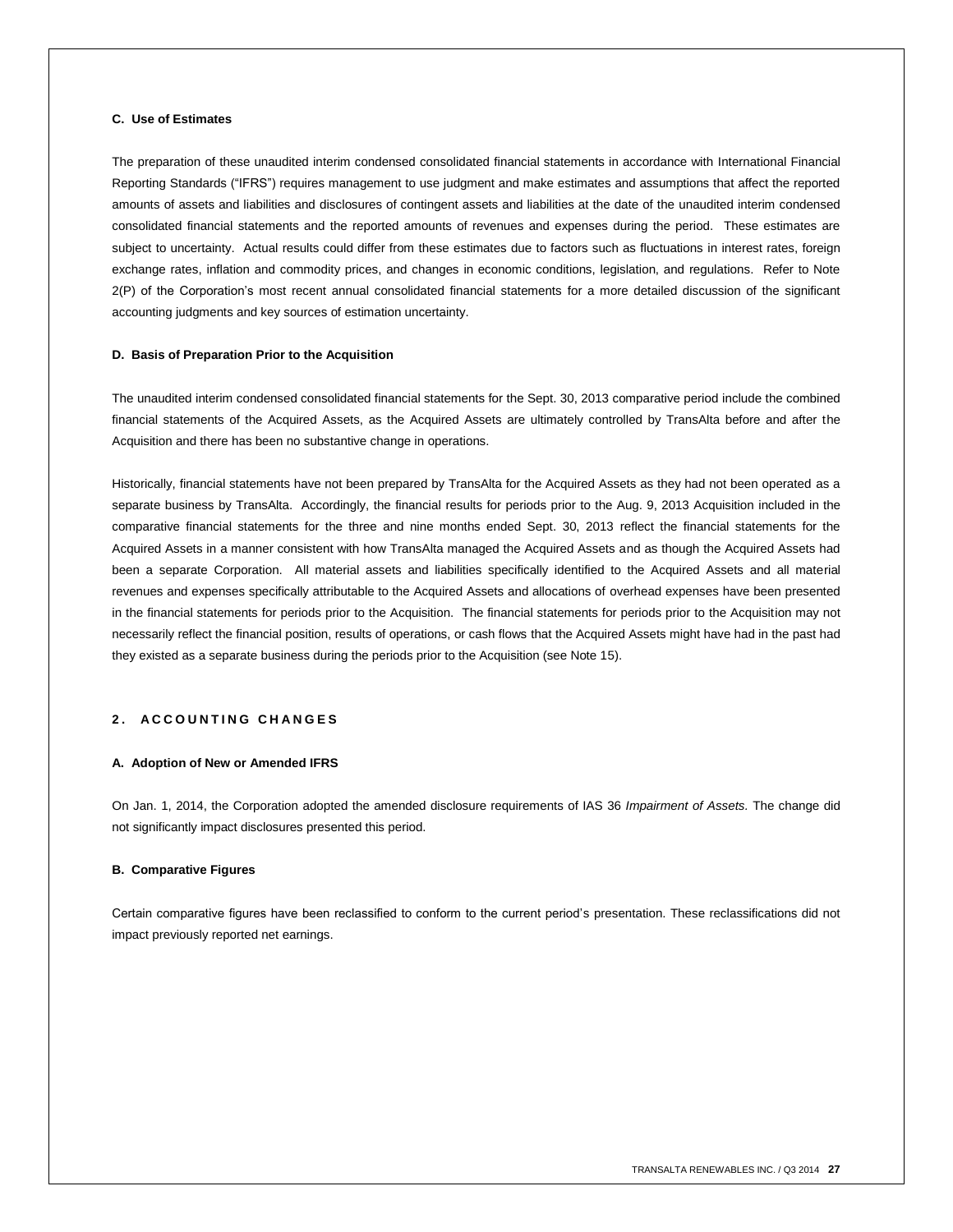## **C. Future Accounting Changes**

Accounting standards that have been previously issued by the International Accounting Standard Board ("IASB") but are not yet effective, and have not been applied by the Corporation include:

#### **III. IFRS 9** *Financial Instruments*

In July 2014, on completion of the impairment phase of the project to reform accounting for financial instruments and replace IAS 39 *Financial Instruments: Recognition and Measurement*, the IASB issued the final version of IFRS 9 *Financial Instruments*. IFRS 9 includes guidance, some which was previously issued by the IASB, on the classification and measurement of financial assets and financial liabilities, impairment of financial assets (i.e. recognition of credit losses), and a new hedge accounting model. Please refer to Note 3 of the Corporation's most recent annual consolidated financial statements for information regarding previously issued sections of IFRS 9.

The new requirements for impairment of financial assets introduce an expected-loss impairment model which requires more timely recognition of expected credit losses. IAS 39 impairment requirements are based on an incurred loss model where credit losses are not recognized until there is evidence of a trigger event.

IFRS 9 is effective for annual periods beginning on or after Jan. 1, 2018 with early application permitted. The Corporation is assessing the impact of adopting this standard on its consolidated financial statements.

#### **IV. IFRS 15** *Revenue from Contracts with Customers*

In May 2014, the IASB issued IFRS 15 *Revenue from Contracts with Customers* which replaces existing revenue recognition guidance with a single comprehensive accounting model. The model specifies that an entity recognizes revenue when it transfers promised goods or services to customers in an amount that reflects the consideration to which it expects to be entitled in exchange for those goods or services. IFRS 15 is effective for annual reporting periods beginning on or after Jan. 1, 2017 with early application permitted. The Corporation is assessing the impact of adopting this standard on its consolidated financial statements.

# **3 . R O Y A L T Y A N D O T H E R C O S T A D J U S T M E N T S**

During the three and nine months ended Sept. 30, 2014, \$1.5 million was recognized as a reduction in royalties and other costs. The Corporation and TransAlta adjusted the way in which these revenue-based royalties are calculated to align the costs incurred by the Corporation with the revenue base of the TransAlta PPAs. Of the amount, \$1.2 million relates to the period from inception, on Aug. 9, 2013, to June 30, 2014 (\$0.6 million for the period from inception to Dec. 31, 2013).

# **4 . A S S E T I M P A I R M E N T C H A R G E S**

During the three and nine months ended Sept. 30, 2014, the Corporation recognized an impairment charge of \$1.5 million and an impairment reversal of \$1.5 million (three and nine months ended Sept. 30, 2013 - impairment charges of \$3.7 million), all related to various Ontario hydro facilities. Revisions to capital and operating plans were the main drivers of the impairment outcomes.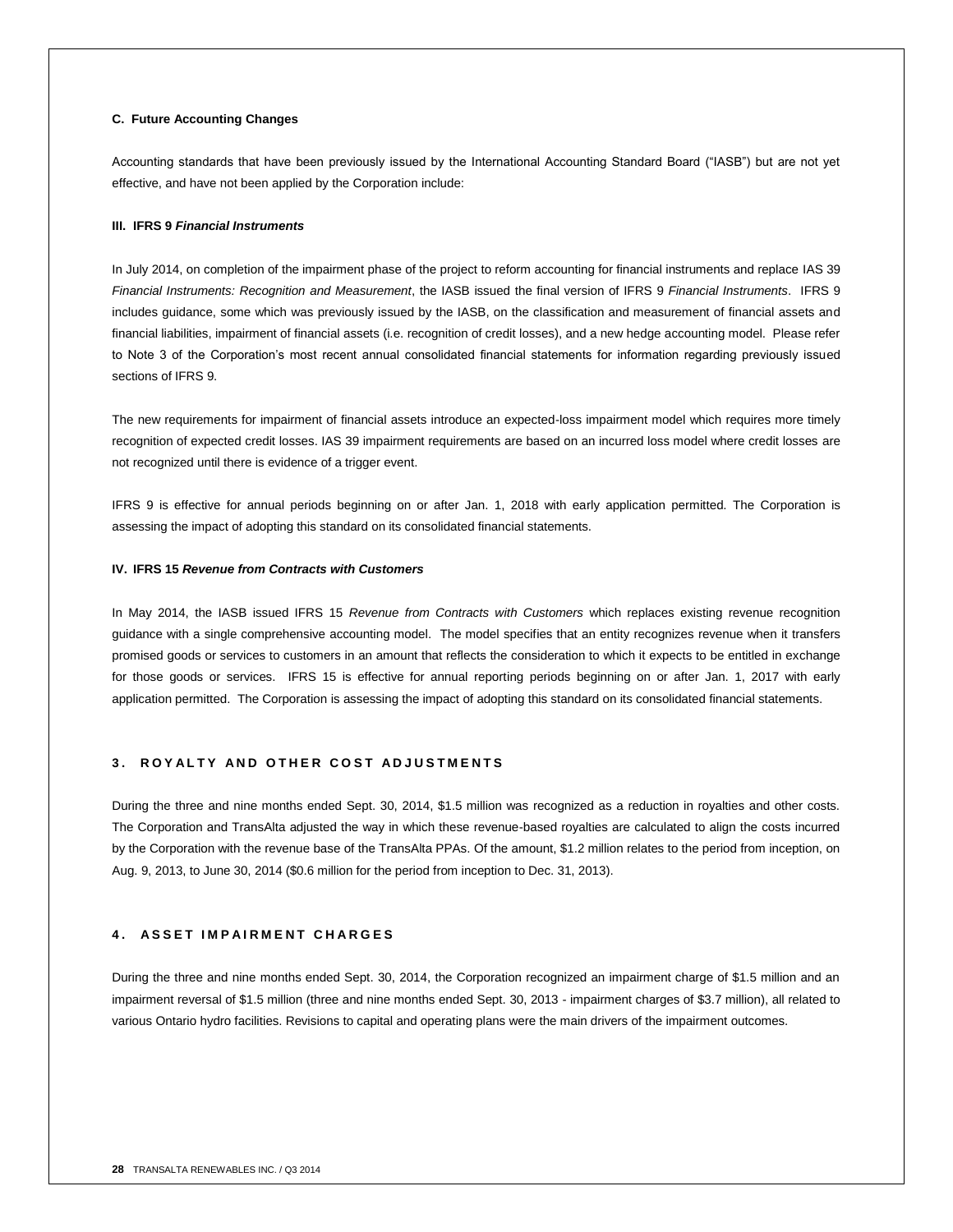# **5 . N E T I N T E R E S T E X P E N S E**

The components of net interest expense are as follows:

|                                                                   | 3 months ended Sept. 30 |       | 9 months ended Sept. 30 |          |
|-------------------------------------------------------------------|-------------------------|-------|-------------------------|----------|
|                                                                   | 2014                    | 2013  | 2014                    | 2013     |
| Interest on long-term debt                                        | 8,777                   | 7.183 | 26,671                  | 21,279   |
| Interest on letters of credit and quarantees pledged by TransAlta |                         | 58    | 25                      | 2,283    |
| Capitalized interest                                              | $\blacksquare$          |       | ۰                       | (2, 147) |
| Interest income                                                   | (11)                    | (5)   | (16)                    | (11)     |
| Interest expense                                                  | 8,767                   | 7.236 | 26,680                  | 21,404   |
| Accretion of provisions                                           | 245                     | 231   | 703                     | 640      |
| Net interest expense                                              | 9.012                   | 7.467 | 27.383                  | 22.044   |

# **6 . I N C O M E T A X E S**

The components of income tax expense are as follows:

|                                                                       | 3 months ended Sept. 30  |      | 9 months ended Sept. 30 |        |
|-----------------------------------------------------------------------|--------------------------|------|-------------------------|--------|
|                                                                       | 2014                     | 2013 | 2014                    | 2013   |
| Current income tax expense                                            | 167                      | 74   | 884                     | 501    |
| Adjustments in respect of current income tax of previous years        | $\overline{\phantom{a}}$ |      | (132)                   | 760    |
| Adjustments in respect of deferred income tax of previous years       | 93                       |      | 269                     | (760)  |
| Deferred income tax expense (recovery) related to the origination and |                          |      |                         |        |
| reversal of temporary differences                                     | (278)                    | 313  | 5.896                   | 11.427 |
| Income tax expense (recovery)                                         | (18)                     | 387  | 6.917                   | 11.928 |

Presented in the Condensed Consolidated Statements of Earnings as follows:

|                                        |       | 3 months ended Sept. 30 |       | 9 months ended Sept. 30 |
|----------------------------------------|-------|-------------------------|-------|-------------------------|
|                                        | 2014  | 2013                    | 2014  | 2013                    |
| Current income tax expense             | 167   | 74                      | 752   | 1.261                   |
| Deferred income tax expense (recovery) | (185) | 313                     | 6.165 | 10.667                  |
| Income tax expense (recovery)          | (18)  | 387                     | 6.917 | 11.928                  |

# **7 . N O N - C O N T R O L L I N G I N T E R E S T**

The non-controlling interest in the Corporation's operations is comprised of a 17% interest in the Kent Hills wind farm.

Summarized financial information relating to the Kent Hills wind farm is as follows:

|                                             |       | 3 months ended Sept. 30 |        | 9 months ended Sept. 30 |
|---------------------------------------------|-------|-------------------------|--------|-------------------------|
|                                             | 2014  | 2013                    | 2014   | 2013                    |
| <b>Results of operations</b>                |       |                         |        |                         |
| Revenues                                    | 8.058 | 6.947                   | 26.056 | 22.735                  |
| Net earnings and total comprehensive income | 4.249 | 2.785                   | 14.165 | 10.691                  |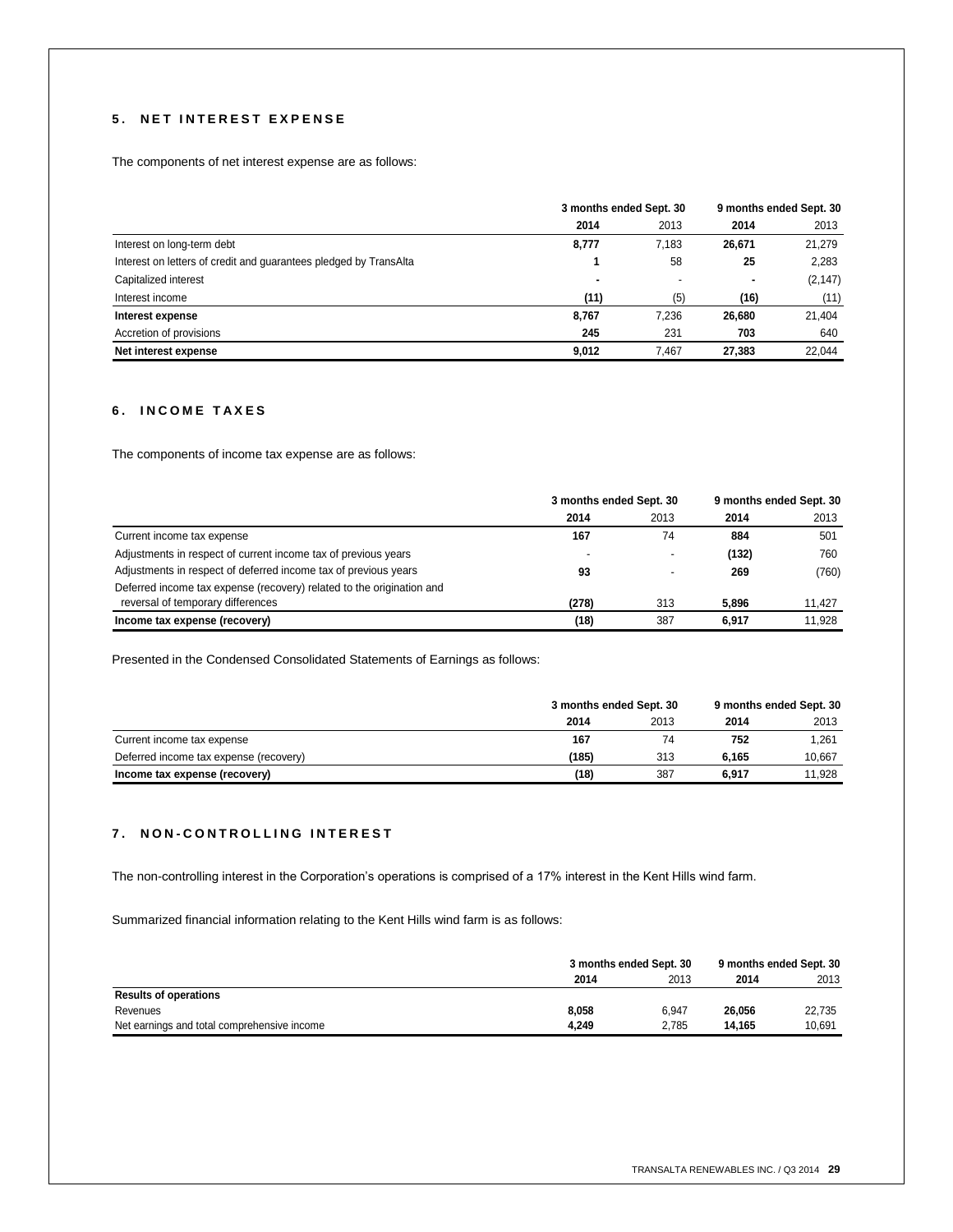| As at                      | Sept. 30, 2014 | Dec. 31, 2013 |
|----------------------------|----------------|---------------|
| <b>Financial position</b>  |                |               |
| <b>Current assets</b>      | 4.466          | 5,708         |
| Long-term assets           | 220.894        | 227.256       |
| <b>Current liabilities</b> | (1,376)        | (1, 435)      |
| Long-term liabilities      | (537)          | (414)         |
| Total equity               | (223, 447)     | (231, 115)    |

# **8. FINANCIAL INSTRUMENTS AND RISK MANAGEMENT**

# **A. Financial Assets and Liabilities – Measurement**

Financial assets and financial liabilities are measured on an ongoing basis at fair value or amortized cost.

# **B. Fair Value of Financial Instruments**

# **I. Financial Instruments – Measured at Fair Value**

During the nine months ended Sept. 30, 2014, fluctuations in the net risk management position are principally attributable to the hedge of U.S.\$20 million foreign-denominated debt arising prior to its de-designation in the second quarter. The changes have been recognized in other comprehensive income.

The derivatives previously designated as part of the cash flow hedge on foreign-denominated debt, and now classified as non-hedge derivatives, are classified as a Level II fair value measurement, for which the Corporation uses observable inputs other than unadjusted quoted prices that are observable for the financial instrument, such as credit valuation adjustments and currency rates.

Other financial instruments measured at fair value are described in Note 13(B) of the Corporation's most recent annual consolidated financial statements.

#### **II. Financial Instruments – Not Measured at Fair Value**

The fair value of long-term debt is as follows:

|                                       |                   |                                     |           |                |         | Total    |
|---------------------------------------|-------------------|-------------------------------------|-----------|----------------|---------|----------|
|                                       | <b>Fair value</b> |                                     |           |                |         | carrying |
|                                       | Level I           | Level II                            | Level III |                | Total   | value    |
| Long-term debt $(1)$ - Sept. 30, 2014 |                   | 683,117<br>$\overline{\phantom{0}}$ |           | ۰.             | 683,117 | 653,197  |
| Long-term debt $(1)$ - Dec. 31, 2013  |                   | 700.723<br>$\blacksquare$           |           | $\blacksquare$ | 700.723 | 684,215  |

*(1) Includes current portion*

The fair value of the Corporation's debentures is determined using prices observed in secondary markets. The fair value of other long-term debt is determined by calculating an implied price based on a current assessment of the yield to maturity.

The book value of other short-term financial assets and liabilities (cash and cash equivalents, accounts receivable, accounts payable and accrued liabilities, and dividends payable) approximates fair value due to the liquid nature of the asset or liability.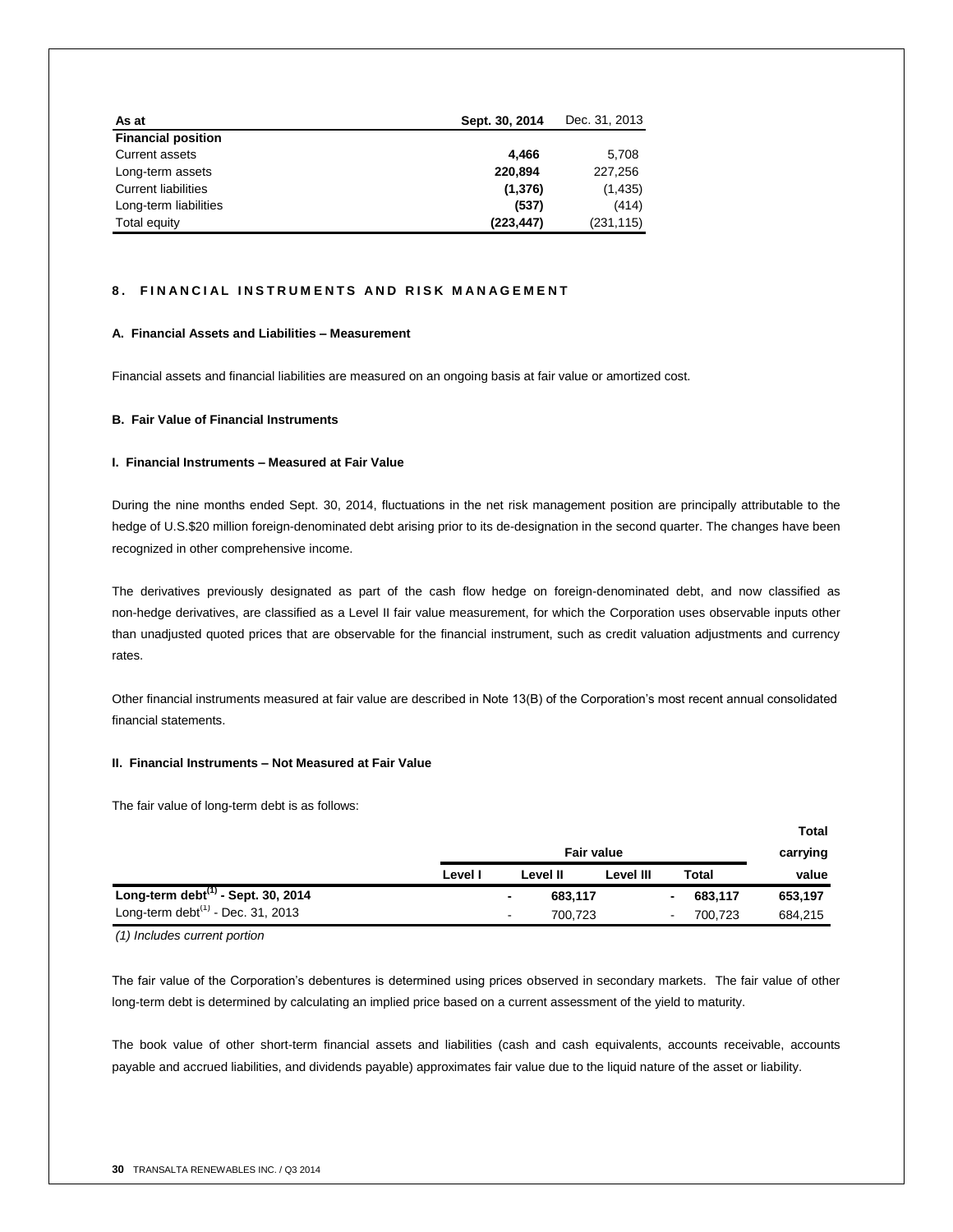## **C. Nature and Extent of Risks Arising from Financial Instruments and Derivatives**

The following discussion is limited to specific risk measures, which are more fully discussed in Note 13(C) of the most recent annual consolidated financial statements.

## **I. Credit Risk**

The Corporation's maximum exposure to credit risk at Sept. 30, 2014, without taking into account collateral held or right of set-off, is represented by the current carrying amounts of accounts receivable and risk management assets as per the Condensed Consolidated Statements of Financial Position.

The Corporation uses external credit ratings, as well as internal ratings in circumstances where external ratings are not available, to establish credit limits for counterparties. As at Sept. 30, 2014, all of the Corporation's counterparties were considered investment grade.

At Sept. 30, 2014, the Corporation had two unrelated customers whose outstanding balances each accounted for greater than 10 per cent of the total trade receivables outstanding. The Corporation has evaluated the risk of default related to these customers to be minimal.

# **II. Liquidity Risk**

The following table presents the contractual maturities of the Corporation's financial liabilities as at Sept. 30, 2014:

|                                           |                |         |        |                          |         | 2019 and       |         |
|-------------------------------------------|----------------|---------|--------|--------------------------|---------|----------------|---------|
|                                           | 2014           | 2015    | 2016   | 2017                     | 2018    | thereafter     | Total   |
| Accounts payable and accrued liabilities  | 26.740         |         | ۰.     | $\overline{\phantom{0}}$ |         | ۰              | 26.740  |
| Long-term debt                            | $\blacksquare$ | 194.292 | 67.184 | 24.413                   | 287.716 | 82.511         | 656,116 |
| Net risk management (assets) liabilities  | (258)          | (7)     | (3)    |                          |         | 103            | (161)   |
| Interest on long-term debt <sup>(1)</sup> | 11.172         | 39.656  | 30.917 | 26.959                   | 18.153  | 7.226          | 134,083 |
| Dividends payable                         | 14.714         |         | ۰      |                          |         | $\blacksquare$ | 14,714  |
| Total                                     | 52.368         | 233.941 | 98.098 | 51.374                   | 305.871 | 89.840         | 831,492 |

*(1) Not recognized as a financial liability on the Condensed Consolidated Statements of Financial Position.*

The Corporation manages liquidity risk associated with debentures due in 2015 and beyond through preparing and revising long-term external financing plans reflecting business plans and market availability of capital.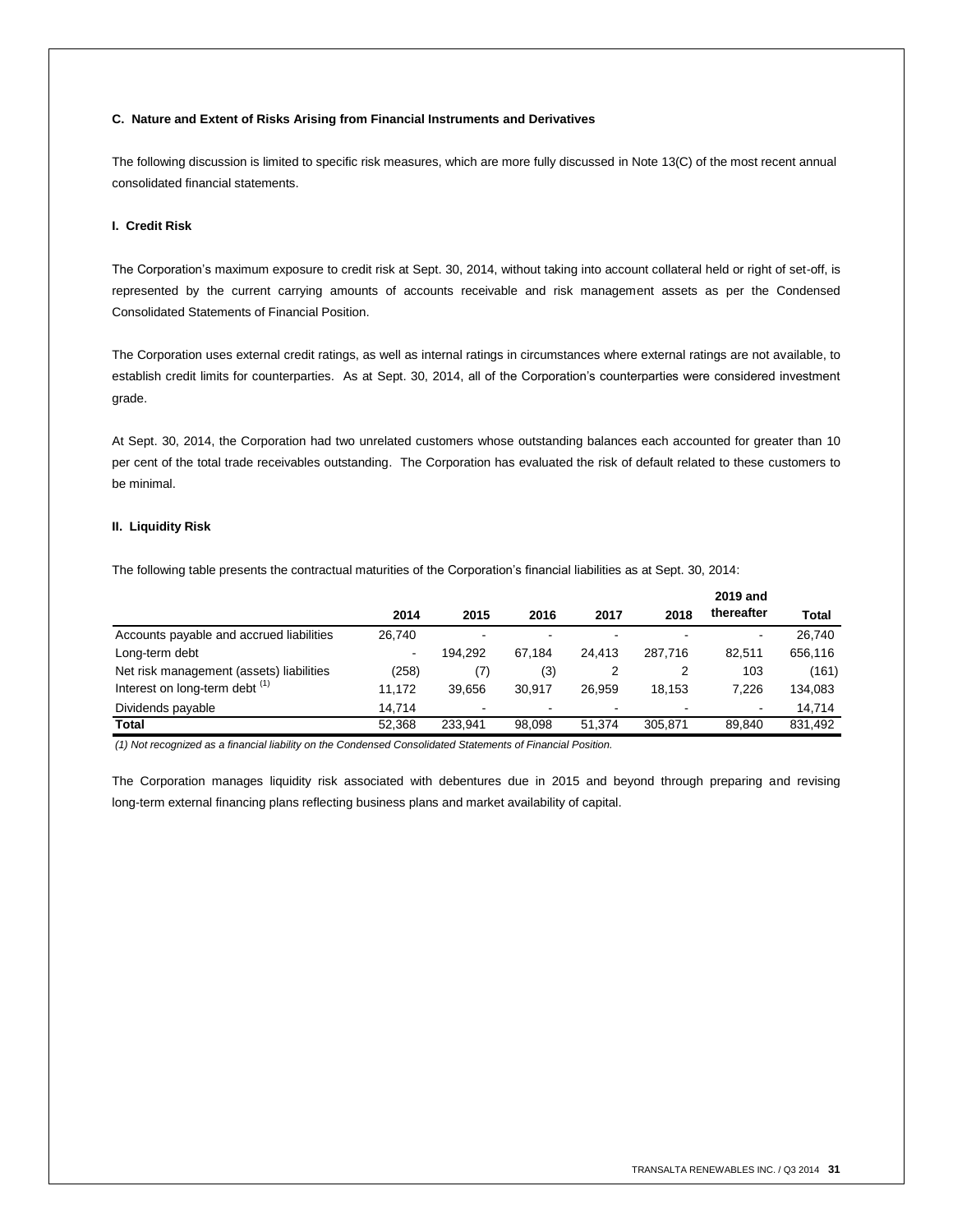# 9. PROPERTY, PLANT, AND EQUIPMENT

A reconciliation of the changes in the carrying amount of property, plant & equipment is as follows:

|                                                  | Hydro                    | Wind       | <b>Capital spares</b> |              |
|--------------------------------------------------|--------------------------|------------|-----------------------|--------------|
|                                                  | generation               | generation | and other             | <b>Total</b> |
| As at Dec. 31, 2013                              | 195.636                  | 1,503,751  | 7,612                 | 1,706,999    |
| Additions                                        | 536                      | 2,846      | 1,309                 | 4,691        |
| Depreciation                                     | (5,361)                  | (43,680)   | ۰                     | (49, 041)    |
| Revisions and additions to decommissioning costs | 2,501                    | 1,411      | ۰                     | 3,912        |
| <b>Disposals</b>                                 | (41)                     | (1,211)    | -                     | (1,252)      |
| Transfers                                        | $\overline{\phantom{0}}$ | (349)      |                       | (349)        |
| As at Sept. 30, 2014                             | 193,271                  | 1,462,768  | 8.921                 | 1,664,960    |

# **1 0 . I N V E S T M E N T I N P R E F E R R E D S H A R E S**

The investment in preferred shares as at Sept. 30, 2014 and Dec. 31, 2013 is comprised of the U.S.\$102.7 million investment in Class A preferred shares of a subsidiary of TransAlta, and represents the Corporation's economic interest in the Wyoming wind farm.

Dividend income from the investment in preferred shares is recognized when dividends are declared. Monthly declarations of dividends track pre-tax earnings of the Wyoming wind farm. Dividends received are recognized in cash flows from operating activities in the Condensed Consolidated Statements of Cash Flows.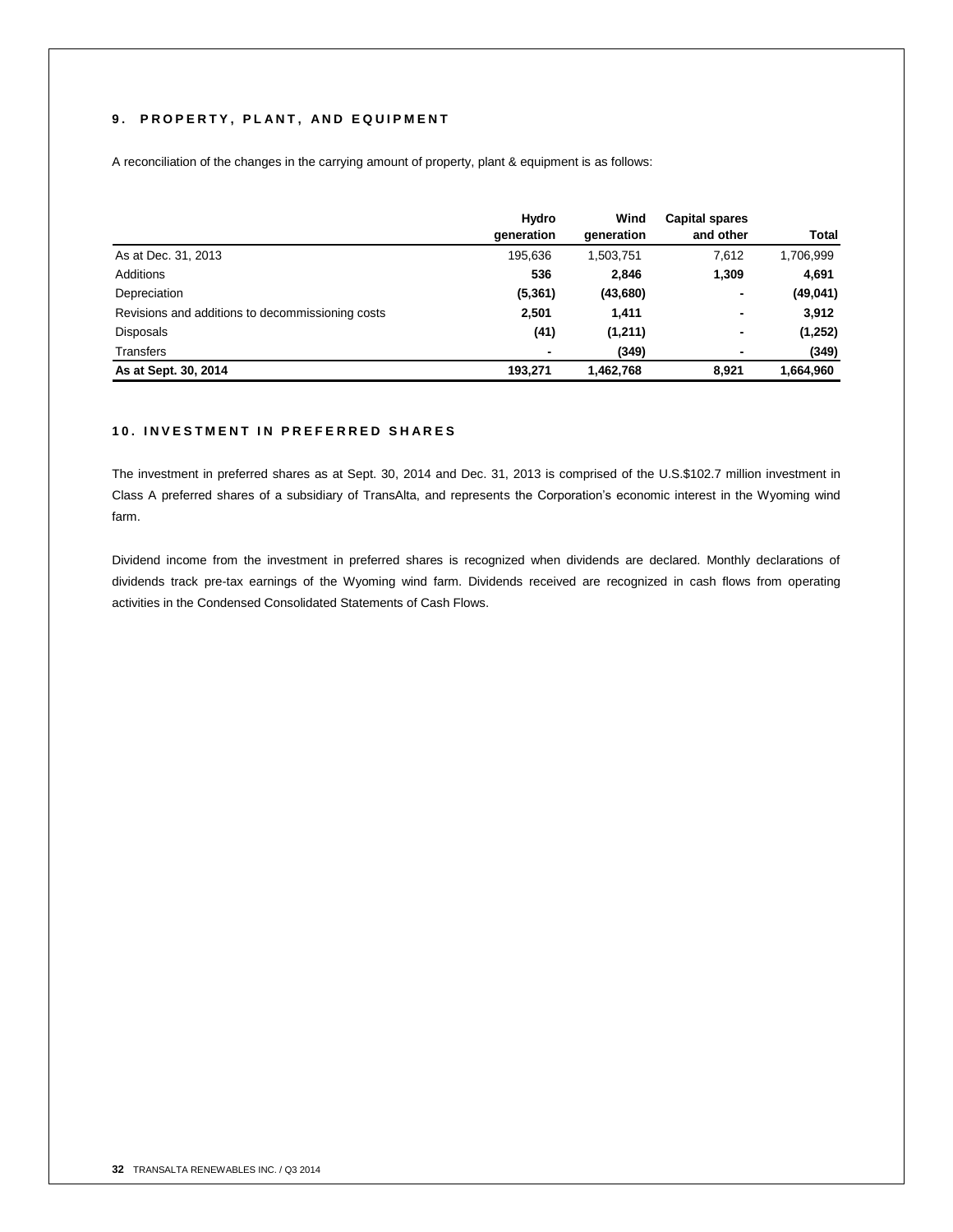# **1 1 . L O N G - T E R M D E B T**

# **A. Amounts Outstanding**

| As at                                        | Sept. 30, 2014 |            |                         |           | Dec. 31, 2013 |                |
|----------------------------------------------|----------------|------------|-------------------------|-----------|---------------|----------------|
|                                              | Carrying       | Face       |                         | Carrying  | Face          |                |
|                                              | value          | value      | Interest <sup>(1)</sup> | value     | value         | Interest $(1)$ |
| Unsecured debentures <sup>(2)</sup>          | 342,932        | 345,790    | 5.91%                   | 340,866   | 344,780       | 5.91%          |
| Secured debenture                            | 34,939         | 35,000     | 5.28%                   | 34,821    | 35,000        | 5.28%          |
| Amortizing term loan                         | 178,364        | 178,364    | 4.00%                   | 200,000   | 200,000       | 4.00%          |
| Wyoming Wind Acquisition Loan <sup>(3)</sup> | 96,962         | 96,962     | 4.00%                   | 108,528   | 108,528       | 4.00%          |
|                                              | 653,197        | 656,116    |                         | 684.215   | 688,308       |                |
| Less: current portion                        | (177, 514)     | (177, 514) |                         | (37, 596) | (37,596)      |                |
| Total long-term debt                         | 475,683        | 478,602    |                         | 646.619   | 650,712       |                |

*(1) Interest rate reflects the stipulated rate or the average rate weighted by principal amounts outstanding.*

*(2) Includes U.S.\$20.0 million (2013 - U.S.\$20.0 million).*

*(3) U.S.\$87.0 million (2013 - U.S.\$102.0 million).*

The Corporation has a \$100.0 million working capital credit facility with TransAlta. As at Sept. 30, 2014 and Dec. 31, 2013, no amounts were drawn on this facility.

The Corporation anticipates refinancing its maturing debt based on reasonable commercial terms.

## **B. Restrictions**

Unsecured debentures include restrictive covenants requiring the proceeds received from the sale of certain assets to be reinvested into similar renewable assets.

# **1 2 . C O M M O N S H A R E S**

## **A. Authorized and Outstanding**

The Corporation is authorized to issue an unlimited number of common shares and an unlimited number of preferred shares. The common shares entitle the holders thereof to one vote per share at meetings of shareholders. The preferred shares are issuable in series and have such rights, restrictions, conditions, and limitations as the Board of Directors (the "Board") may from time to time determine.

On Aug. 9, 2013 the Corporation issued 66.7 million common shares to TransAlta for acquisition of the Acquired Assets. On Aug. 9, 2013, the Corporation completed an IPO and issued 22.1 million common shares for gross proceeds of \$221.0 million. The net proceeds were used to repay short-term notes issued to the Corporation by TransAlta on acquisition of the Acquired Assets. Additionally, the Corporation issued 25.9 million common shares to TransAlta for settlement of such short-term notes.

During the nine months ended Sept. 30, 2014 no common shares were issued.

The Corporation had 114.7 million issued and outstanding common shares as at Sept. 30, 2014 and Dec. 31, 2013. No preferred shares have been issued.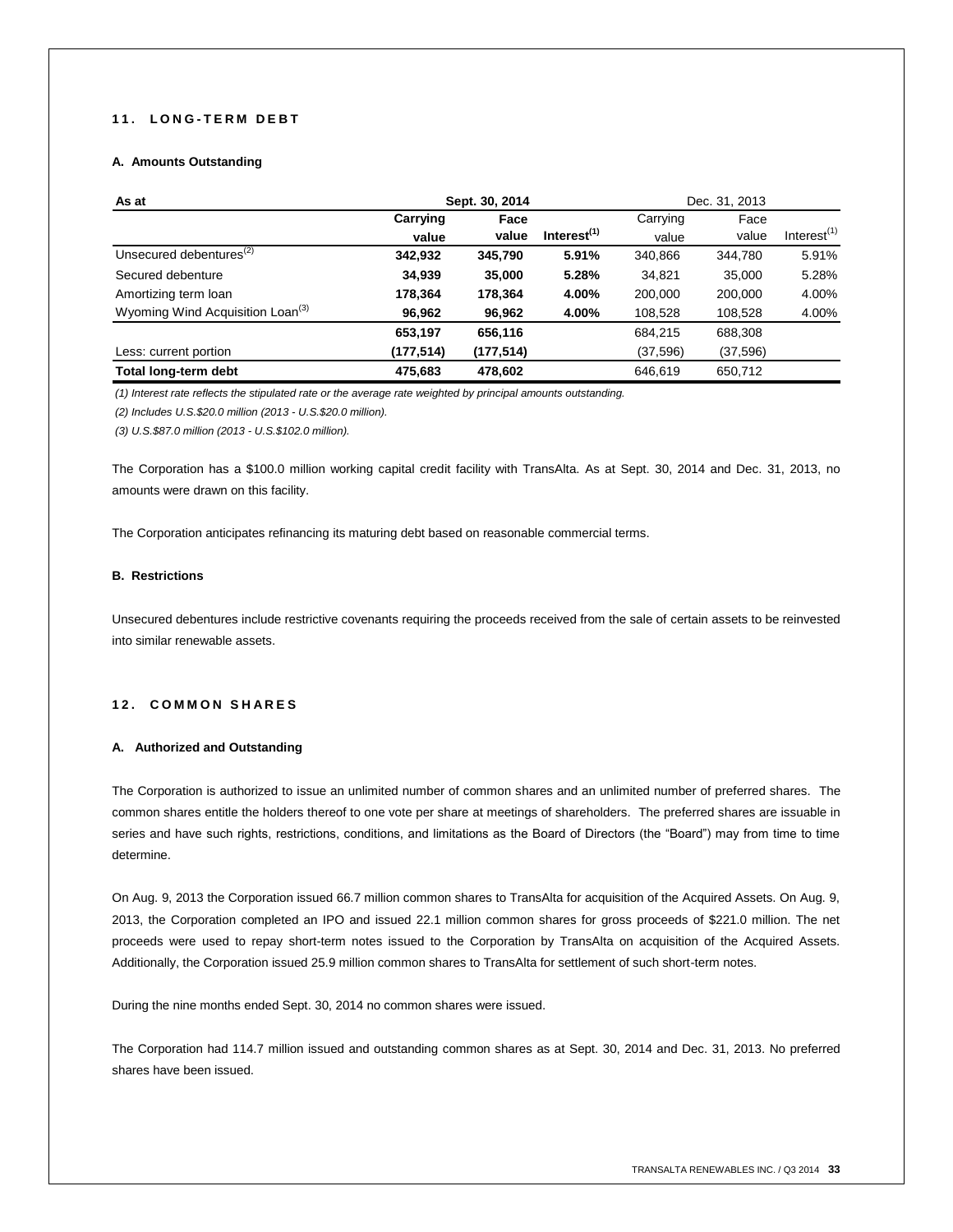# **B. Dividends**

The declaration of dividends on the Corporation's common shares is at the discretion of the Board.

The following table summarizes the common share dividends declared and paid or payable within the nine months ended Sept. 30, 2014 and 2013:

| Date                         | <b>Payment</b> | Dividend per  | <b>Total</b> |           | Other        |
|------------------------------|----------------|---------------|--------------|-----------|--------------|
| declared                     | date           | share $($ \$) | dividends    | TransAlta | shareholders |
| Aug. 9, 2013                 | Sept. 30, 2013 | 0.04726       | 5,419        | 4,375     | 1,044        |
| Aug. 9, 2013                 | Oct. 31, 2013  | 0.06250       | 7,167        | 5,786     | 1,381        |
| Aug. 9, 2013                 | Nov. 29, 2013  | 0.06250       | 7,167        | 5,786     | 1,381        |
| Oct. 29, 2013                | Dec. 31, 2013  | 0.06250       | 7,167        | 5,786     | 1,381        |
| Oct. 29, 2013                | Jan. 31, 2014  | 0.06250       | 7,167        | 5,786     | 1,381        |
| Dec. 20, 2013                | Feb. 28, 2014  | 0.06416       | 7,357        | 5,938     | 1,419        |
| Dec. 20, 2013                | Mar. 28, 2014  | 0.06416       | 7,357        | 5,938     | 1,419        |
| Dec. 20, 2013                | Apr. 30, 2014  | 0.06416       | 7,357        | 5,938     | 1,419        |
| Feb. 13, 2014                | May 30, 2014   | 0.06416       | 7,357        | 5,172     | 2,185        |
| May 2, 2014                  | June 30, 2014  | 0.06416       | 7,357        | 5,172     | 2,185        |
| May 2, 2014                  | July 31, 2014  | 0.06416       | 7,357        | 5,172     | 2,185        |
| May 2, 2014                  | Aug. 29, 2014  | 0.06416       | 7,357        | 5,172     | 2,185        |
| July 28, 2014                | Sept. 30, 2014 | 0.06416       | 7,357        | 5,172     | 2,185        |
| July 28, 2014                | Oct. 31, 2014  | 0.06416       | 7,357        | 5,172     | 2,185        |
| July 28, 2014 <sup>(1)</sup> | Nov. 28, 2014  | 0.06416       | 7,357        | 5,172     | 2,185        |

*(1) TransAlta and other shareholders' respective shares of this dividend will be confirmed based on their holdings at the close of business on November 3, 2014.*

On Oct. 31, 2014, the Corporation declared dividends of \$0.06416 per common share payable on Dec. 31, 2014, Jan. 30, 2015 and Feb. 27, 2015.

# **C. Earnings per Share**

Basic earnings per share is based on net earnings attributable to the common shareholders and is calculated based upon the weighted average number of common shares outstanding during the periods presented. For comparative purposes, the Corporation's common shares issued under its IPO have been assumed to be outstanding as of the beginning of each period presented. The Corporation has no dilutive or potentially dilutive instruments.

## **D. Secondary Offering**

On April 29, 2014, TransAlta completed a secondary public offering of 11,950,000 common shares of the Corporation at a price of \$11.40 per common share. As a result of the offering, TransAlta's ownership interest has been reduced from approximately 80.7 per cent to approximately 70.3 per cent. The Corporation did not receive any of the proceeds from the sale of common shares, as these shares were owned and held by TransAlta.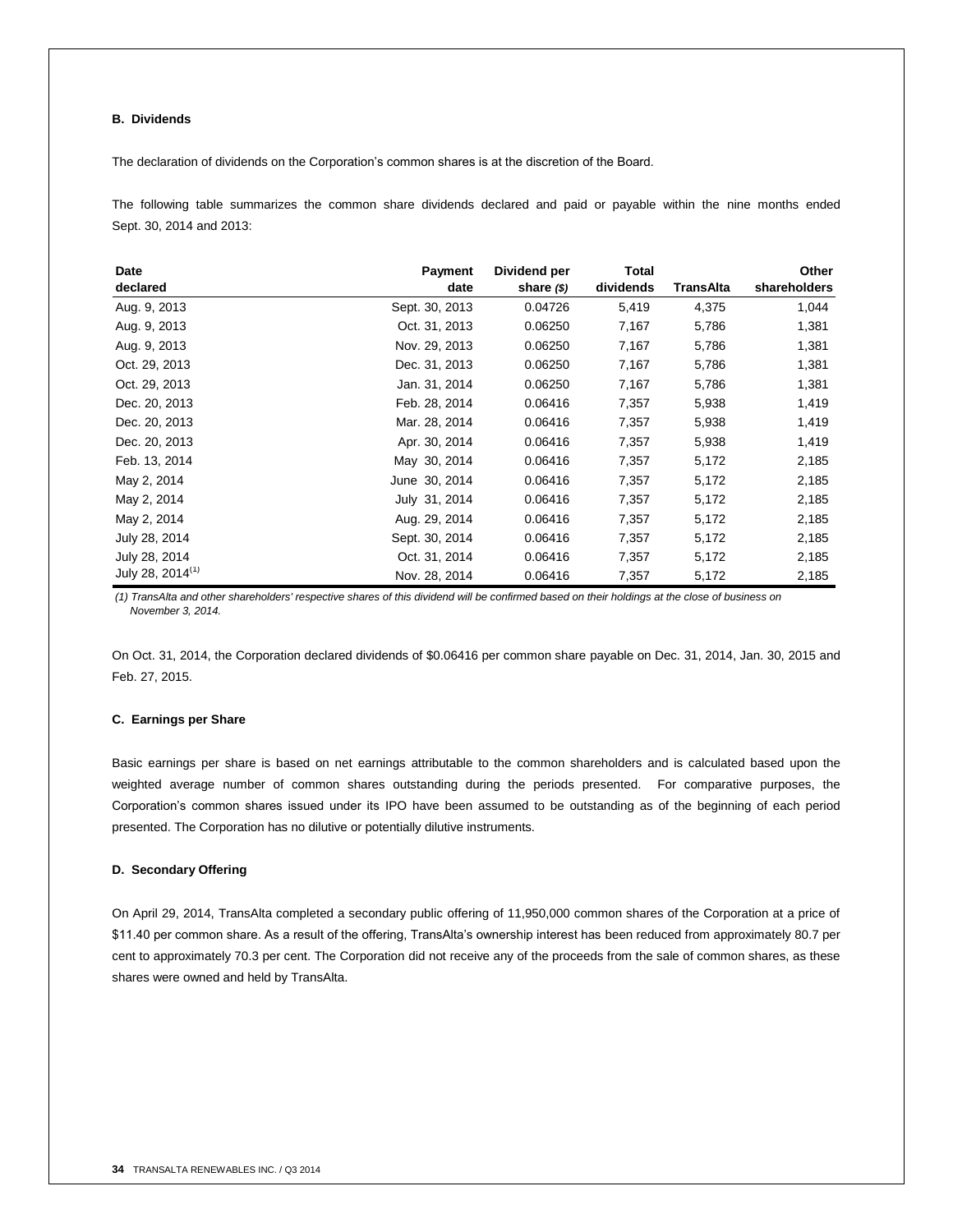# **1 3 . C O N T I N G E N C I E S**

In the normal course of business, the Corporation may become party to litigation claims. There are currently no known claims that the Corporation has determined as significant enough to require disclosure.

# **1 4 . R E L A T E D P A R T Y T R A N S A C T I O N S A N D B A L A N C E S**

Prior to the Aug. 9, 2013 acquisition of the Acquired Assets and separation of TransAlta Renewables as a stand-alone public entity, the Acquired Assets were historically managed and operated in the normal course of business by TransAlta along with other TransAlta operations and affiliates and not as a separate business.

After the Acquisition, the Corporation entered into certain agreements and transactions with TransAlta which are discussed in more detail in Note 27 of the Corporation's most recent annual consolidated financial statements.

## **A. Related Party Transactions**

Related party transactions include the dividend income from the investment in preferred shares, as well as the royalty and other cost adjustments disclosed in Note 3 and the interest on letters of credit and guarantees pledged by TransAlta disclosed in Note 5.

Significant related party transactions that are not otherwise presented elsewhere consist of the following:

|                                                   | 3 months ended Sept. 30 |       | 9 months ended Sept. 30 |       |
|---------------------------------------------------|-------------------------|-------|-------------------------|-------|
|                                                   | 2014                    | 2013  | 2014                    | 2013  |
| Revenue from TransAlta PPAs                       | 6.099                   | 3.887 | 21.105                  | 3,887 |
| <b>G&amp;A Reimbursement Fee</b>                  | 2.619                   | 1.451 | 7.761                   | 1.451 |
| Interest expense on amortizing term loan          | 1.848                   | 1.162 | 5.650                   | 1,162 |
| Interest expense on Wyoming Wind Acquisition Loan | 954                     |       | 3.031                   |       |

All of these transactions are with TransAlta or subsidiaries of TransAlta.

## **B. Related Party Balances**

Related party balances include the investment in preferred shares, the risk management assets and liabilities, as well as the amortizing term loan, Wyoming Wind Acquisition Loan, and credit facility disclosed in Note 11.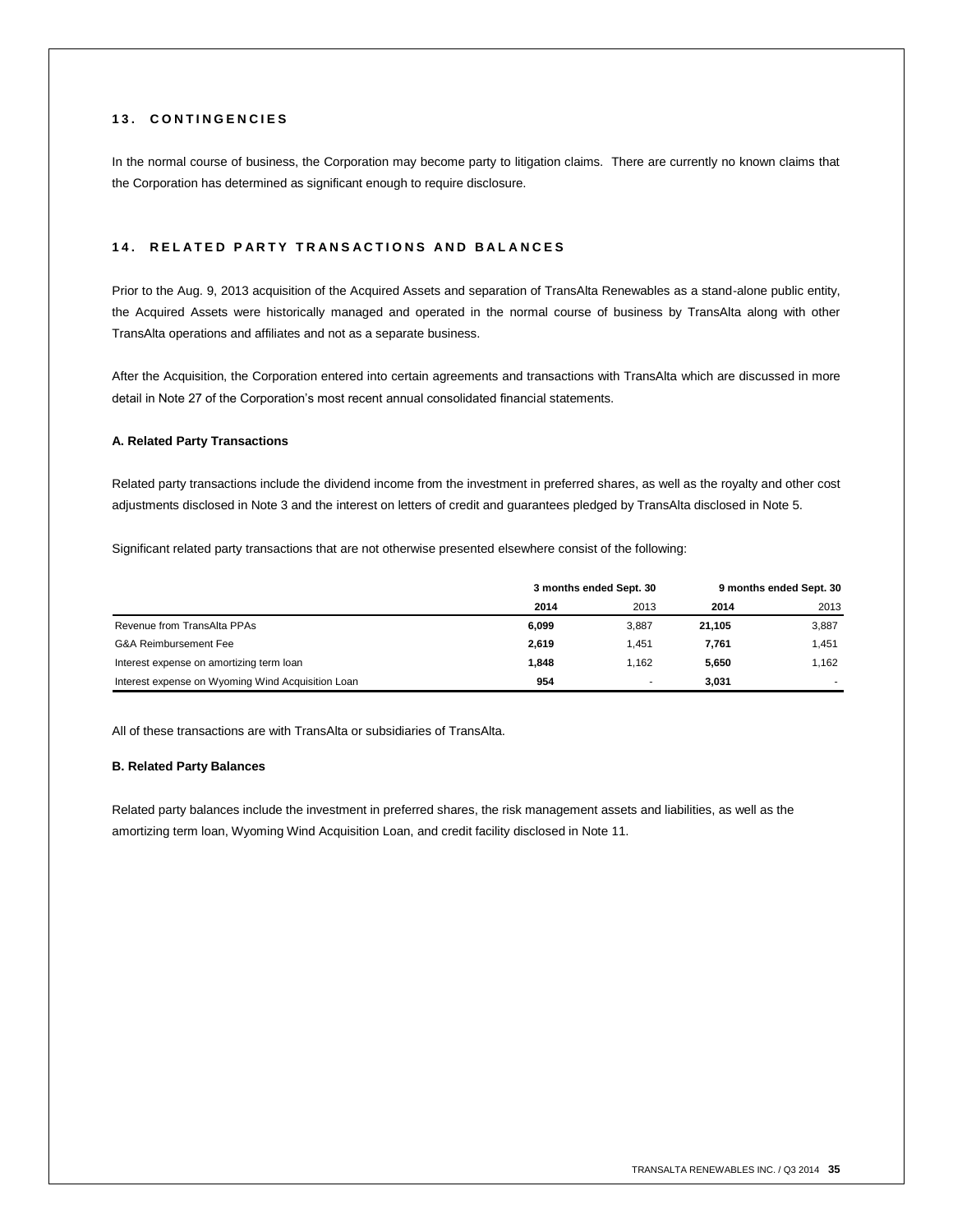Significant related party balances that are not otherwise presented elsewhere consist of the following:

| As at                                                              | Sept. 30, 2014 | Dec. 31, 2013 |
|--------------------------------------------------------------------|----------------|---------------|
| Trade accounts receivable                                          | 3.901          | 10,232        |
| Trade accounts payable                                             | 2,399          | 5,048         |
| Dividends payable                                                  | 10.344         | 23,600        |
| Interest payable                                                   | 997            | 3,311         |
| Letters of credit issued by TransAlta on behalf of the Corporation | 4.503          | 4,503         |
| Guarantees provided by TransAlta on behalf of the Corporation      | 226,500        | 226,500       |

All of these balances are with TransAlta or subsidiaries of TransAlta.

# **15. PRE-ACQUISITION RELATIONSHIP WITH PARENT**

The Acquired Assets have historically been managed and operated in the normal course of business by TransAlta along with other TransAlta operations and affiliates. Financial results for periods prior to Aug. 9, 2013 were not historically prepared for the Acquired Assets as they had not been operated as a separate business. Transactions between TransAlta and the Acquired Assets prior to the Acquisition have been identified as related party transactions in the pre-Acquisition period financial statements. See Note 28 of the Corporation's most recent annual consolidated financial statements for additional information on the relationship and transactions not discussed below:

## **Allocation of Corporate Costs**

Certain shared costs were allocated to the Acquired Assets and reflected as expenses in the pre-Acquisition period financial statements. These allocated corporate costs include TransAlta charges for, but not limited to: corporate accounting, human resources, government affairs, information technology, shared real estate expenses, legal, treasury, and pension and other postemployment benefits. These costs are included in operations, maintenance, and administration expenses. The costs were allocated to the Acquired Assets based on GWh of production. Note that these expenses may have been different had the Acquired Assets been a separate entity during the periods presented. For the comparative three months and nine months ended Sept. 30, 2013, these pre-tax costs were \$0.2 million and \$3.5 million, respectively.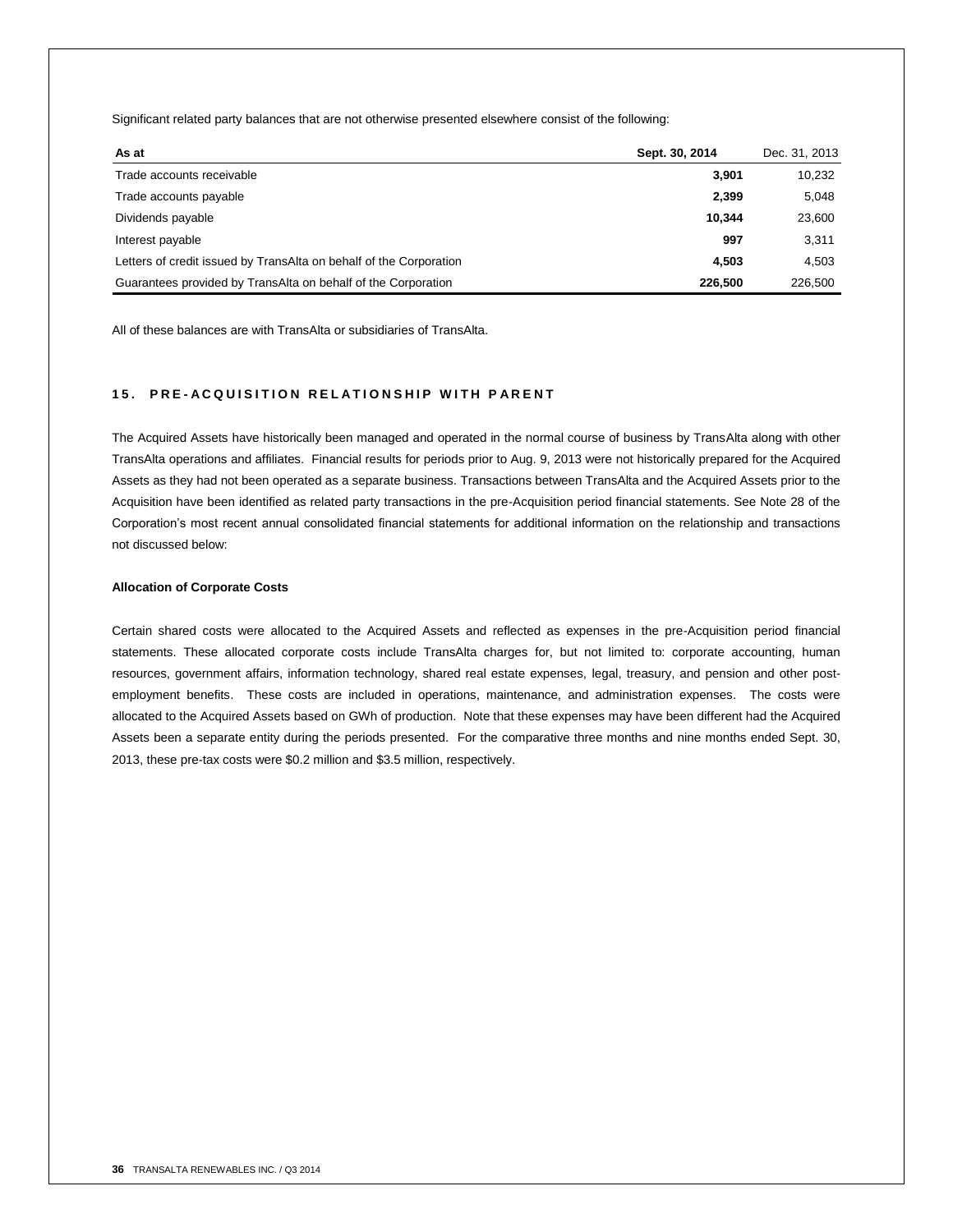## **G L O S S A R Y O F K E Y T E R M S**

**Amortizing Term Loan** - A \$200 million, unsecured, Amortizing Term Loan from TransAlta.

**Capacity** - The rated continuous load-carrying ability, expressed in megawatts, of generation equipment.

Force Majeure – Literally means "greater force". A force majeure clause excuses a party from liability if an unforeseen event beyond the control of that party prevents it from performing its obligations under the contract.

**Gigawatt** - A measure of electric power equal to 1,000 megawatts.

**Gigawatt Hour (GWh)** - A measure of electricity consumption equivalent to the use of 1,000 megawatts of power over a period of one hour.

**Greenhouse Gas (GHG)** - Gases having potential to retain heat in the atmosphere, including water vapour, carbon dioxide, methane, nitrous oxide, hydrofluorocarbons, and perfluorocarbons.

**Megawatt (MW)** - A measure of electric power equal to 1,000,000 watts.

**Megawatt Hour (MWh)** - A measure of electricity consumption equivalent to the use of 1,000,000 watts of power over a period of one hour.

**Net Maximum Capacity** - The maximum capacity or effective rating, modified for ambient limitations, that a generating unit or power plant can sustain over a specific period, less the capacity used to supply the demand of station service or auxiliary needs.

**PPA –** A power purchase and sale agreement between a power generator and a third party acquirer of electricity.

**Renewable Power** - Power generated from renewable terrestrial mechanisms including wind, hydro, geothermal, and solar with regeneration

**Reserve Margin** – An indication of a market's capacity to meet unusual demand or deal with unforeseen outages/shutdowns of generating capacity.

**TransAlta PPAs –** PPAs between TransAlta and the Corporation providing for the purchase by TransAlta, for a fixed price, all of the power produced by certain wind and hydro facilities. The initial price payable by TransAlta for output was \$30.00/MWh for wind facilities and \$45.00 per MWh for hydro facilities, which amounts are adjusted annually for changes in the Consumer Price Index.

**Unplanned Outage** - The shutdown of a generating unit due to an unanticipated breakdown.

**Working Capital Credit Facility -** A \$100 million unsecured working capital credit facility with TransAlta. The facility is available for general corporate purposes including financing ongoing working capital requirements.

**Wyoming Wind Acquisition Loan** – A U.S.\$102 million unsecured loan from TransAlta to fund the December, 2013 acquisition of the economic interest in the 144 MW wind farm in Wyoming.

**Wyoming Wind Preferred Shares** – A U.S.\$102.7 million investment in Class A Preferred Shares of a TransAlta subsidiary to acquire the economic interest in the 144 MW wind farm in Wyoming.